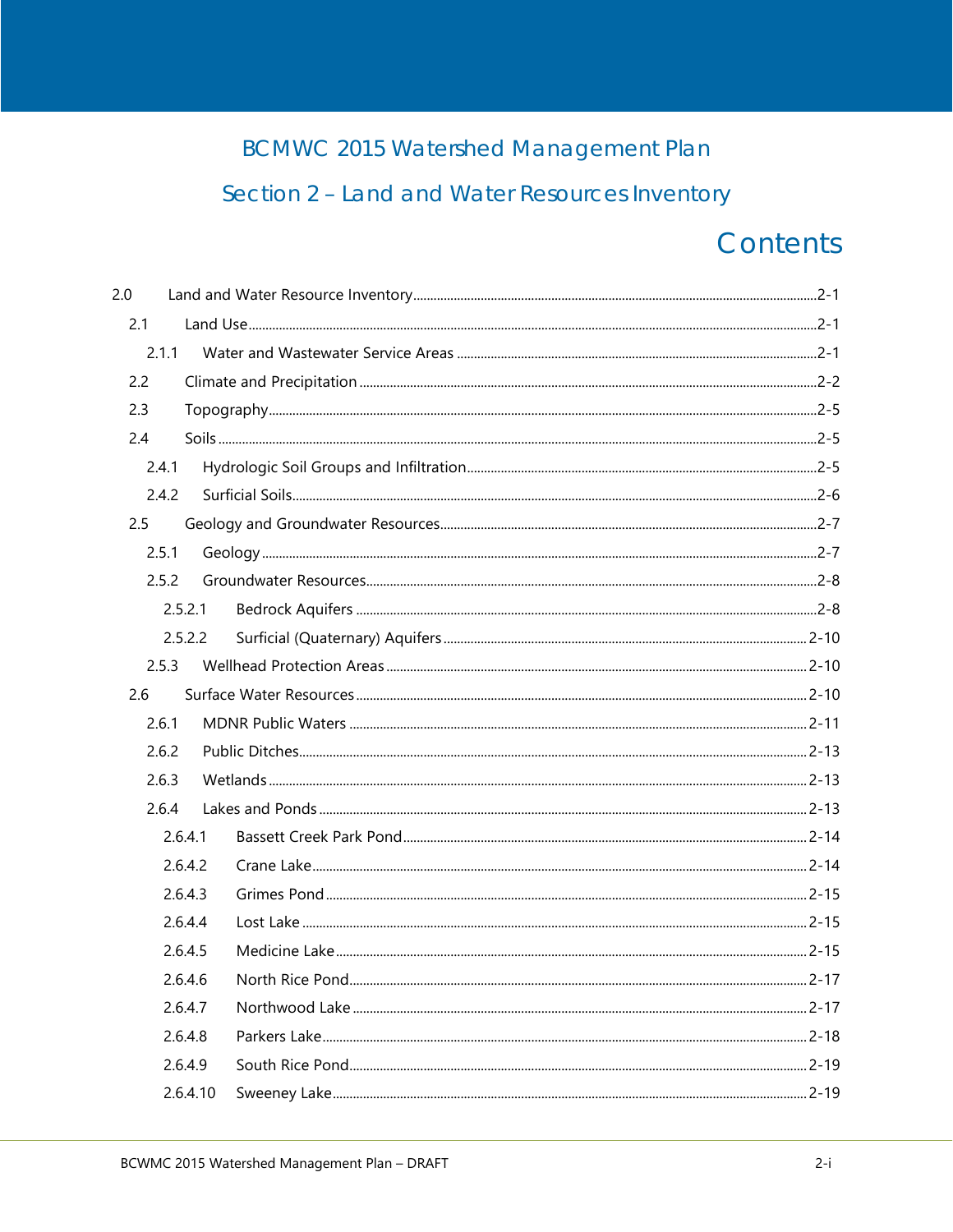|     | 2.6.4.11 |                                                                      |  |
|-----|----------|----------------------------------------------------------------------|--|
|     | 2.6.4.12 |                                                                      |  |
|     | 2.6.4.13 |                                                                      |  |
|     | 2.6.4.14 |                                                                      |  |
|     | 2.6.5    |                                                                      |  |
|     | 2.6.5.1  |                                                                      |  |
|     | 2.6.5.2  |                                                                      |  |
|     | 2.6.5.3  |                                                                      |  |
|     | 2.6.5.4  |                                                                      |  |
| 2.7 |          |                                                                      |  |
|     | 2.7.1    |                                                                      |  |
|     | 2.7.1.1  |                                                                      |  |
|     | 2.7.1.2  |                                                                      |  |
|     | 2.7.1.3  |                                                                      |  |
|     | 2.7.1.4  | Hennepin County Environment and Energy Department - River Watch 2-29 |  |
|     | 2.7.1.5  |                                                                      |  |
|     | 2.7.1.6  |                                                                      |  |
|     | 2.7.1.7  |                                                                      |  |
|     | 2.7.1.8  |                                                                      |  |
|     | 2.7.1.9  |                                                                      |  |
|     | 2.7.2    |                                                                      |  |
|     | 2.7.2.1  |                                                                      |  |
|     | 2.7.2.2  |                                                                      |  |
|     | 2.7.3    |                                                                      |  |
|     |          |                                                                      |  |
| 2.8 |          |                                                                      |  |
|     | 2.8.1    |                                                                      |  |
|     | 2.8.1.1  |                                                                      |  |
|     | 2.8.2    |                                                                      |  |
|     | 2.8.3    |                                                                      |  |
|     | 2.8.4    |                                                                      |  |
|     | 2.8.5    |                                                                      |  |
|     | 2.8.5.1  |                                                                      |  |
|     | 2.8.5.2  |                                                                      |  |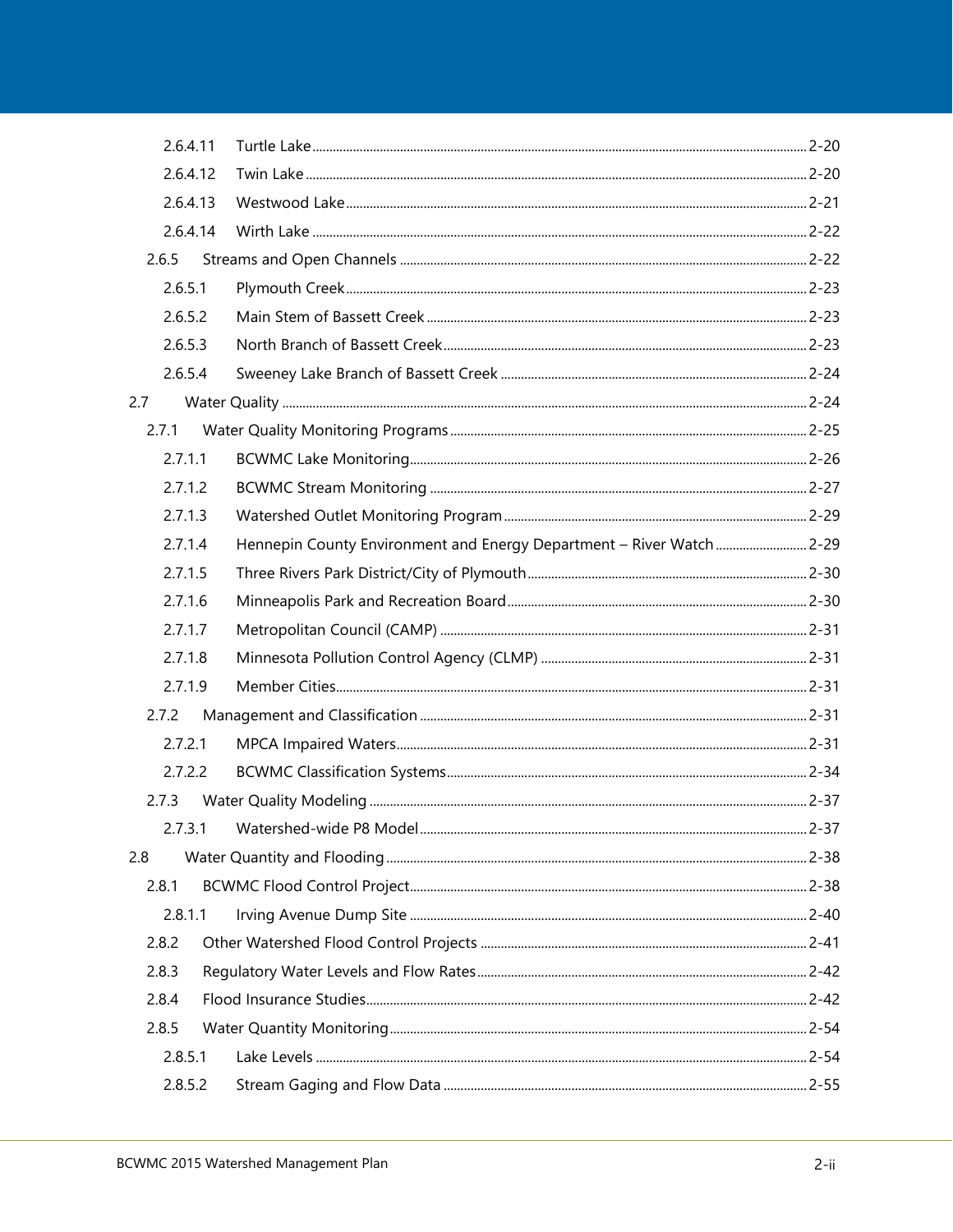| 2.8.6  |          |  |
|--------|----------|--|
|        |          |  |
| 2.9    |          |  |
| 2.10   |          |  |
|        |          |  |
|        |          |  |
|        |          |  |
|        | 2.10.1.3 |  |
|        | 2.10.1.4 |  |
|        |          |  |
| 2.10.3 |          |  |
| 2.11   |          |  |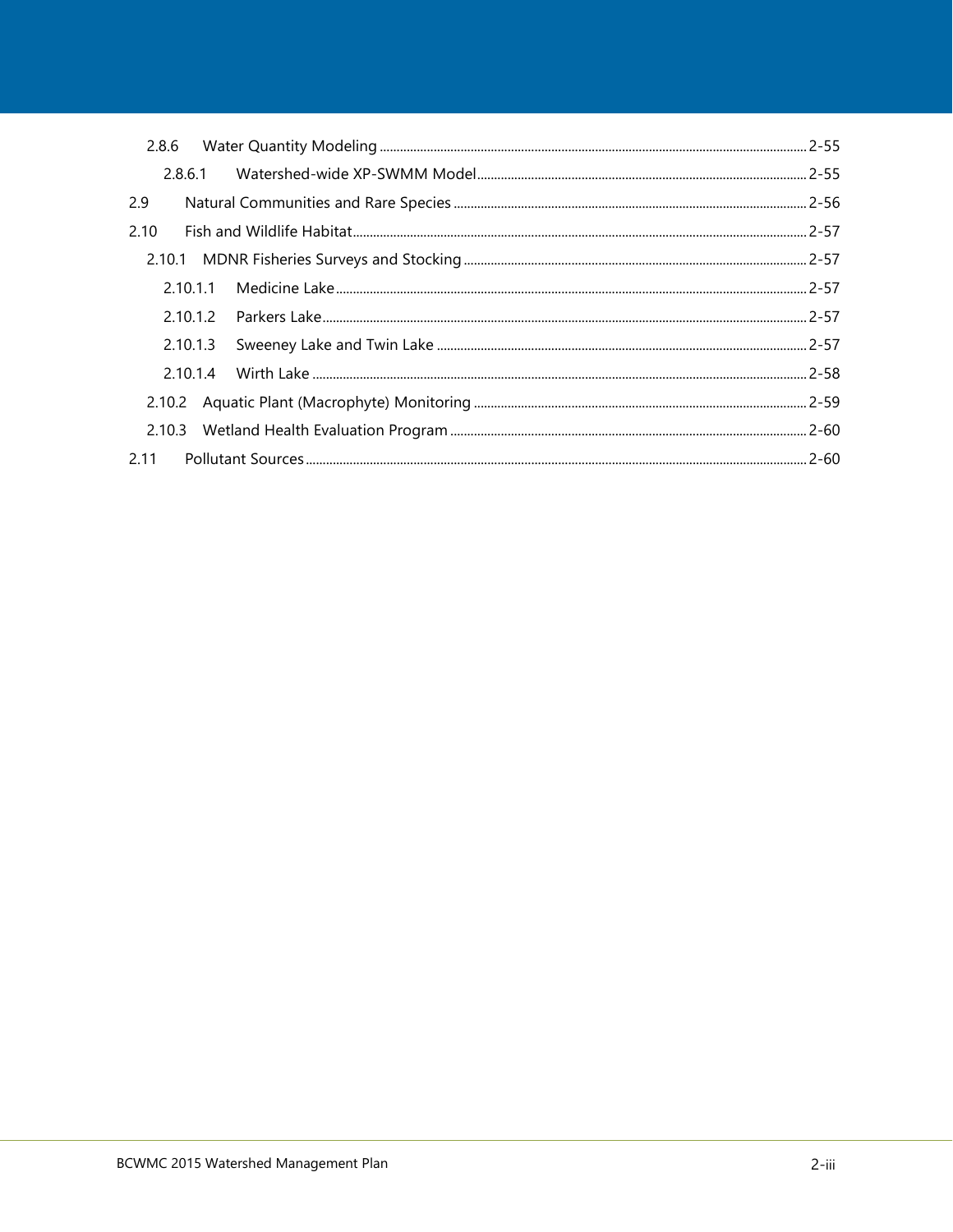## List of Tables

| Table 2-1  |  |
|------------|--|
| Table 2-2  |  |
| Table 2-3  |  |
| Table 2-4  |  |
| Table 2-5  |  |
| Table 2-6  |  |
| Table 2-7  |  |
| Table 2-8  |  |
| Table 2-9  |  |
| Table 2-10 |  |

## List of Figures

#### (Section 2 figures are located at the end of Section 2)

- Figure 2-1 [2010 Land Use](#page--1-0)
- Figure 2-2 [2030 Land Use](#page--1-1)
- Figure 2-3 [Average Monthly High & Low Temperatures and Precipitation for Minneapolis-St. Paul](#page--1-2)  [International Airport \(1981-2010\)](#page--1-2)
- Figure 2-4 [Topography](#page--1-3)
- Figure 2-5 [Hydrologic Soil Groups](#page--1-4)
- Figure 2-6 [Generalized Geologic Section](#page--1-5)
- Figure 2-7 [Wellhead Protection Areas](#page--1-6)
- Figure 2-8 [BCWMC Major Subwatersheds and Drainage Patterns](#page--1-7)
- Figure 2-9 [Public Waters Inventory and Public Ditches](#page--1-8)
- Figure 2-10 [National Wetlands Inventory and Biological Survey](#page--1-9)
- Figure 2-11 [Water Quality and Stream Biotic Monitoring Locations](#page--1-10)
- Figure 2-12 [Impaired Waters \(per MPCA 303d List\)](#page--1-11)
- Figure 2-13 [Watersheds Used in BCWMC P8 Model](#page--1-12)
- Figure 2-14 [Flood Control Project Features](#page--1-13)
- Figure 2-15 [BCWMC Trunk System](#page--1-14)
- Figure 2-16 [FEMA 100-Year Floodplain](#page--1-15)
- Figure 2-17 [Medicine Lake Water Level and Precipitation](#page--1-16)
- Figure 2-18 [Watersheds Used in BCWMC XP-SWMM Model](#page--1-17)
- Figure 2-19 [Recreation Areas and Public Boat Access](#page--1-18)
- Figure 2-20 [Pollutant Sources](#page--1-19)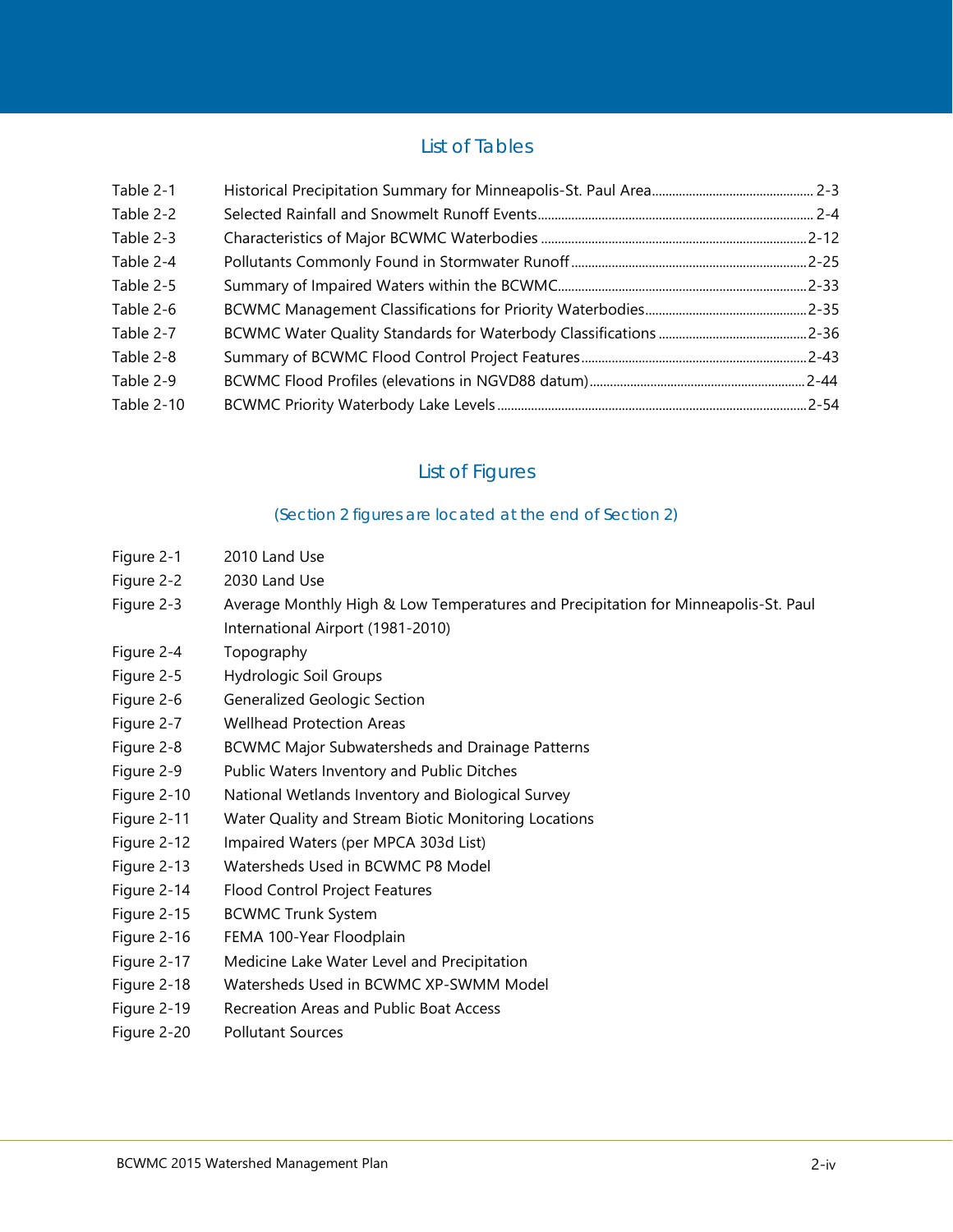# **2.0 Land and Water Resource Inventory**

<span id="page-4-0"></span>This section summarizes the land and water resources located within the BCWMC. The inventory section contains information on land use and public utilities, climate and precipitation, topography, soils, geology and groundwater resources, surface water resource information, water quality monitoring, water quantity and flooding, natural communities and rare species, fish and wildlife habitat, and pollutant. This information is important because it describes the condition of the watershed and it affects decisions about infrastructure, development, and ecological preservation.

## <span id="page-4-1"></span>**2.1 Land Use**

Almost all of the land in the BCWMC is now fully developed. [Figure 2-1](#page--1-0) shows the current land use in the BCWMC (source: Metropolitan Council, 2010). The current vacant areas that are planned for development include areas in western Plymouth and other scattered infill locations within the BCWMC (note that the "vacant" land use designation includes undevelopable land such as wetlands). Proposed redevelopment areas are scattered throughout the watershed. The comprehensive plans for the BCWMC member cities contain more information about these future redevelopment areas. Low density residential is the major land use found in the Bassett Creek watershed (49%), followed by parks, recreational, and natural areas (11%), industrial land uses (8%), and open water (6%). Additional land uses found in the watershed include: undeveloped areas, institutional, major highways, retail/commercial, office space, medium density residential and limited amounts of agriculture.

[Figure 2-2](#page--1-1) shows the anticipated future land use based on Metropolitan Council 2030 data. The future land use anticipated in 1990 (and its associated impervious coverage) was the basis for the design of the Bassett Creek Flood Control Project and associated allowable flow rates. Prior to the adoption of the 2004 BCWMC Plan, the BCWMC tracked discrepancies between the projected future land use and actual land use in the watershed. Discrepancies between the planned future land use (and associated impervious coverage) and actual land were mitigated, when necessary. In areas that developed to a higher intensity than was projected, for example, mitigation in the form of additional flood storage was provided. BCWMC's policies included in this Plan require no increase in peak discharge from current conditions (see Section 4.0) and are independent of the proposed future land use. Knowledge of future land use remains useful, however, to identify areas where redevelopment might offer opportunities for additional stormwater treatment or retrofits of existing stormwater infrastructure.

## <span id="page-4-2"></span>**2.1.1 Water and Wastewater Service Areas**

Wastewater collection facilities are now available throughout the watershed, the entirety of which is now included within the Metropolitan Urban Services Area (MUSA). The MUSA is the area delineated by the Metropolitan Council where urbanization is expected to occur and where metropolitan service systems (particularly sanitary sewer service and major highways/interchanges) will be provided to accommodate growth.

Stormwater and sanitary sewer waste for much of the City of Minneapolis was formerly discharged to a combined storm sewer and sanitary sewer system. Efforts began in the 1930s to build separate systems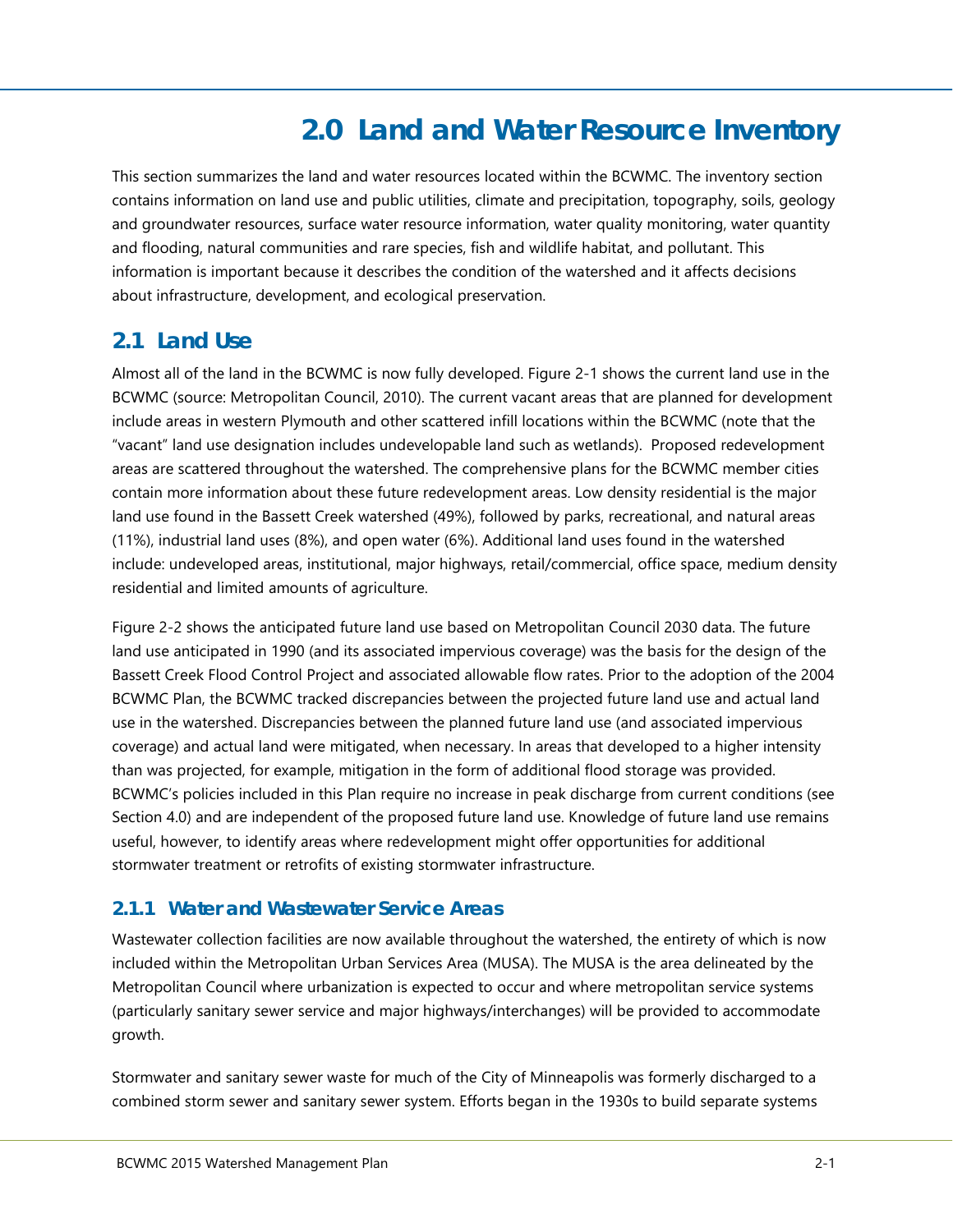and separate the existing flows. While almost all of the discharges have now been separated into two systems, there is still some stormwater and clear water conveyed by the sanitary sewer system. The Bassett Creek Flood Control Project design assumed that the entire tributary area from the City of Minneapolis was separated and that the stormwater drains to the creek rather than to wastewater treatment facilities. Therefore, whenever additional projects are completed to separate the remaining combined systems, they are already accounted for in the Project's design capacity.

The City of Minneapolis obtains its water supply from the Mississippi River for municipal purposes. In addition, Minneapolis supplies the cities of Golden Valley, Crystal and New Hope with their municipal water supplies. The cities of Plymouth, Robbinsdale, Minnetonka, St. Louis Park, and Medicine Lake obtain their water supplies from groundwater aquifers (see Section [2.5,](#page-10-0) Geology and Groundwater Resources). In the extreme western portions of the Bassett Creek watershed, some residents still obtain their domestic water supplies from private supply wells. Some residents in Medicine Lake also obtain water from private supply wells.

## <span id="page-5-0"></span>**2.2 Climate and Precipitation**

The climate of the Minneapolis-St. Paul area is a humid continental climate, characterized by moderate precipitation (normally sufficient for crops), wide daily temperature variations, large seasonal variations in temperature, warm humid summers, and cold winters with moderate snowfall.

The mean annual temperature for the Bassett Creek watershed is 46.2°F, as measured at the Minneapolis/St. Paul (MSP) airport station (1981-2010). Mean monthly temperatures vary from 15.6°F in January to 73.8°F in July (1981-2010). According to NOAA National Climatic Data Center (NCDC) extreme temperatures recorded at MSP (or downtown Minneapolis prior to April 1938, when the location of official measurement was changed to MSP) were a high of 108°F on July 14, 1936 and a low of -34°F on January 1, 1936 and January 19, 1970. For the 1981-2010 climate normal period, the average date for latest occurrence of freezing temperatures was April 26, while the average date for the first autumn frost was October 7. The average frost-free period (growing season) is approximately 160 days.

[Table 2-1](#page-6-0) summarizes precipitation data for the MSP airport station. Average total annual precipitation at the MSP airport station is 30.6 inches (1981-2010). Annual precipitation recorded at downtown Minneapolis and MSP has ranged from a low of 11.5 inches in 1910 to a high of 40.2 inches in 1911. The mean monthly precipitation varies from 4.3 inches in August to 0.9 inches in January (1981-2010). From May to September, the growing season months, the average rainfall (1981-2010) is 19.03 inches, or about 62 percent of the average annual precipitation. Precipitation amounts vary across the Minneapolis-St. Paul metropolitan area. For example, the average annual precipitation measured at a local volunteer weather observation site in New Hope (within the Bassett Creek watershed) is 34.2 inches (1981-2010). At this site, the average monthly precipitation varies from 4.7 inches in June to 0.9 inches in January, and the average May-September rainfall is 21.0 inches, or 61 percent of the average annual precipitation at the site.

[Figure 2-3](#page--1-2) shows the average high and low temperatures for the Minneapolis-St. Paul International Airport. The figure also displays average precipitation events for the area.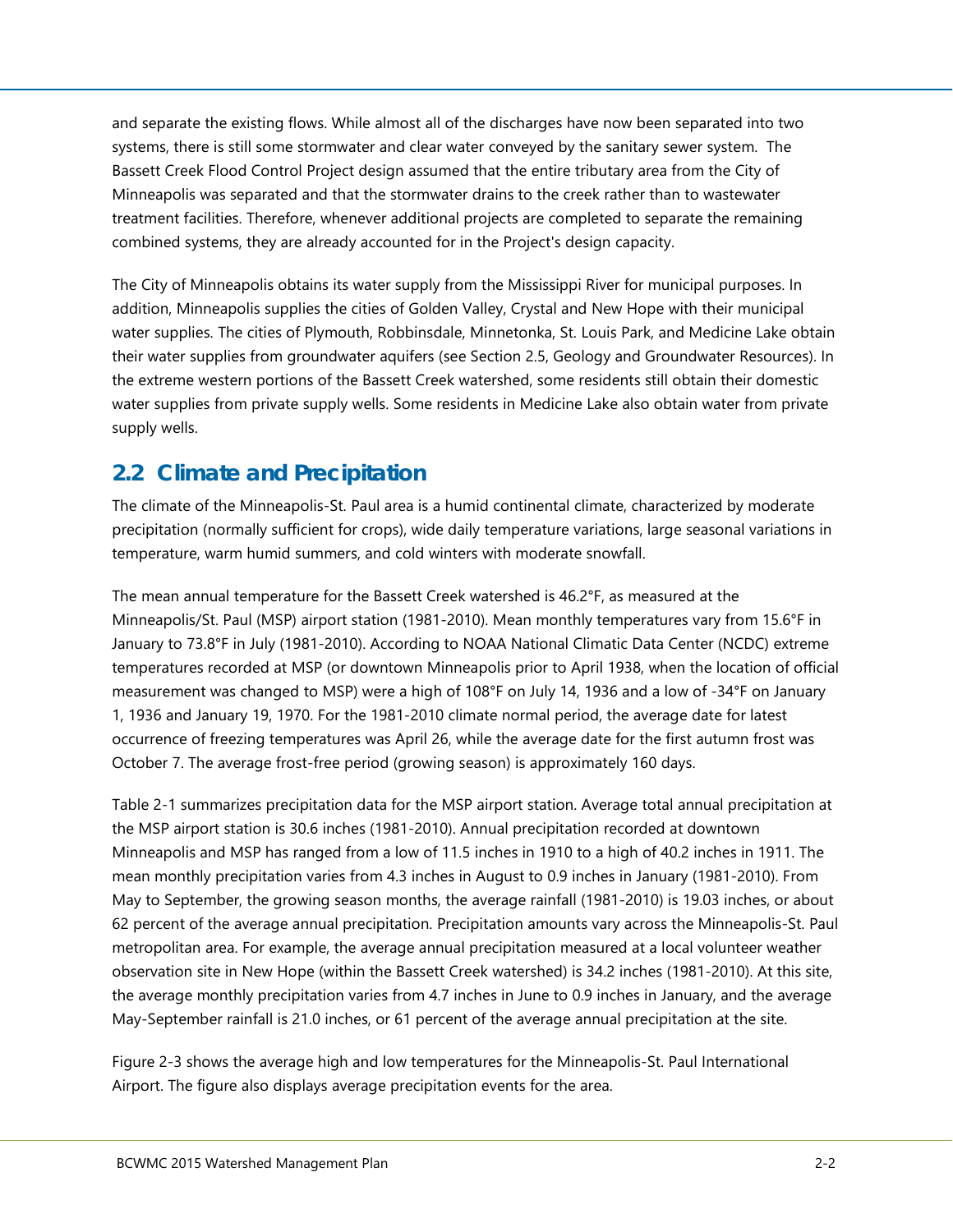Snowfall averages 54.4 inches annually at the MSP airport station (1981-2010). Extreme snowfall records range from 98.6 inches during the 1983-1984 season to 14.2 inches during the 1930-1931 season.

|              |              |             |                | <b>Rainfall</b> |                |                                |                            |              | <b>Snowfall</b> |                |
|--------------|--------------|-------------|----------------|-----------------|----------------|--------------------------------|----------------------------|--------------|-----------------|----------------|
| <b>Month</b> | Mean<br>(in) | Max<br>(in) | Year of<br>Max | Min<br>(in)     | Year of<br>Min | $1$ -day<br><b>Max</b><br>(in) | Year of<br>$1$ -day<br>Max | Mean<br>(in) | Max<br>(in)     | Year of<br>Max |
| January      | 0.90         | 3.63        | 1967           | 0.05            | 1892           | 1.21                           | 1967                       | 12.2         | 46.4            | 1982           |
| February     | 0.77         | 3.25        | 1922           | 0.03            | 1894           | 1.90                           | 1930                       | 7.7          | 26.5            | 1962           |
| March        | 1.89         | 4.75        | 1965           | 0.09            | 1910           | 1.66                           | 1965                       | 10.3         | 40.0            | 1951           |
| April        | 2.66         | 7.00        | 2001           | 0.16            | 1987           | 2.58                           | 2006                       | 2.0          | 21.8            | 1983           |
| May          | 3.36         | 10.33       | 1906           | 0.21            | 1934           | 3.39                           | 2012                       | 0.0          | 3.0             | 1946           |
| June         | 4.25         | 9.82        | 1990           | 0.22            | 1988           | 3.28                           | 2003                       | 0.0          | Τ               | 1995           |
| July         | 4.04         | 17.90       | 1987           | 0.11            | 1936           | 10.00                          | 1987                       | 0.0          | T               | 1994           |
| August       | 4.30         | 9.32        | 2007           | 0.20            | 1925           | 7.36                           | 1977                       | 0.0          | T               | 1992           |
| September    | 3.08         | 7.77        | 1903           | 0.30            | 2012           | 4.96                           | 1903                       | 0.0          | 1.7             | 1942           |
| October      | 2.43         | 6.42        | 1911           | 0.01            | 1952           | 4.83                           | 2005                       | 0.6          | 8.2             | 1991           |
| November     | 1.77         | 5.29        | 1991           | 0.02            | 1939           | 2.91                           | 1940                       | 9.3          | 46.9            | 1991           |
| December     | 1.16         | 4.27        | 1982           | T               | 1943           | 2.47                           | 1982                       | 11.9         | 33.2            | 1982           |
|              |              |             |                |                 |                |                                |                            |              |                 |                |
| Annual       | 30.61        | 40.15       | 1911           | 11.54           | 1910           | $-$                            | --                         | 54.4         | 101.5           | 1983           |

<span id="page-6-0"></span>**Table 2-1 Historical Precipitation Summary for Minneapolis-St. Paul Area**

Mean values based on 1981-2010 period; minimum and maximum values based on downtown Minneapolis (1891- 1938) and MSP (1938-2014) records

 $T = \text{trace amount}$ 

Source: Minnesota Climatology Working Group (www.climate.umn.edu)

Average weather imposes little strain on the typical drainage system. Extremes of precipitation and snowmelt are important for design of flood control systems. The National Oceanic and Atmospheric Administration (NOAA) has data on extreme precipitation events that can be used to aid in the design of flood control systems. Extremes of snowmelt most often affect major rivers, the design of large stormwater storage areas, and landlocked basins, while extremes of precipitation most often affect the design of conveyance facilities.

NOAA published Atlas 14, Volume 8, in 2013. Atlas 14 is the primary source of information regarding rainfall in the region. Atlas 14 supersedes publications TP-40 and TP-49 issued by the National Weather Bureau (now the National Weather Service) in 1961 and 1964. Improvements in Atlas 14 precipitation estimates include denser data networks, longer (and more recent) periods of record, application of regional frequency analysis, and new techniques in spatial interpolation and mapping. Atlas 14 provides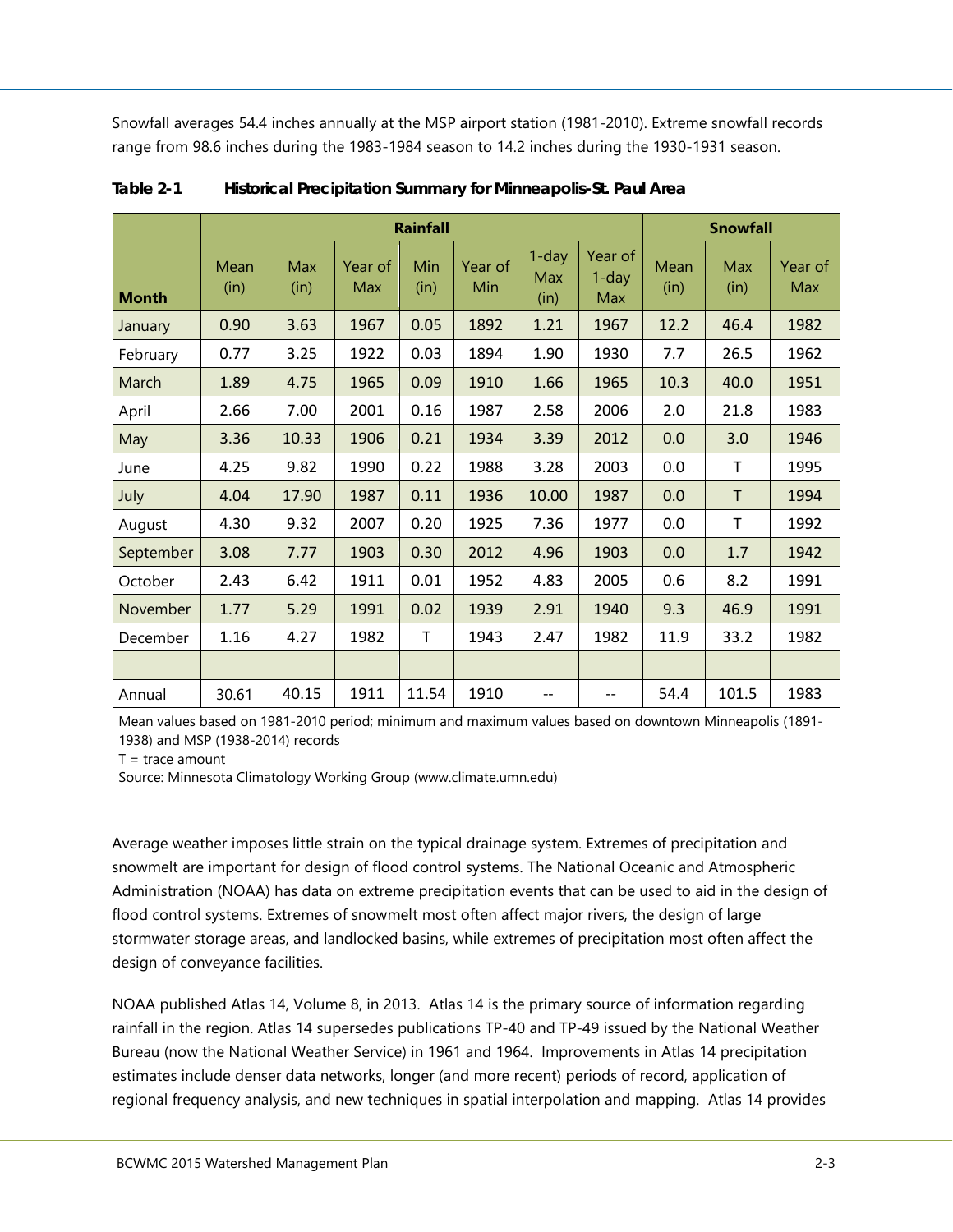estimates of precipitation depth (i.e., total rainfall, in inches) and intensity (i.e., depth of rainfall over a specified period) for durations from 5 minutes up to 60 days.

Runoff from spring snowmelt is also important in this region, but is not provided in Atlas 14. The Soil Conservation Service's (now the Natural Resources Conservation Service) National Engineering Handbook, Hydrology, Section 4, presents maps of regional runoff volume. [Table 2-2](#page-7-0) lists selected precipitation and runoff events used for design purposes.

| <b>Type</b>           | <b>Event Frequency</b> | <b>Duration</b> | <b>Depth (inches)</b> |
|-----------------------|------------------------|-----------------|-----------------------|
|                       | 2-year                 | 24 hour         | 2.87                  |
|                       | 5-year                 | 24 hour         | 3.60                  |
|                       | 10-year                | 24 hour         | 4.29                  |
| Rainfall              | 25-year                | 24 hour         | 5.39                  |
|                       | 50-year                | 24 hour         | 6.36                  |
|                       | 100-year               | 24 hour         | 7.42                  |
|                       | 10-year                | 10 day          | 6.83                  |
|                       | 100-year               | 10 day          | 10.2                  |
|                       | 10-year                | 10 day          | 4.7                   |
| Snowmelt <sup>1</sup> | 25-year                | 10 day          | 5.7                   |
|                       | 50-year                | 10 day          | 6.4                   |
|                       | 100-year               | 10 day          | 7.1                   |

<span id="page-7-0"></span>**Table 2-2 Selected Rainfall and Snowmelt Runoff Events**

Source: NOAA Atlas 14 – Volume 8. Station: Golden Valley (21-3202).

Hydrology Guide for Minnesota (USDA Soil Conservation Service – NRCS)

<sup>1</sup> Snowmelt depth reported as liquid water.

Even with wide variations in climate conditions, climatologists have found four significant recent climate trends in the Upper Midwest (Minnesota Weather Almanac, Seeley, 2006):

- Warmer winters
- Higher minimum temperatures
- Higher dew points
- Changes in precipitation trends more rainfall is coming from heavy thunderstorm events and increased snowfall

According to the Soil and Water Conservation Society's (SWCS) 2003 report on climate change, total precipitation amounts in the United States (and in the Great Lakes region) are trending upward, as are storm intensities. Higher intensity precipitation events typically produce more runoff than lower intensity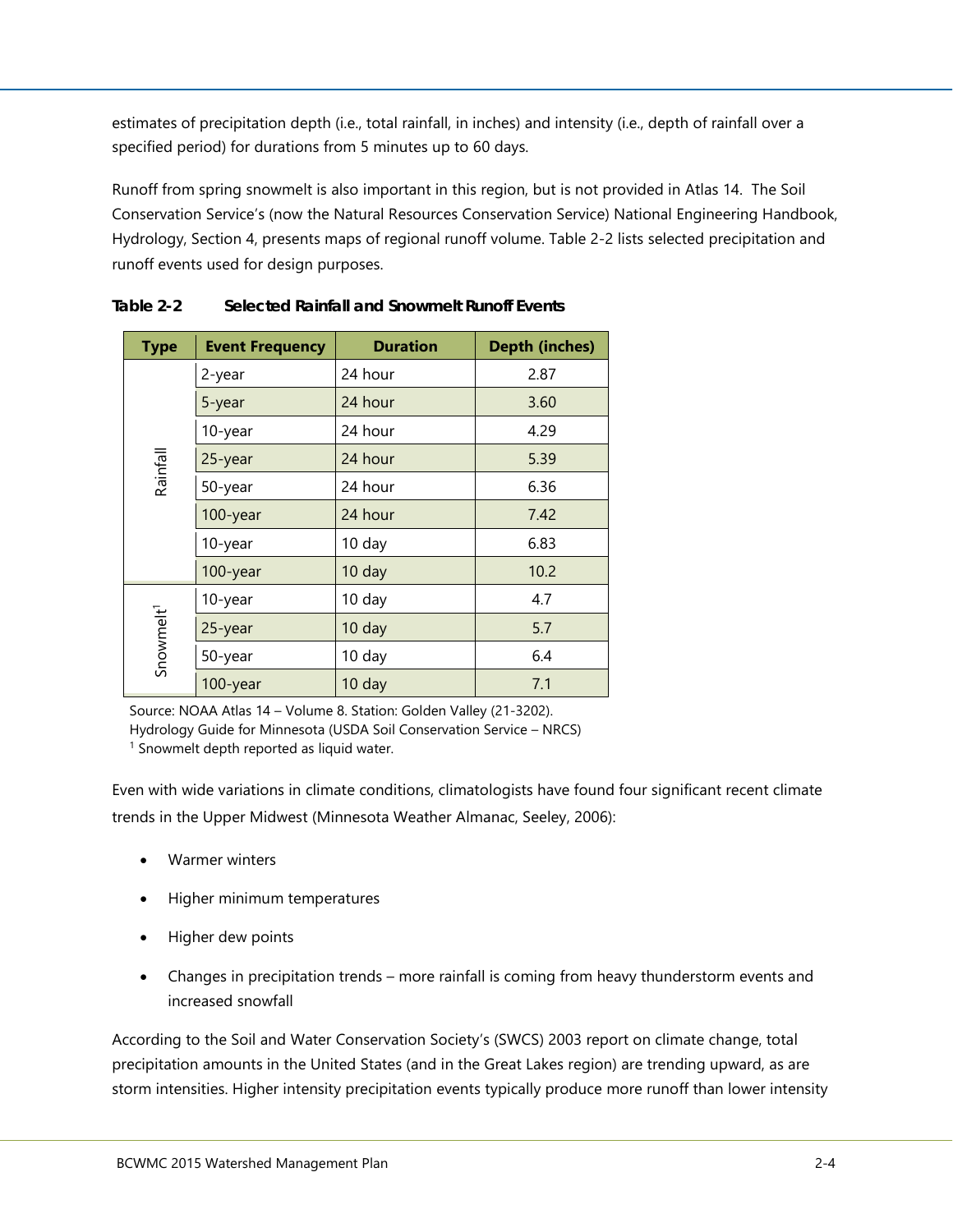events with similar total precipitation amounts; higher rainfall intensities are more likely to overwhelm the capacity of the land surface to infiltrate and attenuate runoff. Precipitation records in the Twin Cities area show the annual average precipitation has increased, as shown in the following examples:

- Minneapolis-St. Paul Airport station the average annual precipitation increased from 28.32 inches (1961–1990 average) to 30.61 inches (1981–2010 average), an 8.1% increase (data from the Climatology Working Group website: [http://climate.umn.edu/\)](http://climate.umn.edu/).
- St. Paul station the average annual precipitation increased from 30.30 inches (1961–1990 average, from the Minnesota Department of Natural Resources [MDNR] State Climatology Office) to 33.45 inches (1981–2010 average), a 10.4% increase (data from the Climatology Working Group website: [http://climate.umn.edu/\)](http://climate.umn.edu/).

Comparison of precipitation depths between TP-40 and Atlas 14 indicates increased precipitation depths for more extreme events. As noted by the SWCS, increased storm intensities result in increased soil erosion and increased runoff. The Minnesota Pollution Control Agency's (MPCA) global warming website states that increased flooding could also result from more intense precipitation events: [http://www.pca.state.mn.us/index.php/topics/climate-change/index.html.](http://www.pca.state.mn.us/index.php/topics/climate-change/index.html)

## <span id="page-8-0"></span>**2.3 Topography**

The topographic relief of the Bassett Creek watershed is not extreme with land sloping generally from higher elevations in the west to lower elevations in the east with only a net loss of 210 feet. The watershed high points include areas west of Parkers Lake and west of Schmidt Lake with elevations ranging from approximately 980 to 1,010 feet, respectively. From this point east, the northern and southern watershed boundaries drop to an elevation of approximately 800 at the point where the creek enters the Mississippi River as can be seen in [Figure 2-4.](#page--1-3) The extensive urbanization of the watershed has greatly altered the natural topography of the watershed. With these alterations, drainage patterns have become more defined. Many of the wetland areas that existed prior to urbanization have been eliminated or altered, especially in the older developed areas, concentrated downstream of Medicine Lake. The location of steep slopes within the watershed is of interest as these areas limit options for land development and have a higher potential for erosion. Areas of known erosion and sedimentation are identified in [Figure 2-4.](#page--1-3)

## <span id="page-8-1"></span>**2.4 Soils**

## <span id="page-8-2"></span>**2.4.1 Hydrologic Soil Groups and Infiltration**

Soil composition, slope and land management practices determine the impact of soils on water resource issues. Soil composition and slope are important factors affecting the rate and volume of stormwater runoff. The shape and stability of aggregates of soil particles—expressed as soil structure—influence the permeability, infiltration rate, and erodibility (i.e., potential for erosion) of soils. Slope is important in determining stormwater runoff rates and susceptibility to erosion.

Infiltration capacities of soils affect the amount of direct runoff resulting from rainfall. Higher infiltration rates result in lower potential for runoff from the land, as more precipitation is able to enter the soil.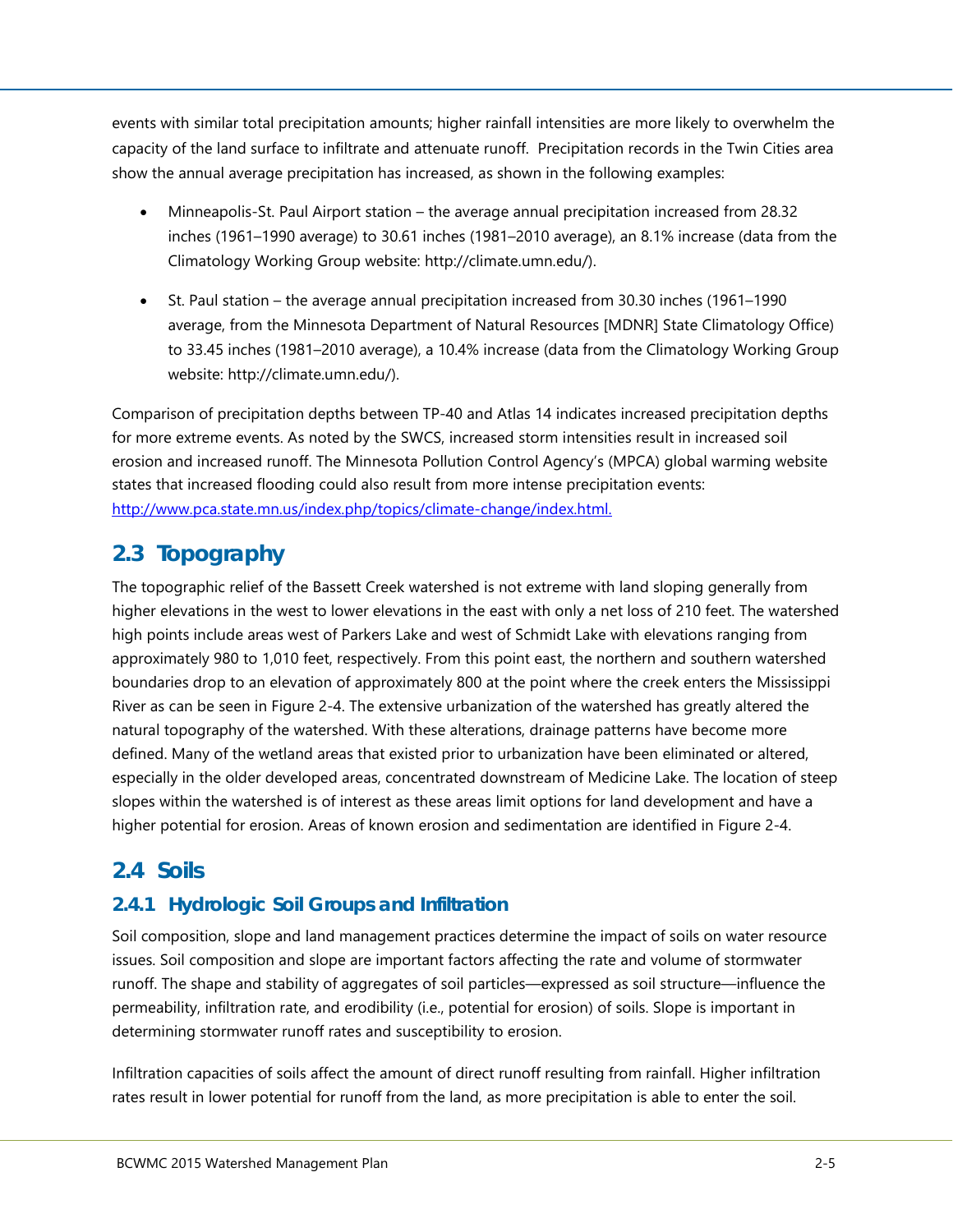Conversely, soils with low infiltration rates produce high runoff volumes and high peak discharge rates, as most or all of the rainfall moves as overland flow.

The Natural Resources Conservation Service (NRCS – formerly the Soil Conservation Service) has established four general hydrologic soil groups. These groups are:

- Group A Low runoff potential—high infiltration rate
- Group B Moderate infiltration rate
- Group C Slow infiltration rate
- Group D High runoff potential—very slow infiltration rate

Combined with land use, the hydrologic soil grouping symbols (A-D) may be used to estimate the amount of runoff that will occur over a given area for a particular rainfall amount. The most current soils data for the Bassett Creek watershed are based on the Soil Survey Geographic dataset (SSURGO) from the NRCS and are presented in [Figure 2-5.](#page--1-4)

Large portions of the eastern half of the watershed fall within the Not Rated/Not Available category (47%). This classification is typically assigned to areas where development has altered the existing soil, or data were unavailable prior to development; hydrologic soil groups or infiltration rates are typically not determined after development. Of the remaining 53% of the watershed that has available soil information, the majority of this portion consists of hydrologic soil group B (30%), group C (26%), and group C/D soils (20%). The majority of the western portion of the watershed has soil with moderate to slow infiltration rates. Hydrologic soil group A soil, which indicates high infiltration rates, are present in approximately 13% of the rated portion of the Bassett Creek watershed. With only a small portion of the watershed consisting of soils with higher infiltration rates, the Bassett Creek watershed has the potential to produce high volumes of runoff.

Development is another factor that may increase the potential for high volumes of runoff. As land is developed for urban use, much of the soil is covered with impervious surfaces, and soils in the remaining areas are significantly disturbed and altered. Development often results in consolidation of the soil and tends to reduce infiltration capacity of otherwise permeable soils, resulting in significantly greater amounts of runoff. Grading, plantings, and tended lawns tend to dominate the pervious landscape in urbanized areas and may become more important factors in runoff generation than the original soil type.

The hydrologic soil groups map [\(Figure 2-5\)](#page--1-4) provides general guidance about the infiltration capacity of the soils throughout the watershed. Soils should be inspected on a site-by-site basis as projects are considered.

## <span id="page-9-0"></span>**2.4.2 Surficial Soils**

Surface soils throughout much of the Bassett Creek watershed are principally of the Hayden series and are predominantly found in two major associations – the Hayden-Cordova-Peaty Muck Association and the Hayden-Peaty Muck Association. Hayden soils comprise 40 to 50 percent of these associations. Hayden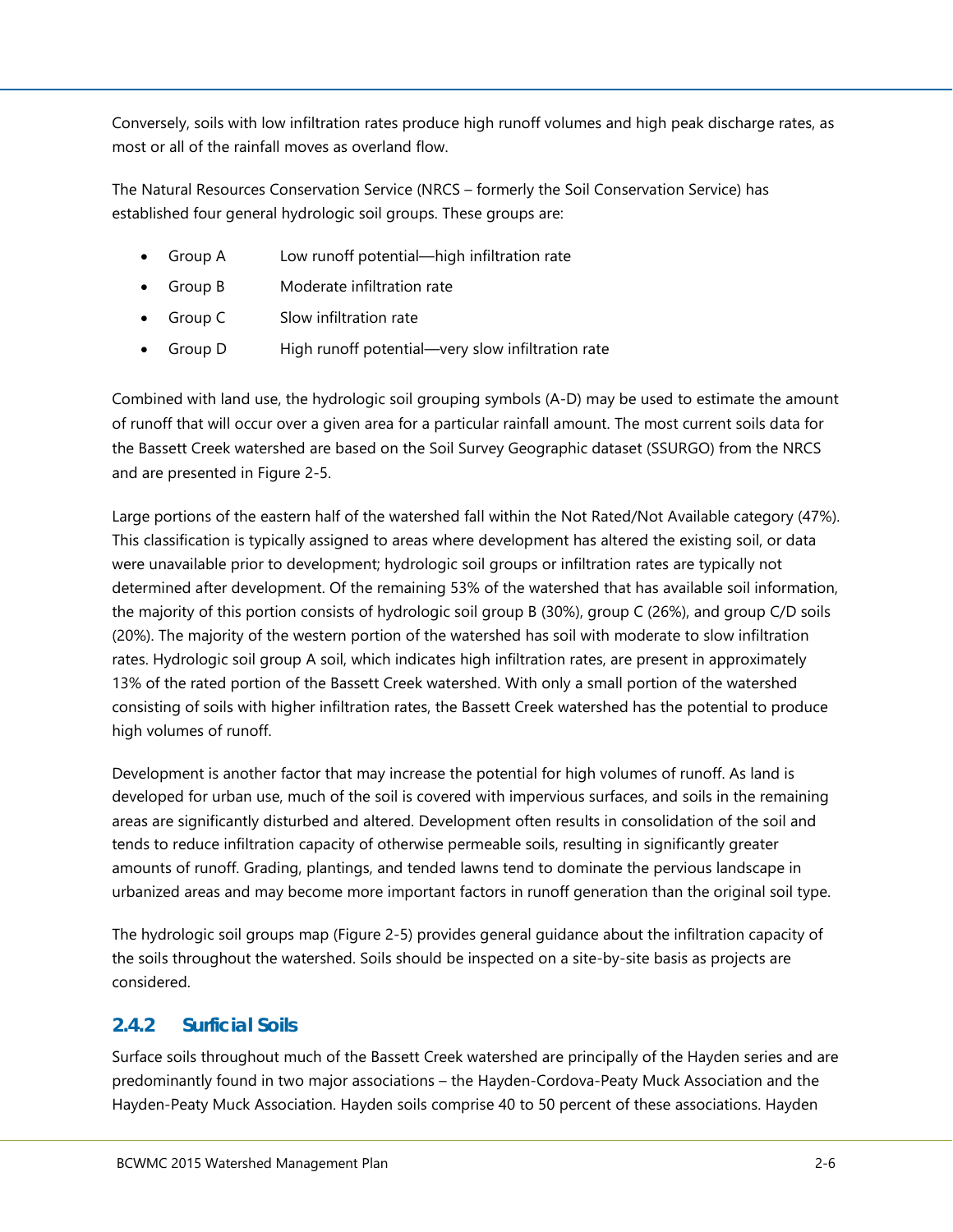soils are found on low knolls and hills, are generally well-drained, and have a surface layer of grayish loam or clay loam and a subsoil of light clay loam. These associations are moderately permeable and have high available moisture capacity.

Of the Hayden-Cordova-Peaty Muck Association, the Hayden soils make up about 40 percent, Cordova soils about 10 percent, Peaty Muck soils about 5 percent, and minor soils about 45 percent of the association. Poorly-drained Cordova soils in swales and on flats have a surface layer of black silty clay loam and a subsoil of clay loam. They have a high available moisture capacity and a moderately low permeability. The very poorly-drained Peaty Muck soils in depressions consist of deep organic materials. Important minor soils in this association include the very poorly-drained Glencoe soils in depressions, the poorly-drained Hamel, Dundas, Minnetonka and Shields soils in drainageways and on the flats, and the moderately well-drained Dalbo soils on the low knolls and hills.

Of the Hayden-Peaty Muck Association, the Hayden soils comprise about 50 percent, the Peaty Muck soils about 10 percent, and minor soils about 40 percent of the association. The very poorly-drained Peaty Muck soils consist of deep organic materials. They have a very high available moisture capacity and a low fertility. The minor soils in this association include the Glencoe, Cordova, Dundas, Hamel, Nessel, and Dalbo soils. The very poorly-drained Glencoe soils are found in shallow depressions and the poorlydrained Hamel, Cordova, and Dundas soils are found in drainageways. The moderately well-drained Nessel and Dalbo soils occur in low knolls and on the crowns of the larger hills.

In the vicinity of Parkers Lake in the western portion of the Bassett Creek watershed, the surface soils tend to be of the Estherville series. Estherville soils have a surface layer of very dark brown sandy loam and a subsoil of dark yellowish-brown sandy loam. The underlying material is calcareous sand and gravel.

Surface soils downstream of Cedar Lake Road in Minneapolis are of the Hubbard series, which are common in the Mississippi River valley train. Hubbard soils formed under prairie vegetation have a dark surface horizon that grades into bright brown-colored subsoil. Larger medium sands are typical of the Hubbard profile.

These soil units are named for the major soil types present but contain many unique soil types in varying amounts and patterns.

## <span id="page-10-0"></span>**2.5 Geology and Groundwater Resources**

## <span id="page-10-1"></span>**2.5.1 Geology**

The Bassett Creek watershed is located in the northwestern portion of a bowl-like bedrock structure underlying the Minneapolis-St. Paul metropolitan area (called the Twin Cities basin), which has a gentle slope to the southeast. A generalized geologic section is presented in [Figure 2-6.](#page--1-5) The bedrock is overlain by a layer of glacial drift, which varies from over 250 feet thick in the western portion and along the eastern border of the watershed, to less than 50 feet thick in the southeastern portion of the watershed in Minneapolis. Generally, there is no uniform relationship between the existing surface topography and the bedrock structure. The watershed is underlain by up to 40 feet of Platteville and Glenwood Formation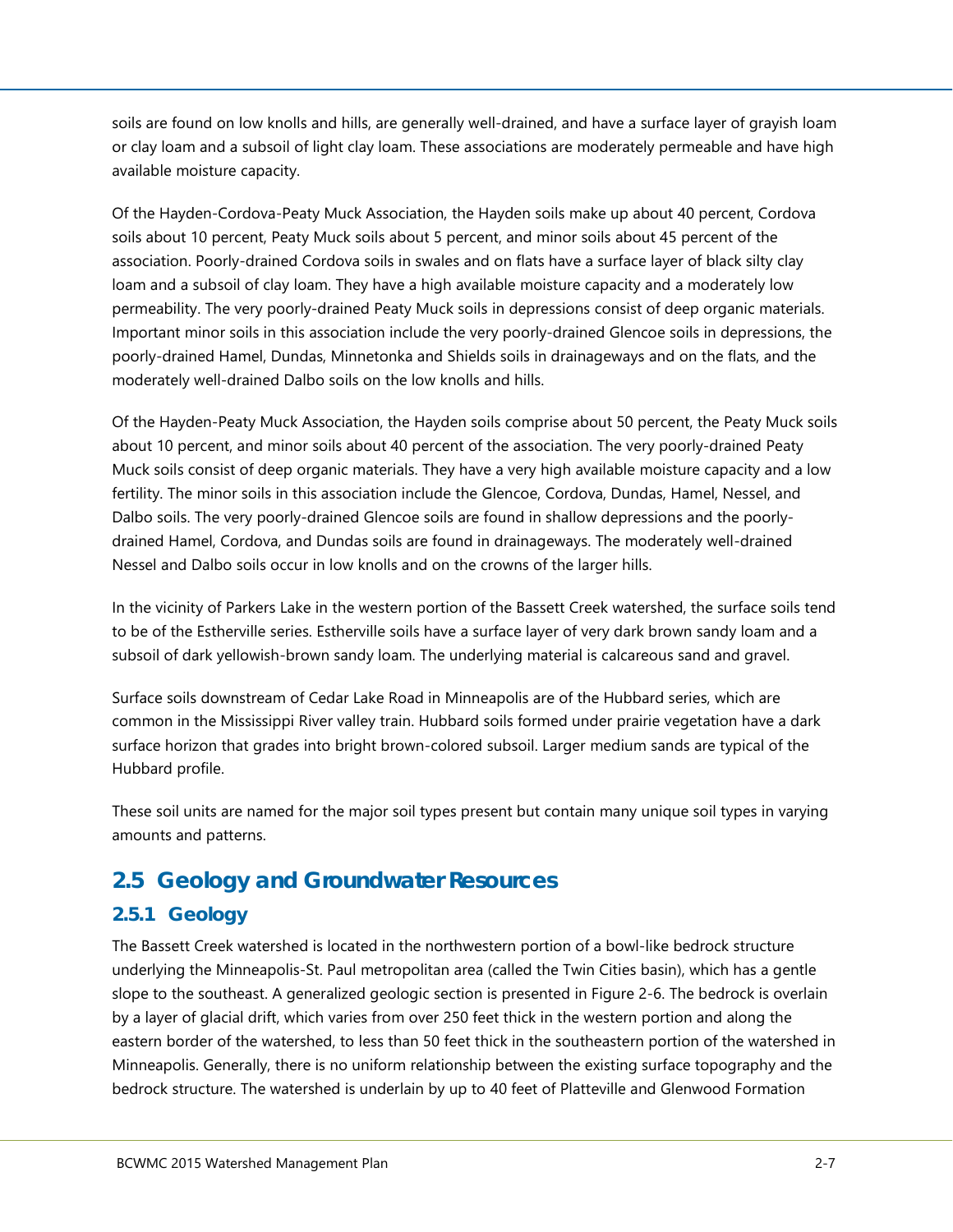limestone and shale in the southern and eastern portions of the watershed. The northern portion of the watershed is underlain by up to 160 feet of St. Peter Sandstone, except in the northwest portions and in the extreme eastern portions, where pre-glacial Mississippi River valleys cut through the sandstone and into the Prairie du Chien Dolomite. Three buried erosional valleys cut deep into the bedrock and bisect the glacial drift. One valley extends north and southeast from Medicine Lake. The north branch cuts into the Prairie du Chien Dolomite and the southeast branch cuts into the St. Peter Sandstone. These valleys are filled with up to 250 feet of glacial drift. Another valley extends northerly from Wirth Lake to the watershed border, cutting into the St. Peter Sandstone and filled with up to 200 feet of drift. The third valley extends through the very southeastern portion of the watershed between Highway 55 and Interstate 394. It cuts through the Prairie du Chien Dolomite and is filled with up to 400 feet of glacial drift.

#### <span id="page-11-0"></span>**2.5.2 Groundwater Resources**

While the City of Minneapolis and the cities where it supplies water (Golden Valley, Crystal, and New Hope) obtain their water supply from the Mississippi River, the cities of Plymouth, Robbinsdale, Minnetonka, St. Louis Park, and Medicine Lake obtain their water supplies from groundwater aquifers. In the extreme western portions of the Bassett Creek watershed, some residents still obtain their domestic water supplies from private supply wells. Some residents in Medicine Lake also obtain water from private supply wells.

Two types of aquifers are present in the watershed: surficial aquifers and bedrock aquifers. The following paragraphs provide detailed information about the aquifers located in the BCWMC.

#### <span id="page-11-1"></span>**2.5.2.1 Bedrock Aquifers**

The watershed is underlain by four major bedrock aquifers: (1) St. Peter Sandstone, (2) Prairie du Chien-Jordan, (3) Wonewoc Sandstone (formerly Ironton-Galesville Sandstone), and (4) Mt. Simon-Hinckley Sandstone. In addition, there are numerous aquifers in the glacial drift. Some groundwater from the glacial drift and the St. Peter aquifer discharge into Bassett Creek. The remaining aquifers discharge into the Minnesota and Mississippi rivers; movement of groundwater within these aquifers is complicated by the intersecting buried bedrock valleys.

The following cities within the BCWMC obtain their water supplies from the associated groundwater sources:

- Plymouth 16 wells in the Prairie du Chien-Jordan aquifer (4 new wells proposed)
- Minnetonka 14 wells in the Prairie du Chien-Jordan aquifer, 3 wells in the Jordan aquifer, and 1 well in the Prairie du Chien-St. Lawrence aquifer
- Robbinsdale 4 wells in the Prairie du Chien-Jordan aquifer and 1 well in the St. Peter-Prairie du Chien aquifer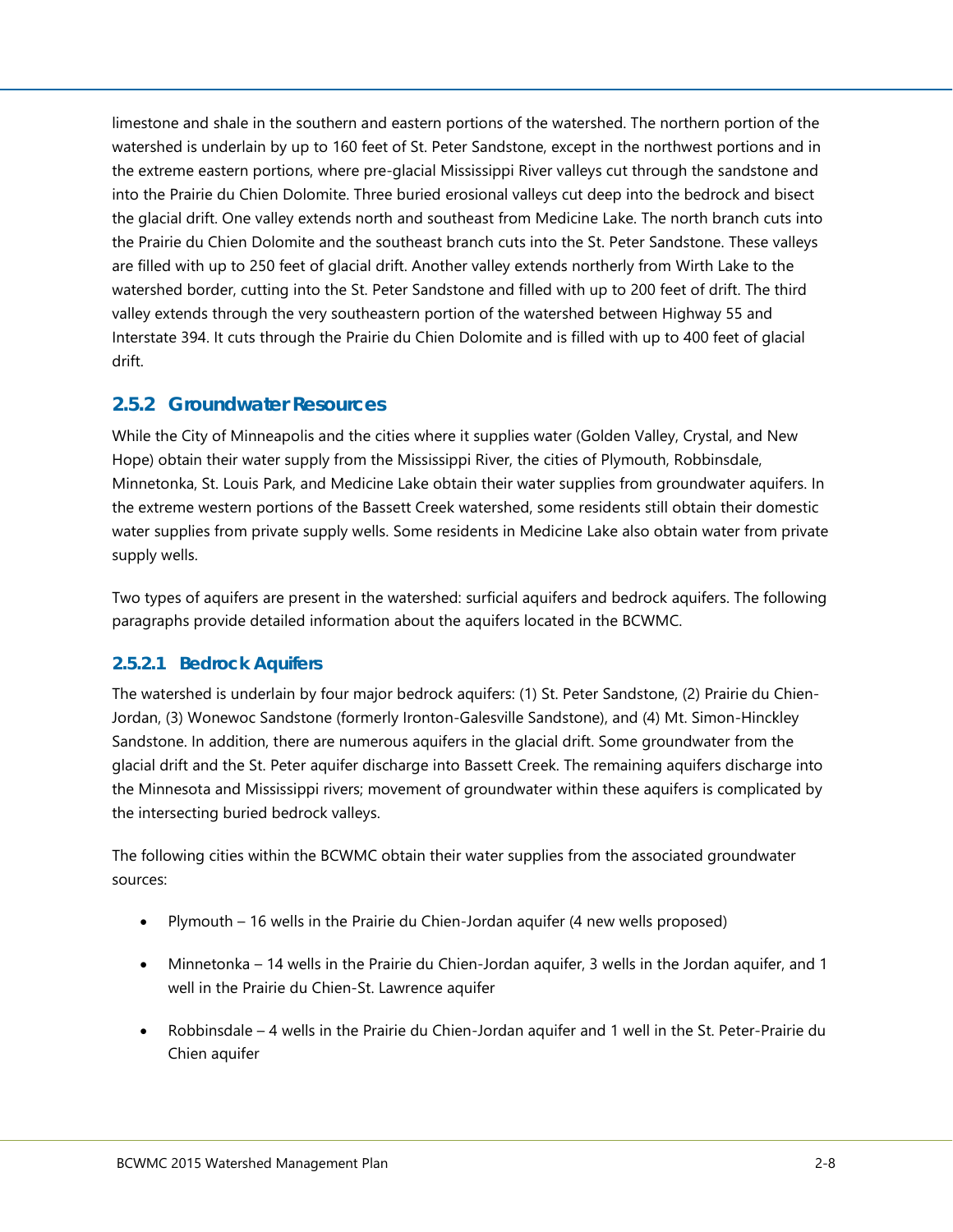- St. Louis Park –6 wells in the Prairie du Chien-Jordan aquifer, 4 wells in the Mt. Simon-Hinckley aquifer, and 1 well in the Platteville-St. Peter aquifer.
- Medicine Lake private wells

In addition to the above cities, the Joint Water Commission (Crystal, Golden Valley, and New Hope) plans to construct at least one emergency supply well in the Prairie du Chien-Jordan aquifer within the next few years.

The Prairie du Chien-Jordan aquifer is high-yielding, more easily tapped than deeper aquifers, has very good water quality, and is continuous throughout most of the area. This is the most heavily used aquifer in Hennepin County, with yields above 2,000 gallons per minute throughout much of the Bassett Creek watershed. The MDNR closely reviews permits for groundwater withdrawals from the Prairie du Chien-Jordan aquifer to ensure that the withdrawals will not cause drawdown effects on nearby water resources of regional significance.

The groundwater level in the Prairie du Chien-Jordan aquifer varies from about 800 feet to 900 feet above mean sea level within the Bassett Creek watershed, as shown in the Hennepin County Geologic Atlas (1989). The aquifer is recharged in areas where thin permeable drift overlies the limestone layers. Some recharge of this aquifer occurs locally from percolation through the overlying glacial deposits or St. Peter sandstone. However, hydrogeologic characteristics suggest this recharge would be a minimal contribution to the aquifer flow. Regional recharge of the Prairie du Chien-Jordan aquifer occurs to the south of the Minneapolis-St. Paul metropolitan area. Groundwater movement in the aquifer is generally from west to east, toward the Mississippi River.

The regional aquifer with the highest water quality is the Mt. Simon-Hinckley aquifer, but it is more expensive to use than the Prairie du Chien-Jordan because of its greater depth. Yields from the Mt. Simon-Hinckley aquifer range from 1,000 to 1,500 gallons per minute in the western portion of the Bassett Creek watershed to over 1,500 gallons per minute in the eastern portion of the watershed. Minnesota statutes limit appropriations from the Mt. Simon-Hinckley aquifer to potable water uses, where there are no feasible or practical alternatives, and where a water conservation plan is incorporated with the appropriations permit. The groundwater level of the Mt. Simon-Hinckley ranges from about 600 to 700 feet above mean sea level within the Bassett Creek watershed. Recharge of the Mt. Simon-Hinckley takes place far northwest of the county, where the bedrock is closer to the surface, and occurs by percolation through the overlying drift and bedrock. The pattern of flow in the Mt. Simon-Hinckley aquifer differs greatly from the pattern in the overlying Prairie du Chien-Jordan aquifer. Groundwater movement in the aquifer below the Bassett Creek watershed is generally to the southeast towards a cone of depression located just outside the Bassett Creek watershed and formed by major pumping centers (groundwater levels below 600 feet above mean sea level). In general, the Mt. Simon-Hinckley aquifer has little or no hydraulic connection with the surficial groundwater system or major streams.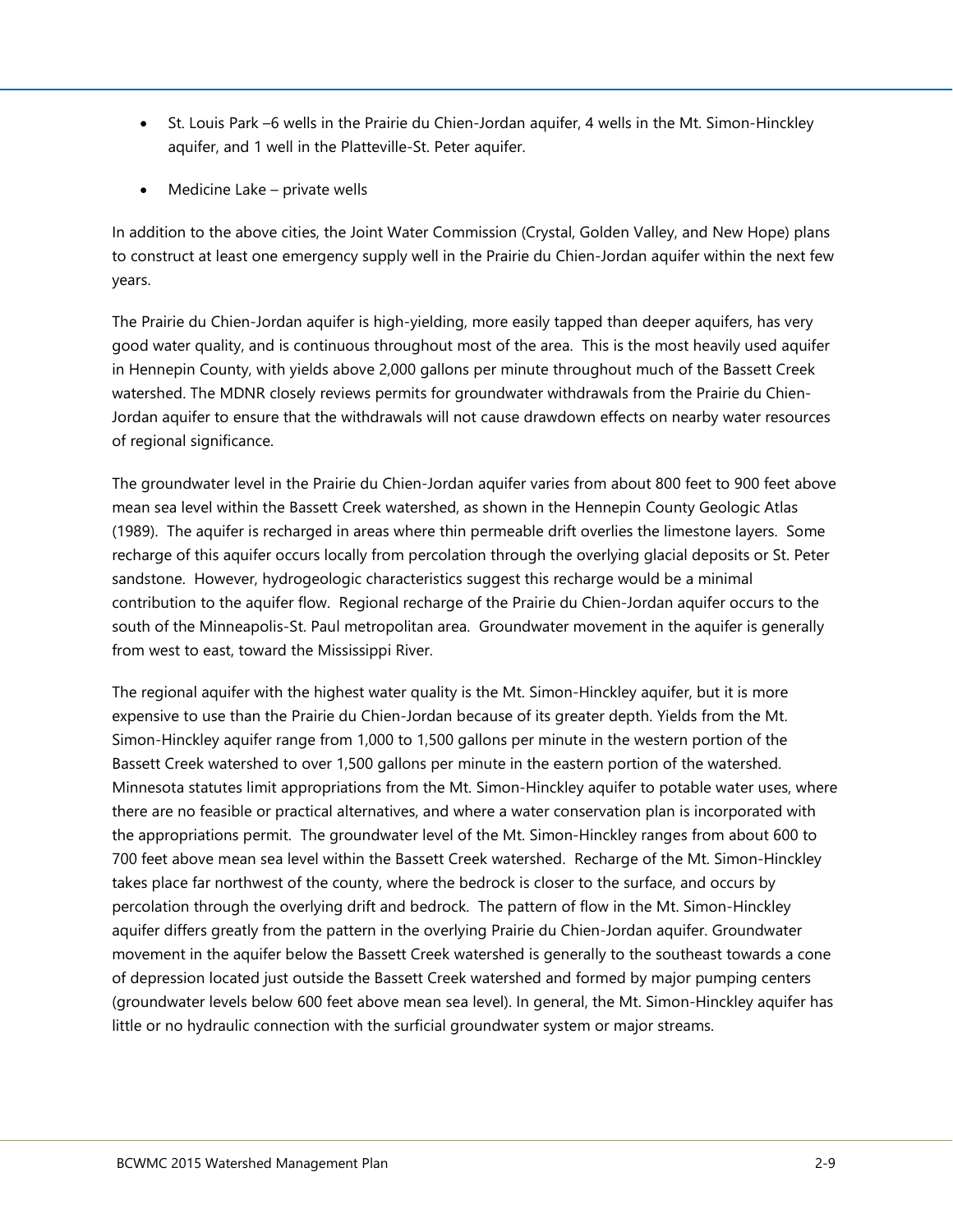#### <span id="page-13-0"></span>**2.5.2.2 Surficial (Quaternary) Aquifers**

Surficial aquifers are water-bearing layers of sediment, usually sand and gravel, which lie close to the ground surface. Many private domestic wells in the watershed draw water from these aquifers. Since the surficial aquifers are more susceptible to pollution, they are generally not used for municipal or public supply wells. In some locations in the BCWMC, the aquifer could provide sufficient water yield for some non-potable industrial uses. The depth of the water table varies across the watershed, but is on the order of tens of feet.

Recharge to the surficial aquifers is primarily through the downward percolation of local precipitation. The ponds, lakes, and wetlands scattered throughout the watershed recharge the groundwater. Some of these waterbodies are landlocked and their only outlet is to the groundwater; some landlocked lakes may be perched above the regional level of the shallow groundwater in the watershed. Some surficial aquifers may also be recharged during periods of high stream stage. Surficial aquifers may discharge to local lakes, streams or to the underlying bedrock.

### <span id="page-13-1"></span>**2.5.3 Wellhead Protection Areas**

The increasing population in the Twin Cities metropolitan area has put increased pressure not only on groundwater quantity but also on its quality. The Minnesota Department of Health (MDH) is responsible for the protection of groundwater quality and aims to prevent contaminants from entering the recharge zones of public water supply wells through its wellhead protection program. This includes the development of wellhead protection plans (WHPPs) and guidance to limit potential for groundwater contamination (see Section 3.6). Wellhead protection efforts may restrict or prevent the use of certain stormwater BMPs within these areas to prevent possibly contaminated stormwater from reaching groundwater supplie[s](#page--1-20)

[Figure 2-7](#page--1-20) shows the location of the municipal water supply wells and the delineated wellhead protection areas within the Bassett Creek watershed. Each of the communities within the BCWMC that obtains its municipal water supply from groundwater has an MDH-approved wellhead protection plan.

## <span id="page-13-2"></span>**2.6 Surface Water Resources**

The Bassett Creek watershed has numerous streams, creeks, lakes, ponds, and wetlands. The watershed is subdivided into 18 subwatersheds based on the drainage areas tributary to its major surface water resources (see [Figure 2-8\)](#page--1-7). [Table 2-3](#page-15-0) summarizes the physical characteristics of major BCWMC lakes and ponds. Other governmental units have identified or inventoried surface water resources within the BCWMC specifically related to their management jurisdictions; these include:

- Public waters basins, watercourses, and wetlands Minnesota Department of Natural Resources (MDNR)
- Public ditches Hennepin County
- National Wetland Inventory (NWI) US Army Corps of Engineers (USACE)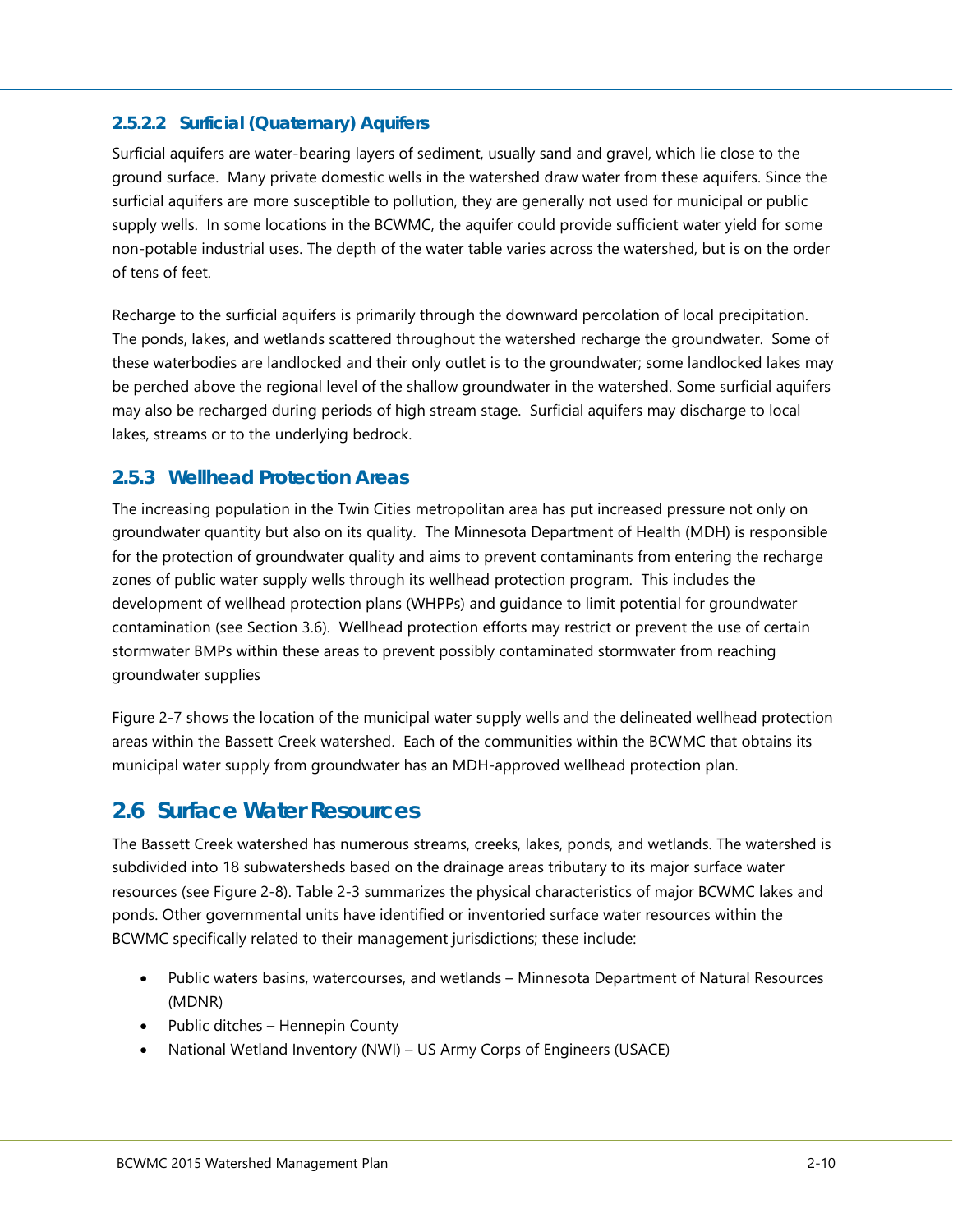The following sections further describe the surface water resources within the BCWMC, including those identified in the above inventories. Note that for water quality management purposes, the BCWMC has further classified specific water resources as priority waterbodies (see Section [2.7.2\)](#page-34-3).

### <span id="page-14-0"></span>**2.6.1 MDNR Public Waters**

The MDNR designates certain water resources as public waters to indicate those lakes, wetlands, and watercourses over which the MDNR has regulatory jurisdiction. By statute, the definition of public waters includes both "public waters" and "public waters wetlands." The collection of public waters and public waters wetlands designated by the MDNR is generally referred to as the public waters inventory, or PWI.

Public waters are all basins and watercourses that meet the criteria set forth in Minnesota Statutes, Section 103G.005, Subd. 15 that are identified on public water inventory maps and lists authorized by Minnesota Statutes, Section 103G.201. Public waters wetlands include all type 3, type 4, and type 5 wetlands, as defined in U.S. Fish and Wildlife Service Circular No. 39, 1971 edition, that are 10 acres or more in size in unincorporated areas or 2.5 acres or more in size in incorporated areas (see Minnesota Statutes Section 103G.005, Subd. 15a and 17b.) A MDNR permit is required for work within designated public waters.

The MDNR uses county-scale maps to show the general location of the public waters and public waters wetlands under its regulatory jurisdiction. These maps are commonly known as public waters inventory (PWI) maps. PWI maps also show public waters watercourses and ditches (see Section [2.6.2\)](#page-16-0). The regulatory boundary of these waters and wetlands is called the ordinary high water level (OHWL). PWI maps are available on a county-by-county basis. Additionally, county-by-county lists of these waters are available in tabular form. The MDNR also maintains a web-based mapping tool for viewing PWI maps. The PWI maps and lists are available on the MDNR's website:

[http://www.MDNR.state.mn.us/waters/watermgmt\\_section/pwi/maps.html.](http://www.dnr.state.mn.us/waters/watermgmt_section/pwi/maps.html)

Public waters (e.g., lakes) are identified with a number and the letter "P". Public waters wetlands are identified with a number and the letter "W". Public waters wetlands include, and are limited to, types 3, 4, and 5 wetlands that have not been designated public waters.

[Figure 2-9](#page--1-8) shows the MDNR public waters located in the Bassett Creek watershed and shows their associated drainage patterns.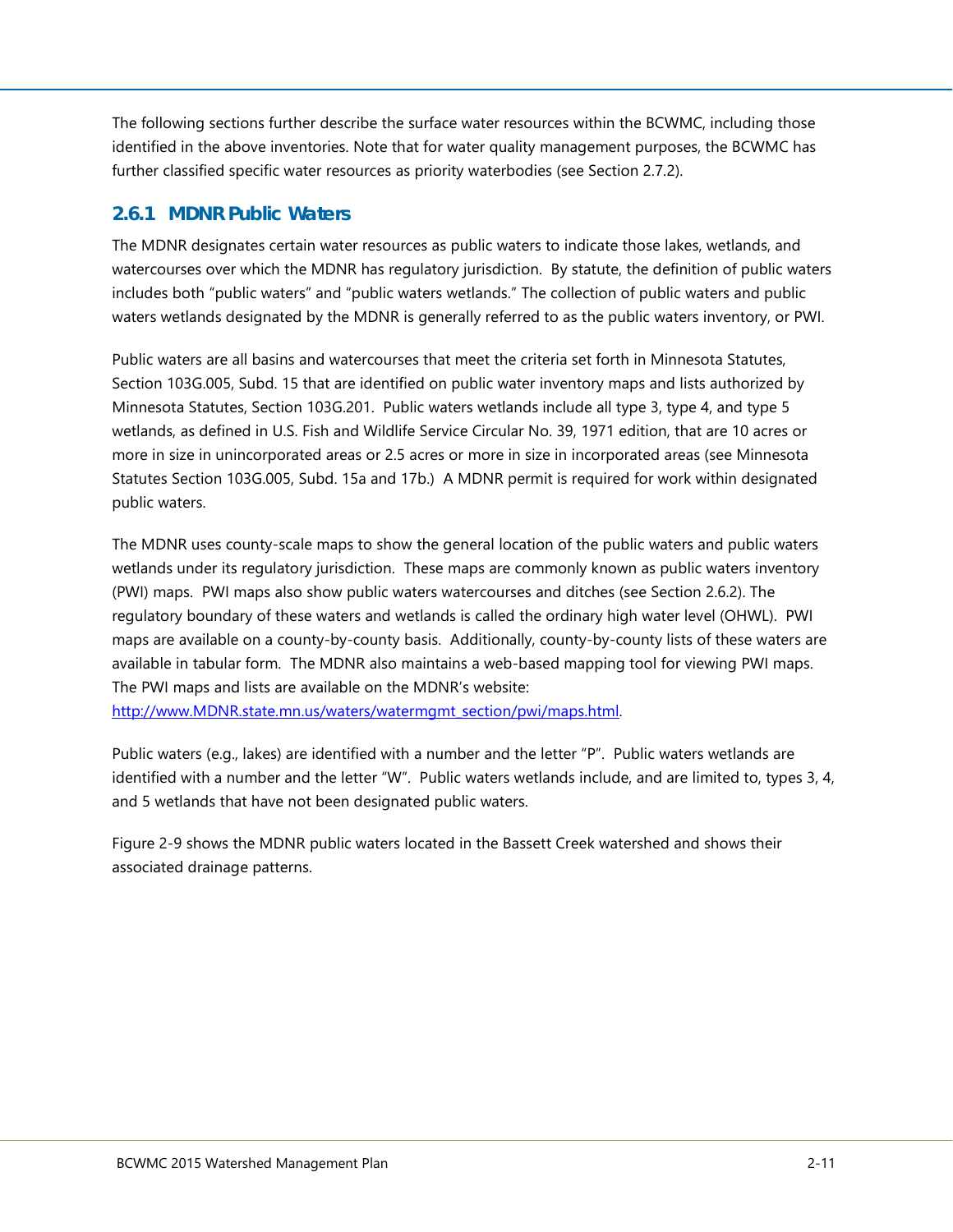<span id="page-15-0"></span>**Table 2-3 Characteristics of Major BCWMC Waterbodies**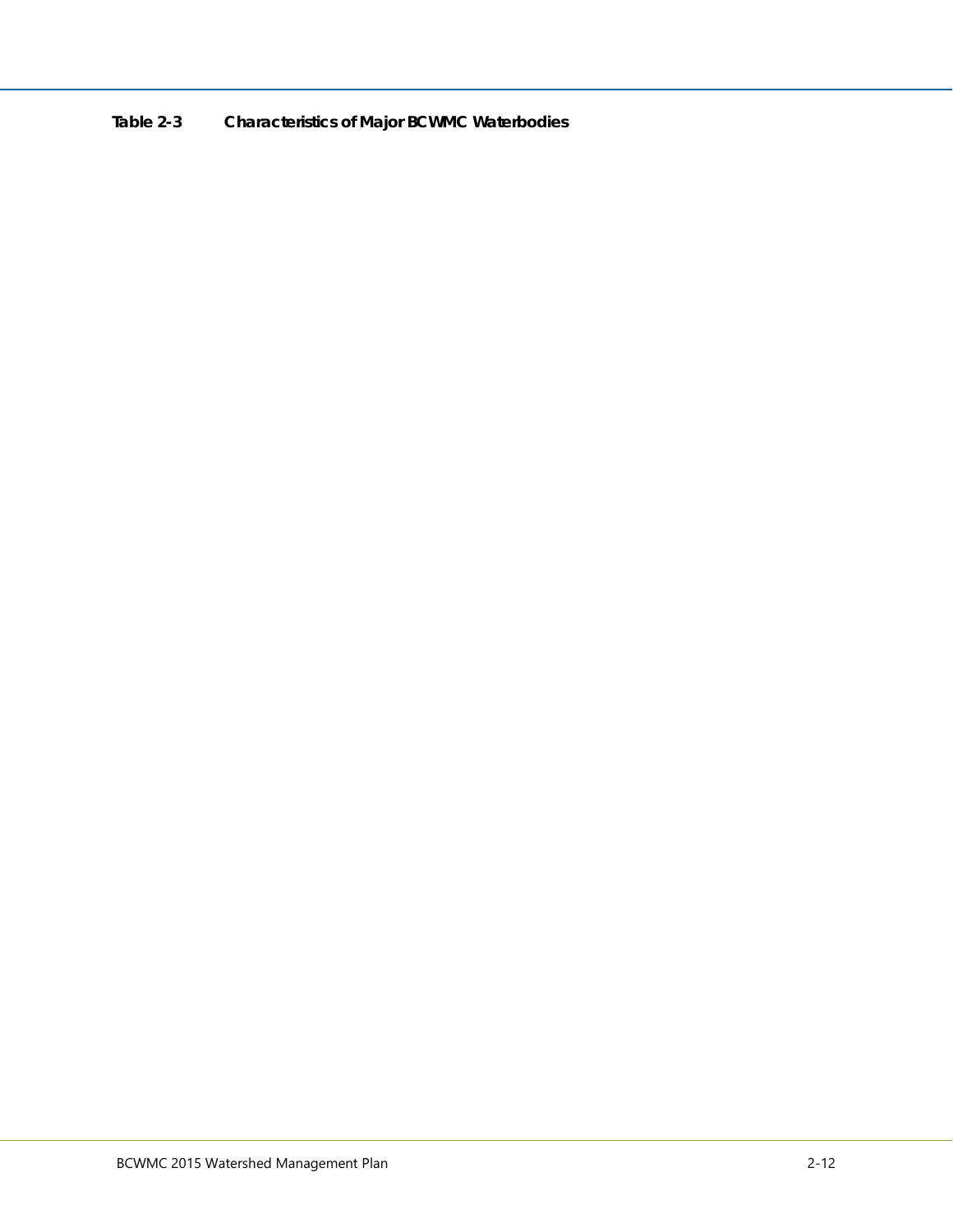## <span id="page-16-0"></span>**2.6.2 Public Ditches**

Judicial ditches and county ditches are public drainage systems. They are established under Chapter 103E of Minnesota Statutes and are under the jurisdiction of the county. Per Minnesota Statute 363B.61, cities or watershed management organizations (WMOs) within Hennepin County may petition the county to transfer authority over public ditches to the city or WMO (see Section 3.8.2).

[Figure 2-9](#page--1-8) identifies the public ditches within the BCWMC, which includes a large portion of the Main Stem of Bassett Creek between Medicine Lake and Brookview Golf Course, and downstream of Highway 100. The original function of public ditches was to provide drainage for agricultural lands. Some of the systems shown as public ditches are no longer in existence, but the public ditch designation has not been removed. One such system is located along Highway 100 in Golden Valley and Crystal. The public ditch system shown following Highway 100 is currently all in a storm sewer pipe and is no longer ditched.

## <span id="page-16-1"></span>**2.6.3 Wetlands**

Prior to development, much of the land within the BCWMC was wetland. Many wetland areas were drained or filled as the BCWMC member cities developed (prior to the establishment of regulations protecting wetlands). Presently, wetlands are protected by the Wetland Conservation Act (WCA, see Section 3.5). The BCWMC currently acts as the local governmental unit (LGU) responsible for administering WCA in the Cities of St. Louis Park, Robbinsdale, and Medicine Lake. The remaining BCMWC member cities serve as the LGUs for their own communities.

The extent of wetlands inventoried within the BCWMC varies by member city. Nationally, the U.S. Fish and Wildlife Service (USFWS) is responsible for mapping wetlands across the country, including those in Minnesota. Using the National Aerial Photography Program (NAPP) in conjunction with limited field verification, the USFWS identifies and delineates wetlands, produces detailed maps on the characteristics and extent of wetlands, and maintains a national wetlands database as part of the National Wetland Inventory (NWI). The NWI is periodically updated based on available imagery.

[Figure 2-10](#page--1-9) shows the location of all NWI wetlands within the Bassett Creek watershed. There may be additional wetlands (especially those smaller than 0.5 acre) in the BCWMC that are not included in the NWI. Based on land use information, wetlands represent approximately 6% of the watershed.

## <span id="page-16-2"></span>**2.6.4 Lakes and Ponds**

[Figure 2-8](#page--1-7) identifies the major subwatersheds and drainage patterns for the Bassett Creek Watershed. Many of the subwatersheds are delineated and named according to the lake or pond located within that subwatershed. The physical characteristics of the following lakes and ponds are summarized in [Table 2-3.](#page-15-0)  Additional information on the BCWMC and MPCA classifications of these lakes and ponds is included in Section [2.7.2.](#page-34-3) [Normal water elevations and 100-year flood elevations for waterbodies in Sections 2.6.4.1 – 2.6.4.14 and Table 2.10 were updated in May 2017 using new XPSWMM model and with NAVD88 datum.]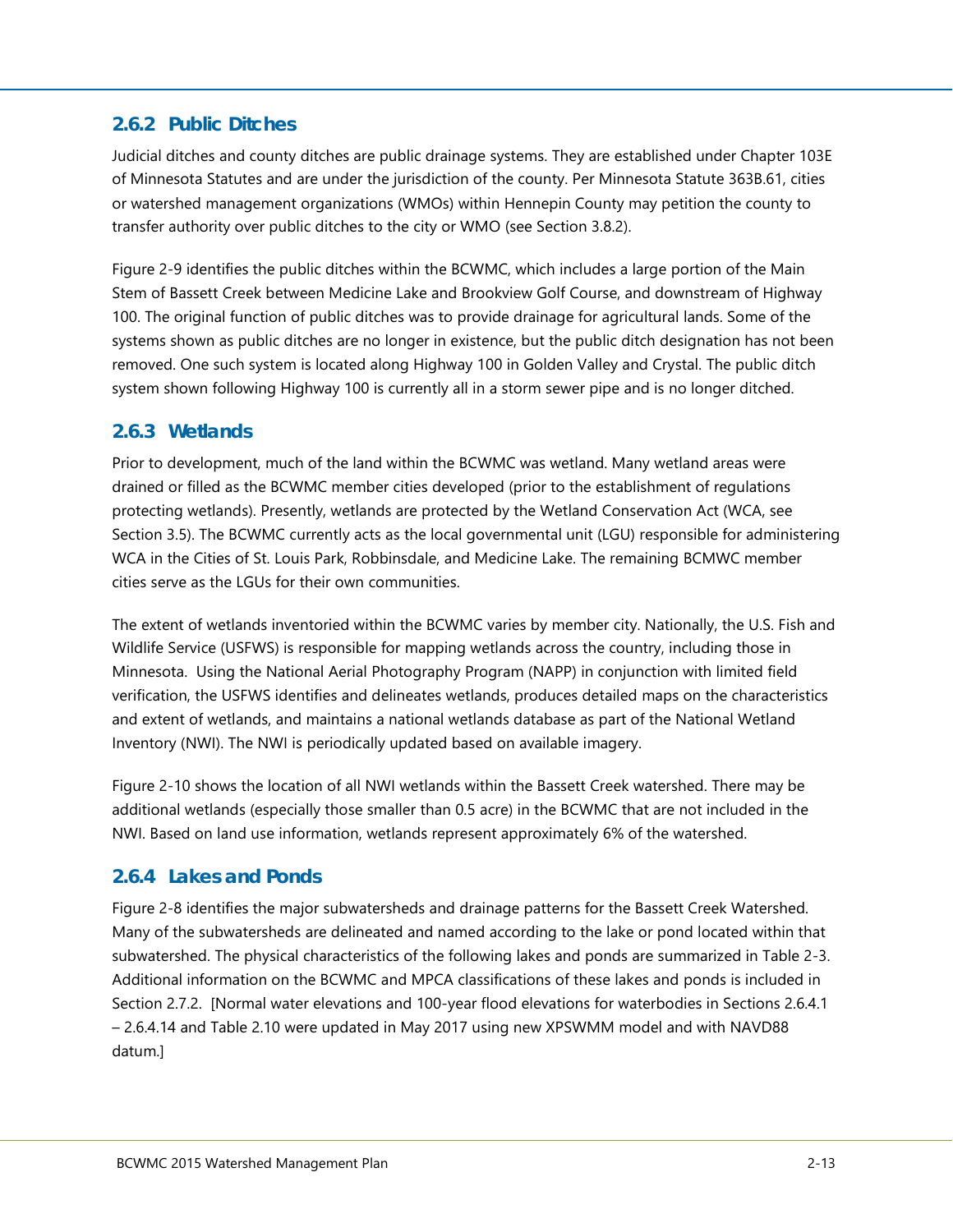#### <span id="page-17-0"></span>**2.6.4.1 Bassett Creek Park Pond**

Bassett Creek Park Pond is a 9.7-acre waterbody located in the City of Crystal in the northeast portion of the BCWMC. The pond was created by the City of Crystal out of an existing inundation area. Bassett Creek Park Pond has a maximum depth of 7.4 feet and an average depth of 2.6 feet. The normal water elevation is estimated at 840.6 feet (NAVD88 datum) and the 100-year elevation is approximately 851.2 feet (NAVD88 datum). The Bassett Creek Park Pond has a contributing watershed area of approximately 2,564 acres, which includes both the Bassett Creek Park Pond direct watershed and the Northwood Lake and the North Branch Bassett Creek watersheds. The North Branch of Bassett Creek discharges to the pond at its northwest corner. Portions of the cities of Crystal and Golden Valley drain directly into Bassett Creek Park Pond; additionally, portions of New Hope and Plymouth are tributary to Bassett Creek Park Pond via the North Branch of Bassett Creek. The pond receives outflows from Northwood Lake and drains southeast through two 36 x 58.5 inch arch culverts into the Bassett Creek Main Stem.

The Bassett Creek Park Pond watershed (including the Northwood Lake and North Branch Bassett Creek watersheds) is almost fully-developed, with only a few small parcels available for new development. Low density residential is the major land use (66%), followed by parks and recreational use (10%) and institutional (7%). Other land uses include: medium density residential, natural space, commercial, and industrial.

Bassett Creek Park Pond is not listed on the BCWMC's priority list. The pond is also not listed as impaired by the MPCA. Bassett Creek Park Pond is part of the BCWMC Flood Control Project (see Section [2.8.1\)](#page-41-1).

#### <span id="page-17-1"></span>**2.6.4.2 Crane Lake**

Crane Lake is a 30-acre lake located in the City of Minnetonka in the southern portion of the Bassett Creek watershed. Crane Lake does not have any parkland, boat access, or public beach areas.

Crane Lake has a maximum depth of approximately 5 feet and a mean depth of 3.3 feet. The ordinary high water level of the lake is estimated at 920.4 feet (NGVD29 datum). The 100-year elevation is 920.2 feet (NAVD88 datum). Due to the lake's shallow nature, submerged macrophytes can be found on the entire lake bottom. Emergent vegetation can be found around its circumference. Crane Lake has a contributing drainage area of approximately 591 acres, draining portions of Minnetonka. Crane Lake drains northerly into Medicine Lake at the north side through a 21-inch reinforced concrete pipe (RCP) at an elevation of 917.3 feet (NAVD88 datum).

The Crane Lake watershed is almost fully-developed, with only a few small parcels available for new development. Low density residential is the major land use (40%), followed by retail and commercial (21%) and parks and recreational use (10%). Other land uses include: open water, institutional, office space, major highway, and industrial.

Crane Lake is a BCWMC Priority 2 Shallow Lake waterbody. Classification as "shallow" is based on the MPCA's shallow/deep classification (shallow lakes have a maximum depth of less than 15 feet or a littoral area greater than 80% of the total lake surface area). The lake is not listed as impaired by the MPCA.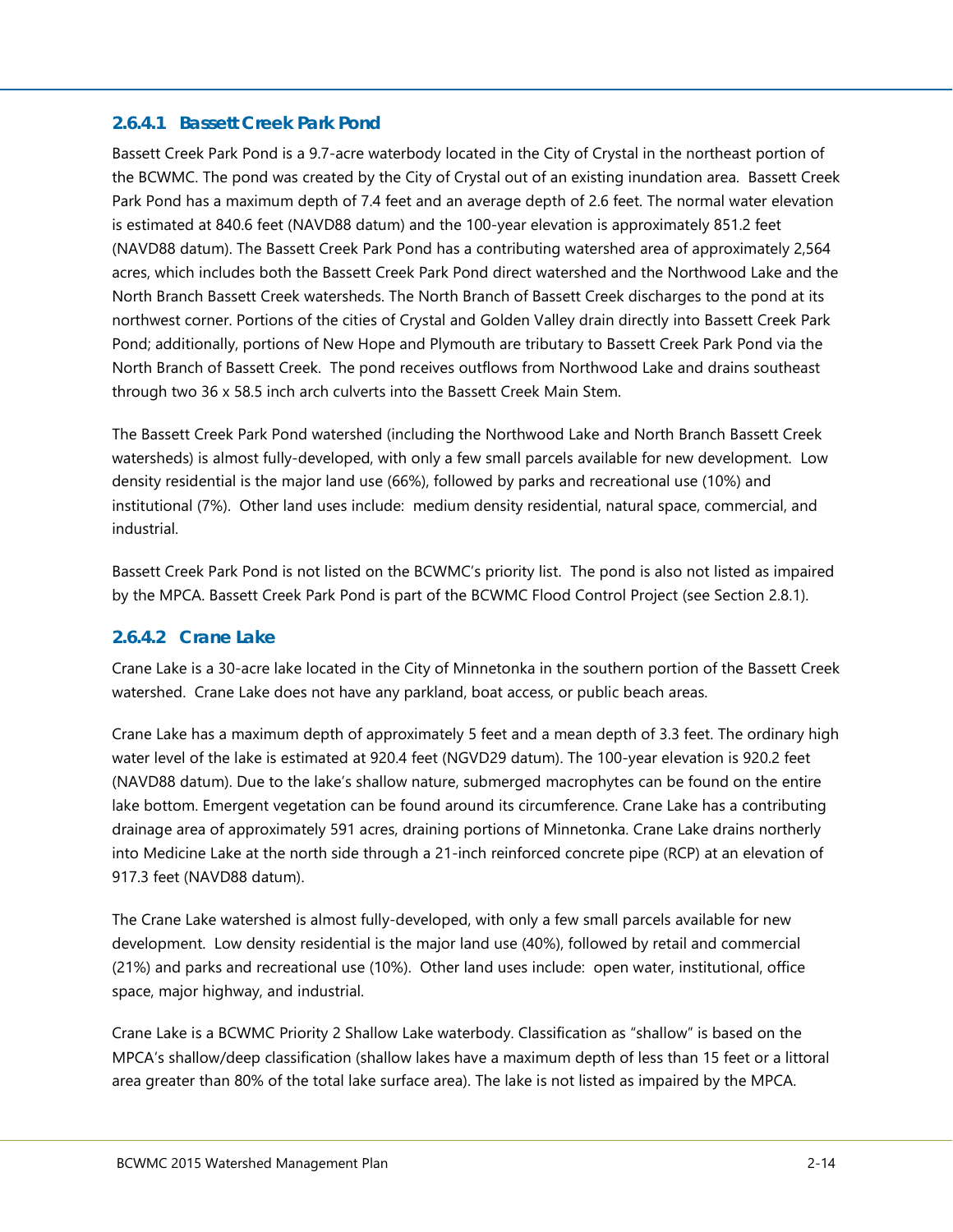#### <span id="page-18-0"></span>**2.6.4.3 Grimes Pond**

Grimes Pond is a 6.1-acre waterbody located in the City of Robbinsdale just east of North Rice Pond in the northeast portion of the BCWMC. A parkland area to the north of the pond provides opportunities for aesthetic viewing and fishing.

Grimes Pond has an average depth of 2.6 feet, a normal water elevation of 832.5 feet (NAVD88 datum), and a 100-year elevation of approximately 836.4 feet (NAVD88 datum). Grimes Pond has a contributing drainage area of approximately 114 acres that drains a portion of the City of Robbinsdale. Runoff enters Grimes Pond through two open channels and one storm sewer outlet. The Grimes Pond outlet to North Rice Pond consists of two submerged 24-inch corrugated metal culverts through the railroad embankment located on the west side of the pond.

The Grimes Pond watershed is almost fully-developed, with only a few small parcels available for new development. Low density residential is the major land use (81%), followed by parks and recreational use (6.3%) and open water (4.3%). Other land uses include: industrial, institutional, open water, and retail/commercial.

Grimes Pond is not listed on the BCWMC's priority waterbody list. The pond is also not listed as impaired by the MPCA.

#### <span id="page-18-1"></span>**2.6.4.4 Lost Lake**

Lost Lake is a 22-acre lake located in the City of Plymouth in the northern portion of the BCWMC. Lost Lake has no public access, as it is surrounded completely by residential homes.

Lost Lake has a maximum depth of 6.5 feet, a mean depth of 3.5 feet, and its littoral area consists of the entire area of the lake (22 acres). Being such a shallow lake, Lost Lake has submerged vegetation throughout most of its lake bottom. The normal water elevation is approximately 940.2 feet (NAVD88 datum) and the 100-year elevation is 941.2 feet (NAVD88 datum). Lost Lake has a contributing drainage area of approximately 61 acres. A small portion of the City of Plymouth drains to Lost Lake. Lost Lake is landlocked and therefore does not discharge to any major resource in the Bassett Creek watershed.

The Lost Lake watershed is fully-developed, with no parcels available for new development. Low density residential and open water are the only two land use categories for the Lost Lake watershed.

Lost Lake is a BCWMC Priority 2 Shallow Lake waterbody. Classification as "shallow" is based on the MPCA's shallow/deep classification (shallow lakes have a maximum depth of less than 15 feet or a littoral area greater than 80% of the total lake surface area). The lake is not listed as impaired by the MPCA.

#### <span id="page-18-2"></span>**2.6.4.5 Medicine Lake**

Medicine Lake is a 902-acre lake located in the cities of and Plymouth and Medicine Lake in approximately the center of the BCWMC. The lake is a major recreational resource for the area. French Regional Park, public beaches and a public boat landing provide opportunities for swimming, fishing, boating, birding, and biking or walking adjacent trails. Medicine Lake is also an important resource for wildlife.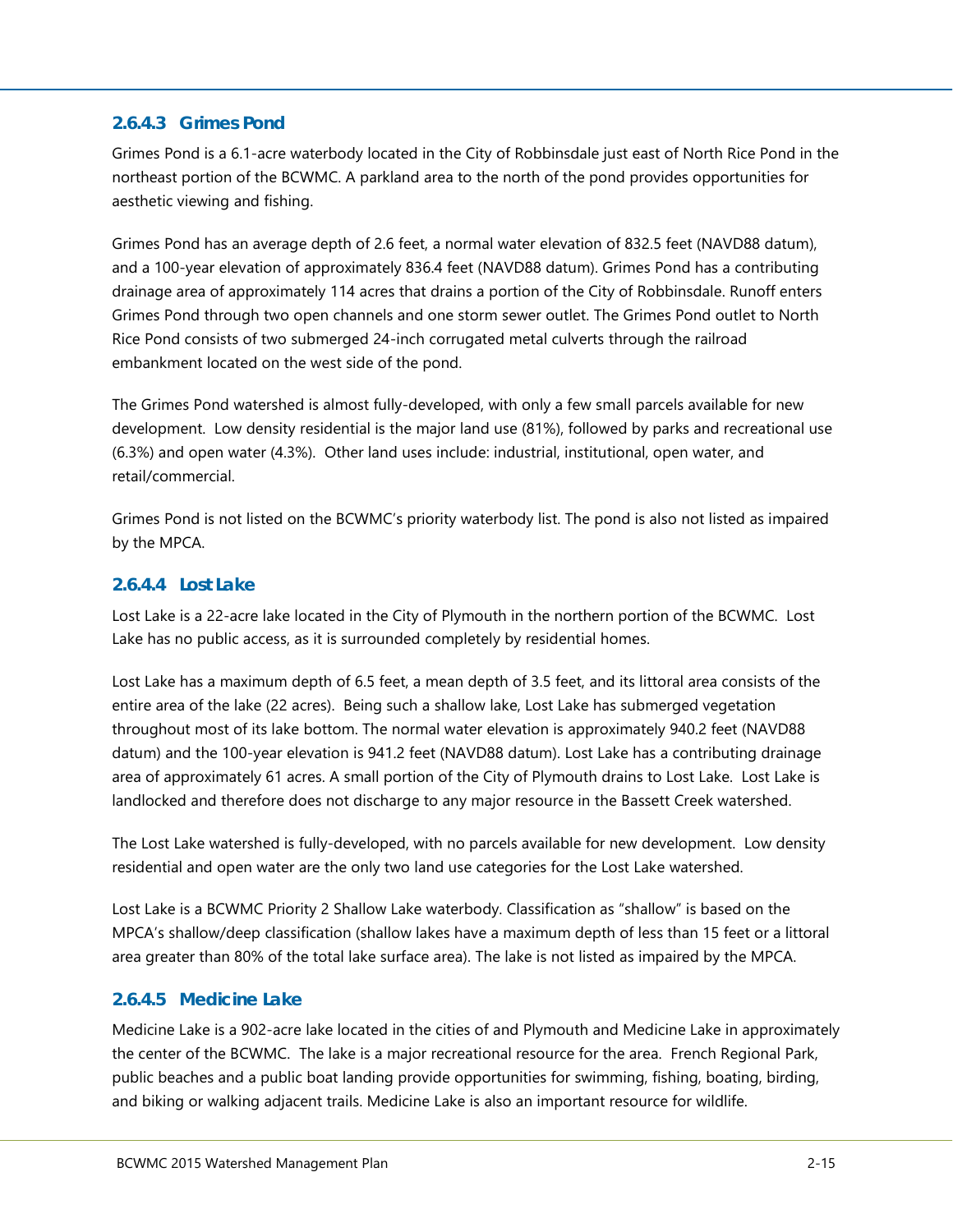Medicine Lake has a shoreline of approximately 8.9 miles, a littoral area of 397.0 acres, an estimated mean depth of 17.5 feet, and a maximum depth of 49 feet. The lake's ordinary high water level is 889.1 feet (NGVD29 datum) and its 100-year elevation is 890.4 feet (NAVD88 datum). Shallow areas near the shoreline of the lake allow for both emergent and submerged vegetation growth. The Medicine Lake tributary watershed is approximately 11,015 acres (including the drainage area of upstream lakes ultimately tributary to Medicine Lake, see [Figure 2-8\)](#page--1-7). Portions of the cities of Plymouth, Medicine Lake, New Hope, Golden Valley, and Minnetonka all drain to Medicine Lake.

Medicine Lake receives outflows from Plymouth Creek, Crane Lake, Turtle Lake, and Hidden Lake. Plymouth Creek discharges directly into Medicine Lake near its southwest corner and an unnamed creek from the Crane Lake watershed discharges to Medicine Lake at the south end of the southwest bay. Additionally, over 30 storm sewers have been identified that discharge into the lake. The Medicine Lake outlet is located at the south end of the main basin. A composite overflow weir structure, fourteen feet wide at the normal water level of 887.9 feet (NAVD88 datum), discharges water directly into the main stem of Bassett Creek; the weir is owned by Hennepin County and regulated by the MDNR. The overflow structure is approximately three feet above the level of the creek channel to deter fish migration into the lake.

The Medicine Lake watershed (including the watersheds of upstream waterbodies ultimately tributary to Medicine Lake) is almost fully-developed, with only a few small parcels available for new development. Low density residential is the major land use (46%), followed by open water (11%) and parks and recreation (10%). Other land uses include: medium density residential, natural space, industrial, commercial, golf courses, institutional, agricultural, and office.

Medicine Lake is a BCWMC Priority 1 Deep Lake waterbody. Classification as "deep" is based on MPCA's shallow/deep classification. The lake is currently listed on the 303(d) impaired waters list for mercury and excess nutrients. The lake's mercury impairment is addressed by the statewide mercury Total Maximum Daily Load (TMDL) approved by the US Environmental Protection Agency (USEPA) in 2007 (MPCA, 2007). A TMDL study (see Section 5.1.1.8) was prepared for Medicine Lake to address the nutrient impairment (LimnoTech, 2010). The presence of excess nutrients in the lake periodically makes the water unsuitable for swimming and wading due to low clarity and excessive algae growth. As part of the MPCA's 2014 Metro Chloride Assessment, Medicine Lake was classified as a "high risk water" for chloride impairment, but was not listed as impaired for chloride.

Curlyleaf pondweed, an aquatic invasive plant (see Section 3.5.2), is present in Medicine Lake. The Medicine Lake TMDL identified growth and die-off of curlyleaf pondweed as a source of internal nutrient loading in Medicine Lake, and recommended management of the plant (Limnotech, 2010). The City of Plymouth, Three Rivers Park District, BCWMC, MDNR and others established a Medicine Lake Aquatic Vegetation Management Group and developed an aquatic vegetation management plan for the lake. In the spring of 2004, 2005, and 2006, approximately 300 acres of the lake were treated with herbicide. Monitoring performed from 2004 through 2007 identified decreased curlyleaf pondweed frequency in the spring of each year, but recommended ongoing treatment (Three Rivers Park District, 2008). From 2008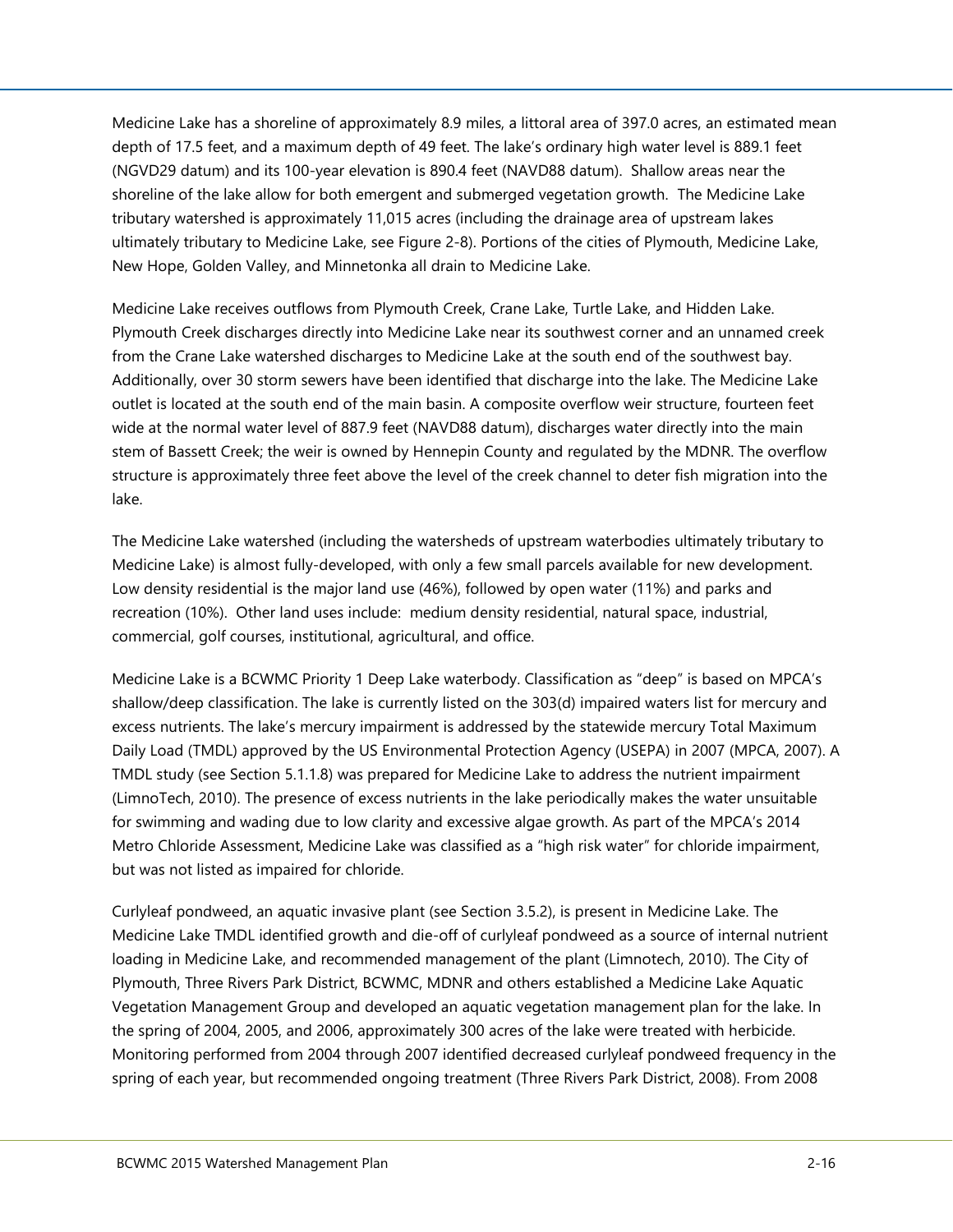through 2014, the City of Plymouth has treated areas ranging from 15 to 80 acres (Blue Water Science, 2014).

Additionally, the Minnesota Department of Health website contains advice on consuming fish caught in Medicine Lake, as the concentrations of mercury in fish tissue exceed the water quality standard.

### <span id="page-20-0"></span>**2.6.4.6 North Rice Pond**

North Rice Pond is a 3.7-acre waterbody located in the City of Robbinsdale in the northeast portion of the Bassett Creek Watershed. Parkland adjacent to the lake provides opportunities for aesthetic viewing.

North Rice pond has a maximum depth of 5 feet and a mean depth of 2.6 feet. The normal water elevation of North Rice Pond is approximately 832.5 (NAVD88 datum) and the 100-year elevation is approximately 836.4 feet (NAVD88 datum). North Rice Pond has a contributing watershed area of approximately 233 acres which includes the North Rice Pond direct watershed and the Grimes Pond watershed. Portions of the cities of Crystal, Golden Valley, Minneapolis, and Robbinsdale drain to North Rice Pond. North Rice Pond receives outflows from Grimes Pond through overflows from three wetland basins. A 30-inch corrugated metal culvert with a submerged manhole skimming structure connects North Rice to South Rice Pond, which discharges into Bassett Creek.

The North Rice Pond watershed (including the Grimes watershed) is almost fully-developed, with only a few small parcels available for new development. Low density residential is the major land use (73%), park and recreational use (15%) and undeveloped (6.3%). Other land uses include: retail and commercial, institutional, open water, and industrial.

North Rice Pond is not listed by the BCWMC as a priority waterbody. The pond is also not listed as impaired by the MPCA.

#### <span id="page-20-1"></span>**2.6.4.7 Northwood Lake**

Northwood Lake is a 15-acre lake located in the City of New Hope in the northern portion of the Bassett Creek Watershed. Parkland is located around the lake providing opportunities for fishing, picnicking, and aesthetic viewing making Northwood Lake an important recreation resource. The lake is also used for non-motorized boating.

Northwood Lake has a maximum depth of 5 feet, an average depth of 2.7 feet, an ordinary high water level of 885.5 feet (NGVD1929 datum), and a 100-year elevation of 891.4 feet (NAVD88 datum). Its 1,294 acre tributary watershed includes both the Northwood Lake direct watershed and a portion of the North Branch Bassett Creek watersheds. The North Branch of Bassett Creek discharges into Northwood Lake through a 66-inch culvert. Portions of the cities of Plymouth and New Hope drain to Northwood Lake through four storm sewers. Northwood Lake has an outlet structure located at the east side of the lake at Boone Ave. A 10-foot wide weir set at an elevation of 884.8 feet (NAVD88 datum) discharges to a culvert that crosses Boone Ave. This culvert then discharges into the North Branch of Bassett Creek, which flows towards Bassett Creek Park Pond, ultimately discharging into the Bassett Creek Main Stem.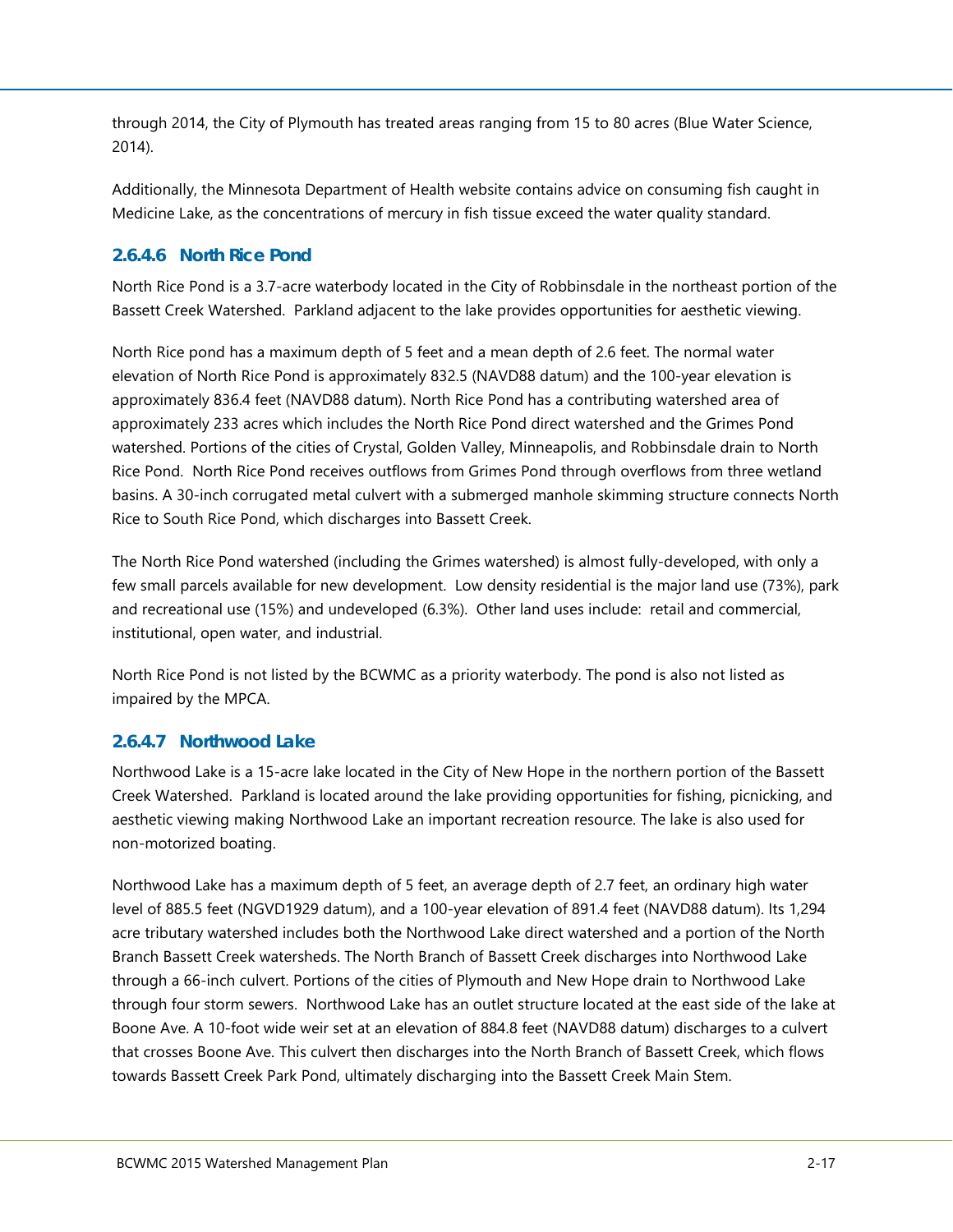The Northwood Lake watershed (including a portion of the North Branch Bassett Creek watershed) is almost fully-developed, with only a few small parcels available for new development. Low density residential is the major land use (67%), followed by institutional (9%) and parks and recreational use (6.7%). Other land uses include: natural space, commercial, retail, major highways, open water, and industrial.

Northwood Lake is a BCWMC Priority 1 Shallow Lake waterbody. Classification as "shallow" is based on the MPCA's shallow/deep classification (shallow lakes have a maximum depth of less than 15 feet or a littoral area greater than 80% of the total lake surface area). The lake is currently listed on the MPCA's 303(d) impaired waters list for excessive nutrients (phosphorus) and chloride. A TMDL study has not yet been conducted for Northwood Lake.

#### <span id="page-21-0"></span>**2.6.4.8 Parkers Lake**

Parkers Lake is a 97-acre lake located in the City of Plymouth at the western edge of the Bassett Creek watershed. The lake is a major recreational resource for the area. A public beach and public boat landing provide opportunities for swimming, fishing, boating and aesthetic viewing.

Parkers Lake has a maximum depth of 37 feet, an average depth of 12 feet, and a littoral area of approximately 68 acres. Shallow areas near the shoreline of the lake allow for both emergent and submerged vegetation growth. The lake has an ordinary high water level of 935.9 feet (NGVD29 datum), a normal water elevation of approximately 934.4 feet (NAVD88 datum), and a 100-year elevation of 938.6 feet (NAVD88 datum). Parkers Lake has a contributing watershed of approximately 1,065 acres. A portion of the City of Plymouth drains to the lake and discharges into it through five storm sewers. Parkers Lake discharges through a 24-inch concrete outlet at the southeast corner of the lake and is ultimately tributary to Medicine Lake.

The Parkers Lake watershed is almost fully-developed, with only a few small parcels available for new development. Low density residential is the major land use (37%), followed by industry (31%) and open water (9%). Other land uses include: medium density residential, natural, parks and open space, commercial, developed parks, golf course, institutional, highways, and industrial/office.

Parker Lake is a BCWMC Priority 1 Deep Lake waterbody. Classification as "deep" is based on MPCA's shallow/deep classification. The lake is currently listed on the 303(d) impaired waters list for mercury. Parkers Lake is not covered by the statewide mercury TMDL due to measured concentrations of mercury in fish tissue exceeding a threshold value specified in the TMDL (see [Table 2-5\)](#page-36-1). Parkers Lake is also listed in on the 303(d) impaired waters list for chloride.

The Minnesota Department of Health website contains advice on consuming fish caught in Parkers Lake, as the concentrations of mercury in fish tissue exceed the water quality standard. The lake is, however, suitable for swimming and wading with good clarity and low algae levels throughout the open water season.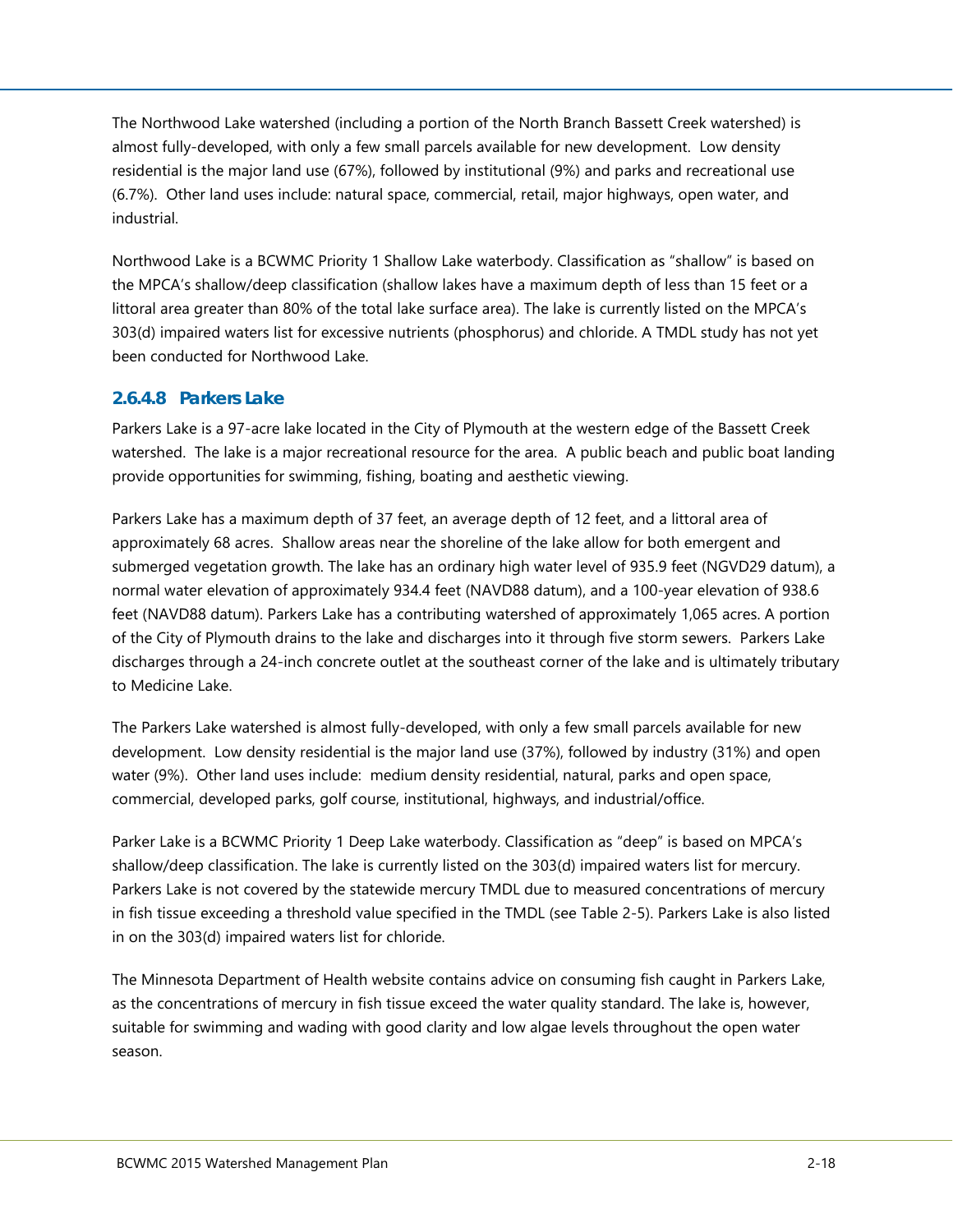#### <span id="page-22-0"></span>**2.6.4.9 South Rice Pond**

South Rice Pond is a 3.2-acre waterbody located in the cities of Robbinsdale and Golden Valley in the northeast portion of the Bassett Creek watershed, just south of North Rice Pond. Parkland adjacent to the lake provides opportunities for aesthetic viewing.

South Rice Pond has a maximum depth of 3 feet and an average depth of 1.7 feet. The lake has a 100-year water elevation of 834.3 feet (NAVD88 datum). Its 514-acre tributary watershed includes both the South Rice Pond direct watershed and the North Rice Pond and Grimes Pond watersheds. Portions of the cities of Crystal, Golden Valley, Minneapolis, and Robbinsdale drain to South Rice Pond. South Rice Pond receives outflows from North Rice Pond as well as Grimes Pond. South Rice Pond discharges to Bassett Creek via a small channel located at the south end of the pond.

The South Rice Pond watershed (including the North Rice Pond and Grimes Pond watersheds) is almost fully-developed, with only a few small parcels available for new development. Low density residential is the major land use (76%), followed by park and recreational use (15%). Other land uses include: institutional, industrial, open water, and retail/commercial.

South Rice Pond is not list by the BCWMC as a priority waterbody. The pond is also not listed as impaired by the MPCA.

#### <span id="page-22-1"></span>**2.6.4.10 Sweeney Lake**

Sweeney Lake is a 67-acre lake located in the City of Golden Valley in the eastern portion of the BCWMC. Sweeney Lake is a recreation waterbody frequently used by residents for swimming, fishing, boating and aesthetic viewing. A public access at the southern end of the lake offers carry-in boat access.

Sweeney Lake has an estimated mean depth of 12 feet, a maximum depth of 25 feet, and a littoral area of approximately 34 acres. Shallow areas near the shoreline of the lake allow for both emergent and submerged vegetation growth. A precast concrete dam serves as the outlet structure for Sweeney Lake. The normal water elevation is at approximately 827.2 feet (NAVD88 datum) and the 100-year elevation is approximately 831.9 feet (NAVD88 datum). Sweeney Lake has a contributing drainage area of approximately 2,396 acres including both the Sweeney Lake direct watershed and the Ring Ponds, Cortlawn Pond, and Schaper Pond watersheds. Portions of St. Louis Park and Golden Valley drain into Sweeney Lake. Sweeney Lake receives outflows from the Ring Ponds, Cortlawn Pond, Schaper Pond and Twin Lake and drains northeast into the Sweeney Lake Branch of Bassett Creek, which connects to the Bassett Creek Main Stem shortly downstream.

The Sweeney Lake watershed (including the contributing ponds' watersheds) is almost fully-developed, with only a few small parcels available for new development. Low density residential is the major land use (44.5%), followed by highway (12%) and industry (7%). Other land uses include: medium density residential, natural space, park, and open space, commercial, developed parks, golf course, institutional, open water, and office.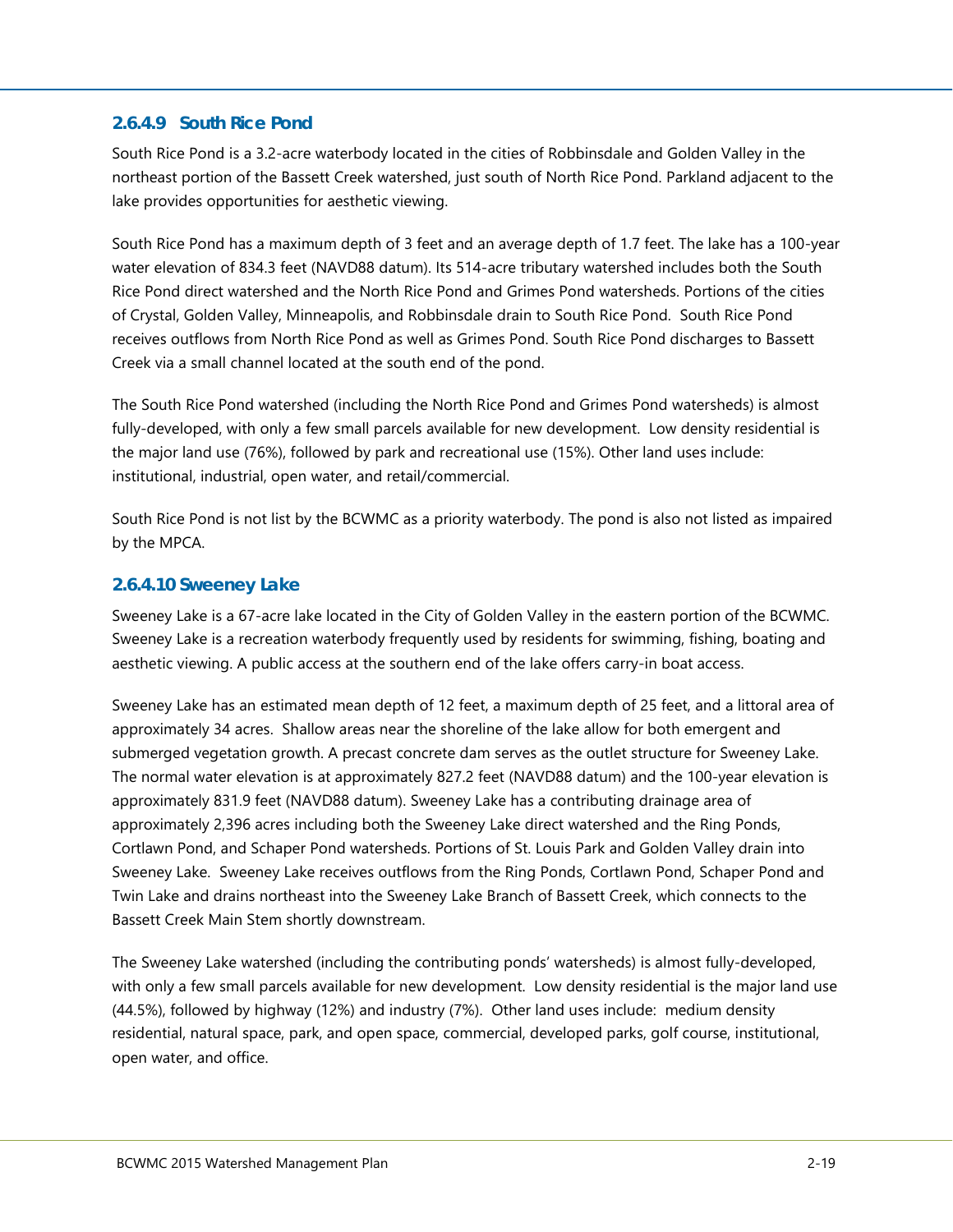Following severe summer algal blooms in the early 1970s, lakeshore residents for the Sweeney Lakeshore Owners Association organized efforts to protect and improve Sweeney Lake water quality. Residents have operated an aeration system since the 1970s. Initially, residents installed aeration at a few locations; the system has expanded to up to 18 aerators currently distributed throughout the lake. The intent of the aerators is to keep oxygen levels high near the lake bottom, preventing the anoxic release of phosphorus bound in lake sediments. The system is permitted by MDNR and operates fully during the summer months; winter aeration occurs on a limited basis (SEH and Barr, 2011). Sweeney Lake is a BCWMC Priority 1 Deep Lake waterbody. Classification as "deep" is based on the MPCA's shallow/deep classification. The lake is currently listed on the 303(d) impaired waters list for excess nutrients (phosphorus). A TMDL study has been conducted for Sweeney Lake. Due to excessive phosphorus, the lake is not always suitable for swimming or wading because of low clarity and excessive algae growth. Sweeney Lake is also listed in on the 303(d) impaired waters list for chloride.

#### <span id="page-23-0"></span>**2.6.4.11 Turtle Lake**

Turtle Lake is a 28-acre waterbody located in the City of Plymouth in the northwest portion of the Bassett Creek watershed. Turtle Lake is classified as a wetland by the MPCA, owing to its shallow depth, and as a public waters wetland by the MDNR (see Section [2.6.1\)](#page-14-0). Parkland is available for use by residents for aesthetic viewing and fishing. No boat launch is available.

Turtle Lake has a maximum depth of 0.5 feet and an average depth of 0.3 feet. The normal water level of Turtle Lake is at approximately 962.9 feet (NAVD88 datum) and the 100-year elevation is at 967.0 feet (NAVD88 datum). Turtle Lake has a tributary watershed area of 420 acres. A portion of the City of Plymouth drains into Turtle Lake. A small open channel between the north wetland and Turtle Lake acts as an inlet to the lake. Two wetland basins also overflow into the southeast portion of the lake and one storm sewer discharges at the east side. The Turtle Lake outlet is located at the southwest corner of the lake. A small channel conveys water to an 18-inch corrugated metal pipe at County Road 9, which discharges to Plymouth Creek.

The Turtle Lake watershed is almost fully-developed, with only a few small parcels available for new development. Low density residential is the major land use (70%), followed by open water (9.4%) and undeveloped areas (8.6%). Other land uses include: parks and recreational uses, institutional, retail, commercial, and agricultural.

Turtle Lake is not listed as a BCWMC priority waterbody owing to its classification as a wetland by the MDNR and MCPA. Turtle Lake is not listed as impaired by the MPCA.

#### <span id="page-23-1"></span>**2.6.4.12 Twin Lake**

Twin Lake is a 21-acre lake located in the City of Golden Valley in the eastern portion of the Bassett Creek Watershed and is connected to Sweeney Lake through a navigable channel. The southern half of the lake is located within Theodore Wirth Regional Park. The lake is used for swimming, non-motorized boating, fishing, and aesthetic viewing.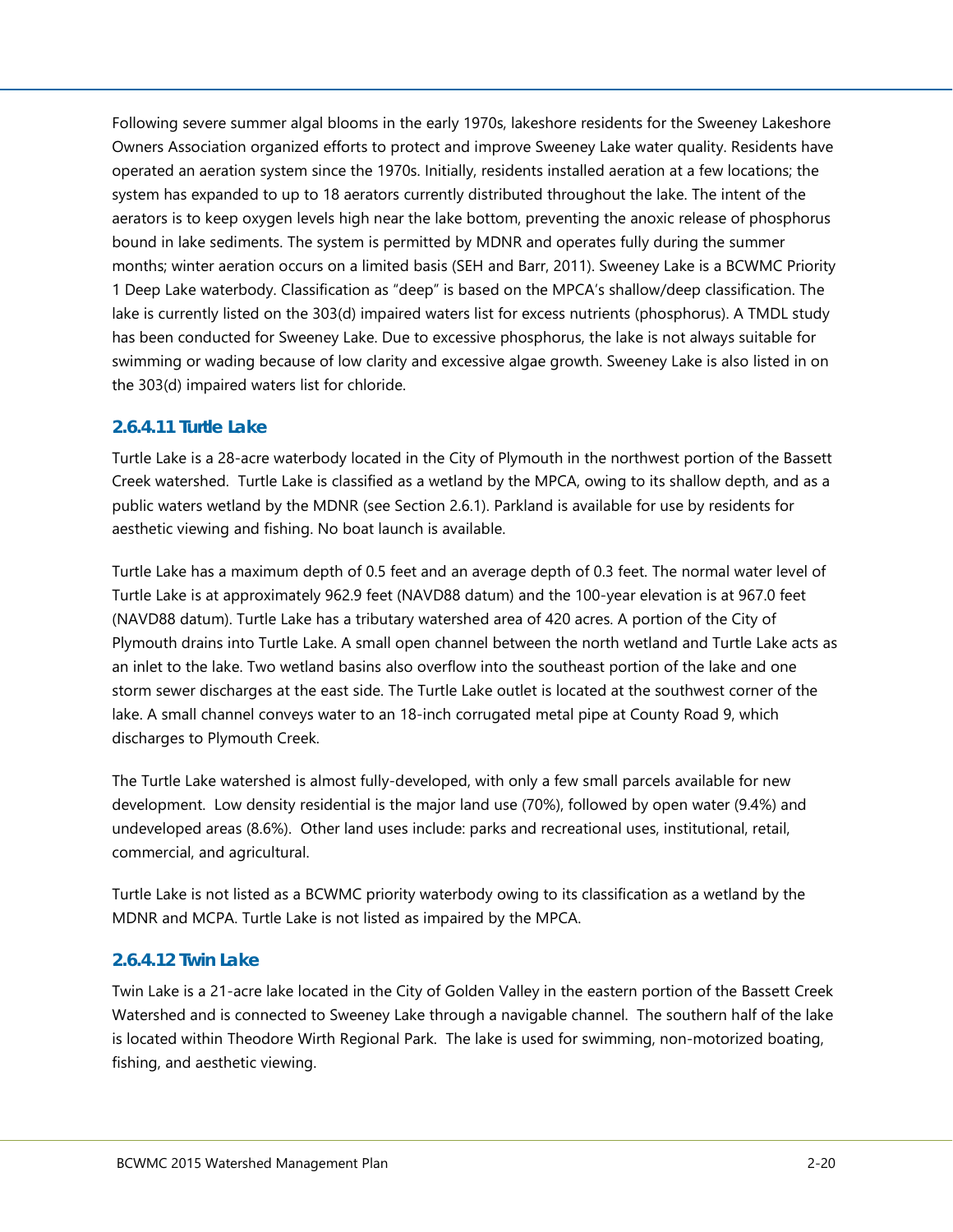Twin Lake has a maximum depth of 56 feet, an average depth of 25.7 feet, and a littoral area of approximately 8 acres. Shallow areas near the shoreline of the lake allow for both emergent and submerged vegetation growth. Floating leaf vegetation is primarily seen in the northern portion of the lake. The lake's normal water elevation is estimated at 827.2 feet (NAVD88 datum) with a 100-year elevation at 831.9 feet (NAVD88 datum). Twin Lake's watershed area is 131 acres. A portion of the City of Golden Valley drains to Twin Lake through one open channel at the south side of the lake. An outlet channel discharges beneath a bridge at the north side of the lake into a wetland that is hydraulically connected to Sweeney Lake.

The Twin Lake watershed is fully developed. The watershed area surrounding Twin Lake has three major land uses: park, recreational, or preserve (60%), institutional (20%) and low density residential (20%).

Twin Lake is a BCWMC Priority 1 Deep Lake waterbody. Classification as "deep" is based on MPCA's shallow/deep classification. The lake is not listed as impaired by the MPCA. The relatively high ratio of lake surface to drainage area and lack of high-imperviousness land use around the lake have prevented Twin Lake from experiencing many of negative effects of urbanization (i.e., increased stormwater runoff and pollutant loading).

In 2008 and 2009, summer average concentrations of phosphorus in Twin Lake increased significantly (see Appendix F – Water Quality Summary), The BCWMC performed a study (*Twin Lake Phosphorus Internal Loading Investigation*, March 2011) to determine the causes of these increased phosphorus levels, which were identified as increased release of phosphorus from lake sediments (internal phosphorus loading) and enhanced transport of phosphorus from bottom waters to the surface. The BCWMC performed a feasibility study to evaluate management options (BCWMC, February 2013); the study identified alum treatment as the most feasible option based upon cost, probability for success, and maintenance. As part of the feasibility study, the BCWMC ordered fish surveys of Twin Lake (Blue Water Science, 2013). An alum treatment of Twin Lake was performed in 2015.

#### <span id="page-24-0"></span>**2.6.4.13 Westwood Lake**

Westwood Lake is a 38-acre lake located in the City of St. Louis Park in the southern portion of the Bassett Creek watershed. Although the lake does not have a public beach, the adjacent parkland and Westwood Hills Nature Center trails surrounding the lake provides residents opportunities for canoeing or kayaking, aesthetic viewing, birding, and hiking.

Westwood Lake has a maximum depth of 5 feet, a normal water elevation of 887.6 feet (NAVD88 datum), and a 100-year elevation of 890.0 feet (NAVD88 datum). The majority of the lake bottom is covered with submerged vegetation due to the shallow nature of the lake and emergent vegetation can be found around the lake's entire circumference. Westwood Lake has a watershed area of approximately 463 acres. Portions of the cities of St. Louis Park, Golden Valley, and Minnetonka drain towards Westwood Lake. Runoff draining to Westwood Lake enters through five storm sewers located around its edge. A 400-footlong open channel at the north side of the lake discharges to a 27-inch RCP storm sewer at an elevation of 886.2 feet (NAVD88 datum).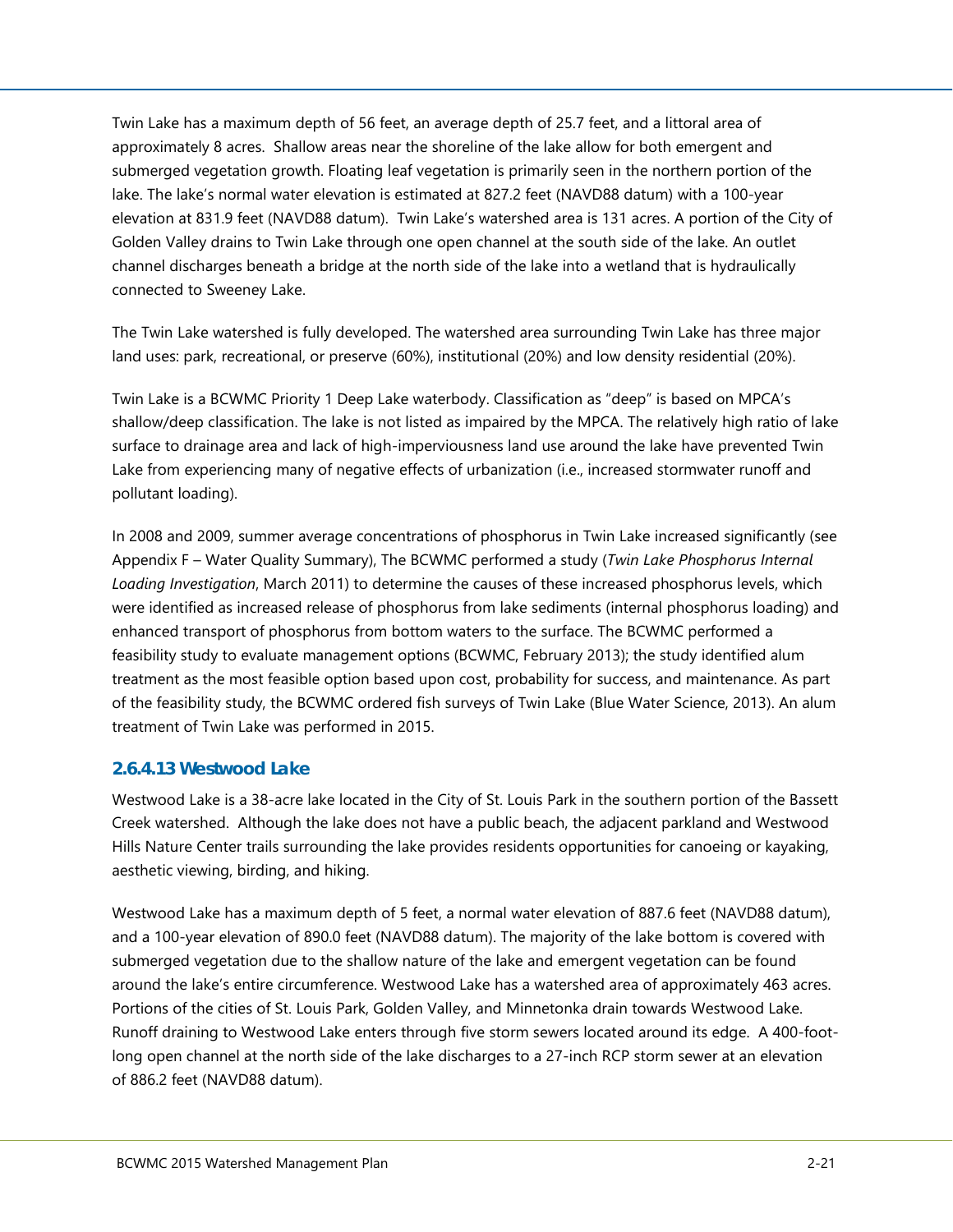The Westwood Lake watershed is almost fully-developed, with only a few small parcels available for new development. Single family residential is the major land use (34%), followed by park and recreational land use (27%) and golf course (25%). Other land uses include: major highway, office space, and open water.

Westwood Lake is a BCWMC Priority 1 Shallow Lake waterbody. Classification as "shallow" is based on the MPCA's shallow/deep classification. The lake is not listed as impaired by the MPCA.

#### <span id="page-25-0"></span>**2.6.4.14 Wirth Lake**

Wirth Lake is a 38-acre lake located in the City of Golden Valley in the southeast portion of the Bassett Creek watershed. The lake is located in Theodore Wirth Regional Park, which is owned and maintained by the Minneapolis Park and Recreation Board. The lake is an important recreational resource to the residents of north Minneapolis and surrounding inner-ring suburbs. A public beach and parkland surrounding the lake provide opportunities for swimming, fishing, picnicking, and aesthetic viewing, and non-motorized boating.

Wirth Lake has an estimated mean depth of 14 feet, a maximum depth of 26 feet and a littoral area of approximately 23.3 acres. Shallow areas near the shoreline of the lake allow for both emergent and submerged vegetation growth. Floating leaf vegetation is primarily seen in the northern portion of the lake. Wirth Lake has an ordinary high water level of 818.9 feet (NGVD1929 datum) and a 100-year elevation of 822.0 feet (NAVD88 datum). Wirth Lake has a 405-acre tributary watershed including portions of the cities of Golden Valley and Minneapolis. The lake has four main inlets, three storm sewers and one open channel in the northern portion of the lake. The Wirth Lake outlet was modified in 2012 to prevent backflow from Bassett Creek to Wirth Lake. The new outlet includes a fabricated steel lift gate which closes during period of high water in Bassett Creek.

The Wirth Lake watershed is almost fully-developed, with only a few small parcels available for new development. Parks and recreation is the major land use (46%), followed by low density residential (37%) and open water (10%). Other land uses include: medium density residential, commercial, golf course, institutional, highways and industrial/office.

Wirth Lake is a BCWMC Priority 1 Deep Lake waterbody. Classification as "deep" is based on the MPCA's shallow/deep classification. The lake is currently listed on the 303(d) impaired waters list for mercury and chloride. The lake's mercury impairment is addressed through the statewide mercury TMDL. The lake was previously listed as impaired for excessive nutrients and a TMDL study was performed (Barr Engineering Company, 2010). Wirth Lake was removed from the impaired waters 303(d) list because of water quality improvement projects by the BCWMC, its member cities and the MPRB (see Table 5-5). The Minnesota Department of Health website has advice on consuming fish caught in Wirth Lake, as the concentrations of mercury in fish tissue exceed the water quality standard.

#### <span id="page-25-1"></span>**2.6.5 Streams and Open Channels**

Several streams and open channels in the Bassett Creek watershed have also been classified on BCWMC's priority waterbody list. [Figure 2-8](#page--1-7) presents the BCWMC priority streams and open channels in the BCWMC as well as the BCWMC major subwatersheds and their drainage patterns. In addition to BCWMC priority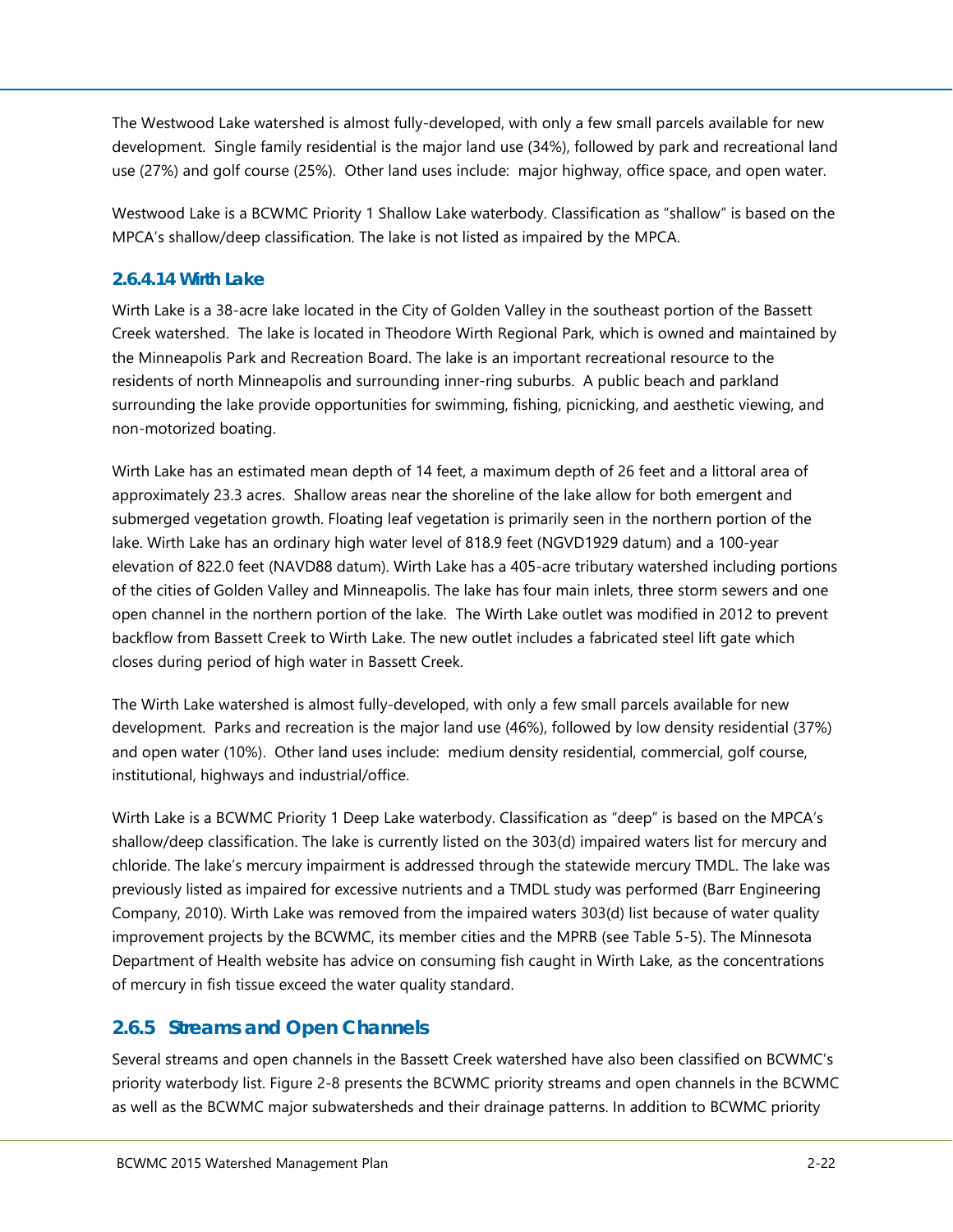streams, there are several smaller tributaries that drain to BCWMC priority waterbodies, including several draining to Medicine Lake and others (see [Figure 2-8\)](#page--1-7).

### <span id="page-26-0"></span>**2.6.5.1 Plymouth Creek**

Bassett Creek originates upstream of Medicine Lake in western Plymouth as a branch called Plymouth Creek. This branch flows generally east and south, relatively parallel to Highway 55, until it reaches the southwest bay of Medicine Lake. This branch drains large portions of south and central Plymouth. The area tributary to the creek prior to its discharge into Medicine Lake is approximately eight square miles. Plymouth Creek flows through a large public water wetland complex near Medicine Lake Park prior to entering Medicine Lake.

Plymouth Creek is a BCWMC Priority 1 stream. Plymouth Creek is included on the MPCA's Impaired Waters 303(d) list in 2014 as impaired for aquatic life (due to chloride) and aquatic recreation (due to *Escherichia coli*) (see [Table 2-5\)](#page-36-1). Plymouth Creek was included in the Upper Mississippi River Bacteria TMDL and Protection Plan (MPCA, 2014), which was approved by the US EPA in 2014 and addresses the Plymouth Creek impairment due to *Escherichia coli*.

### <span id="page-26-1"></span>**2.6.5.2 Main Stem of Bassett Creek**

The Main Stem of Bassett Creek begins downstream of the Medicine Lake outlet, at the south end of the southeast bay of the lake. The Main Stem flows southeast through Plymouth, then easterly through Golden Valley, Crystal, and Minneapolis to the Mississippi River, the last portion of which is through a 1.7 mile long tunnel. The drainage area upstream of the Main Stem of Bassett Creek (i.e., the area tributary to Medicine Lake) is about 18 square miles. Two branches of Bassett Creek, the North Branch and the Sweeney Lake Branch, join the Main Stem between Medicine Lake and the tunnel, and prior to its confluence with the Mississippi River. The additional drainage area to the Main Stem of Bassett Creek between Medicine Lake and the confluence with the North Branch of Bassett Creek is approximately six square miles and includes areas of Plymouth, Golden Valley, St. Louis Park, Minnetonka, New Hope, and Crystal. An additional 2.5 square miles of drainage area from Golden Valley, Crystal, Robbinsdale and Minneapolis is tributary to the Main Stem of Bassett Creek between the confluence with the North Branch of Bassett Creek and the confluence with the Sweeney Lake Branch. Ultimately, the entire 39 square mile drainage area of the BCWMC is tributary to the Main Stem of Bassett Creek upstream of the tunnel. The creek enters the Mississippi River downstream of the Upper St. Anthony Falls Lock and Dam.

The Main Stem of Bassett Creek is a BCWMC Priority 1 stream. The Main Stem of Bassett Creek is included on the MPCA's Impaired Waters 303(d) list as impaired for aquatic life (due to chloride and fish bioassessments) and aquatic recreation (due to fecal coliform) (see [Table 2-5\)](#page-36-1). The Main Stem of Bassett Creek was included in the Upper Mississippi River Bacteria TMDL and Protection Plan (MPCA, 2014), which was approved by the US EPA in 2014 and addresses the Plymouth Creek impairment due to fecal coliform.

#### <span id="page-26-2"></span>**2.6.5.3 North Branch of Bassett Creek**

The North Branch drains portions of eastern Plymouth and southern portions of New Hope and Crystal (and a very small portion of Golden Valley). It begins near Rockford Road (County Road 9) west of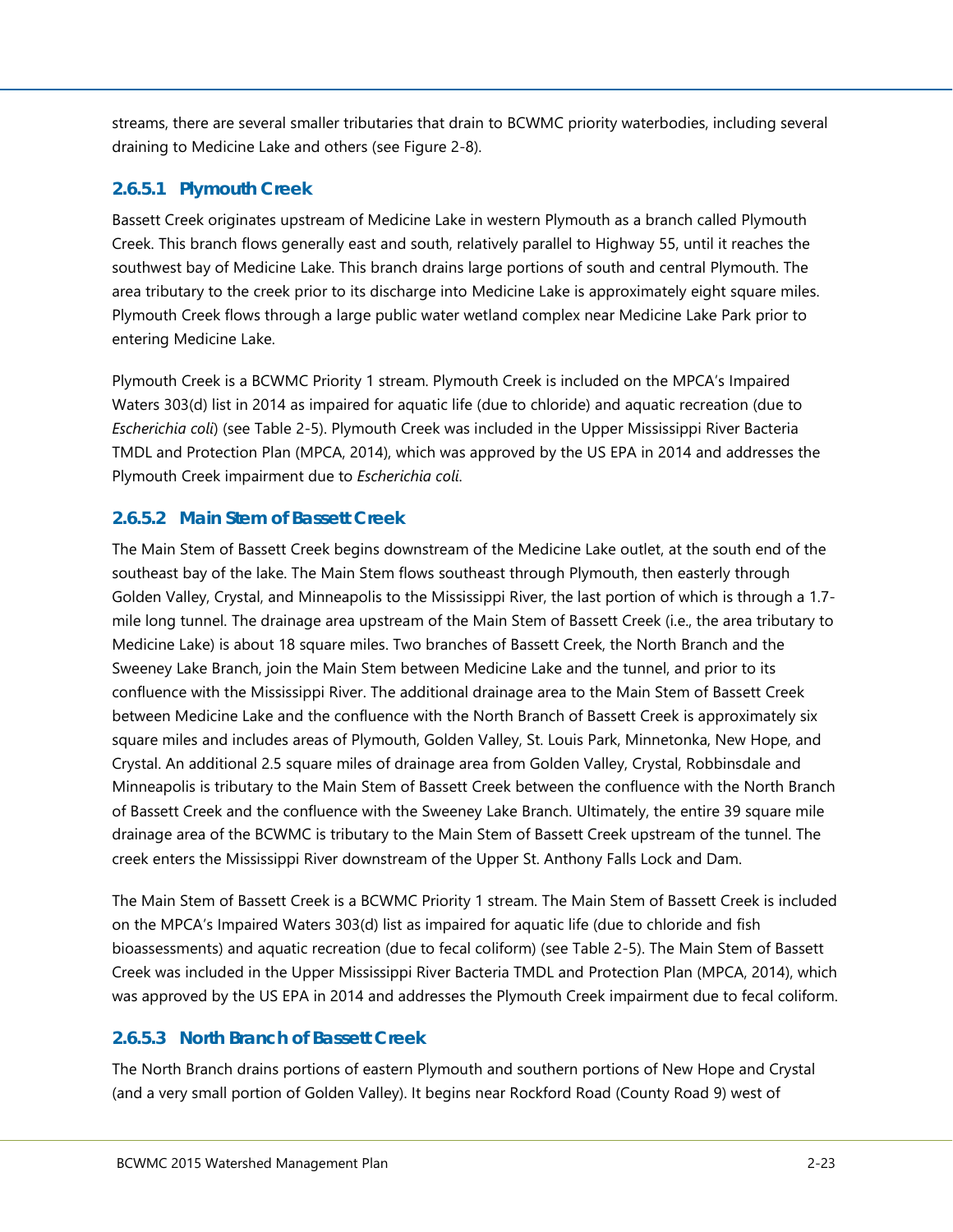Highway 169, and flows east through New Hope and Crystal. The North Branch of Bassett Creek flows through Northwood Lake and Bassett Creek Park Pond, before joining the Main Stem of Bassett Creek immediately upstream of Highway 100. The drainage area tributary to the North Branch upstream of its confluence with the Main Stem is approximately four square miles.

The North Branch of Bassett Creek is a BCWMC Priority 1 stream. The North Branch of Bassett Creek is included on the MPCA's Impaired Waters 303(d) list in 2014 as impaired for aquatic recreation (due to Escherichia coli) (see [Table 2-5\)](#page-36-1). The North Branch of Bassett Creek was included in the Upper Mississippi River Bacteria TMDL and Protection Plan (MPCA, 2014), which was approved by the US EPA in 2014 and addresses the Plymouth Creek impairment due to *Escherichia coli*.

#### <span id="page-27-0"></span>**2.6.5.4 Sweeney Lake Branch of Bassett Creek**

The Sweeney Lake Branch drains northern St. Louis Park and southern portions of Golden Valley. The Sweeney Lake Branch flows northeast through Schaper Pond and Sweeney Lake and joins the Main Stem in Theodore Wirth Regional Park near Golden Valley Road just downstream of Sweeney Lake. The drainage area of the Sweeney Lake Branch prior to its confluence with the Main Stem of Bassett Creek is approximately four square miles.

The Sweeney Lake Branch of Bassett Creek is a BCWMC Priority 1 stream.

## <span id="page-27-1"></span>**2.7 Water Quality**

The lakes, ponds, streams, and wetlands of the Bassett Creek watershed are important community assets. These resources supply aesthetic and recreational benefits, in addition to providing wildlife and fisheries habitat and refuge. The BCWMC recognizes the need for good water quality in the waterbodies in its jurisdiction, including groundwater, and has taken steps to protect and improve these resources. These steps include adopting water quality management policies, classifying specific waterbodies as priority waterbodies, collecting water quality data (including biological data) for priority waterbodies, participating in developing TMDLs (both as the sponsoring entity and as a cooperator), developing an implementation program to meet BCWMC and MPCA water quality goals, establishing water quality performance standards based on the MPCA's Minimal Impact Design Standards (MIDS), and reviewing proposed projects for conformance with BCWMC policies.

Stormwater runoff carries with it a number of contaminants affecting water quality. The principal pollutants found in runoff include nutrients, sediments, organic materials, pathogens, hydrocarbons, metals, pesticides, chlorides, trash and debris. [Table 2-4](#page-28-1) summarizes the source of these pollutants and their impacts. Of these pollutants, the BCWMC recognizes that phosphorus and suspended sediment are particularly detrimental to the ecological health and recreational use of lakes and streams. As a result, the BCWMC has established water quality treatment performance standards based on MPCA's MIDS. The BCWMC's water quality goals and polices are detailed in Section 3 of this Plan and the BCWMC's Requirements for Improvements and Development Proposals (as amended).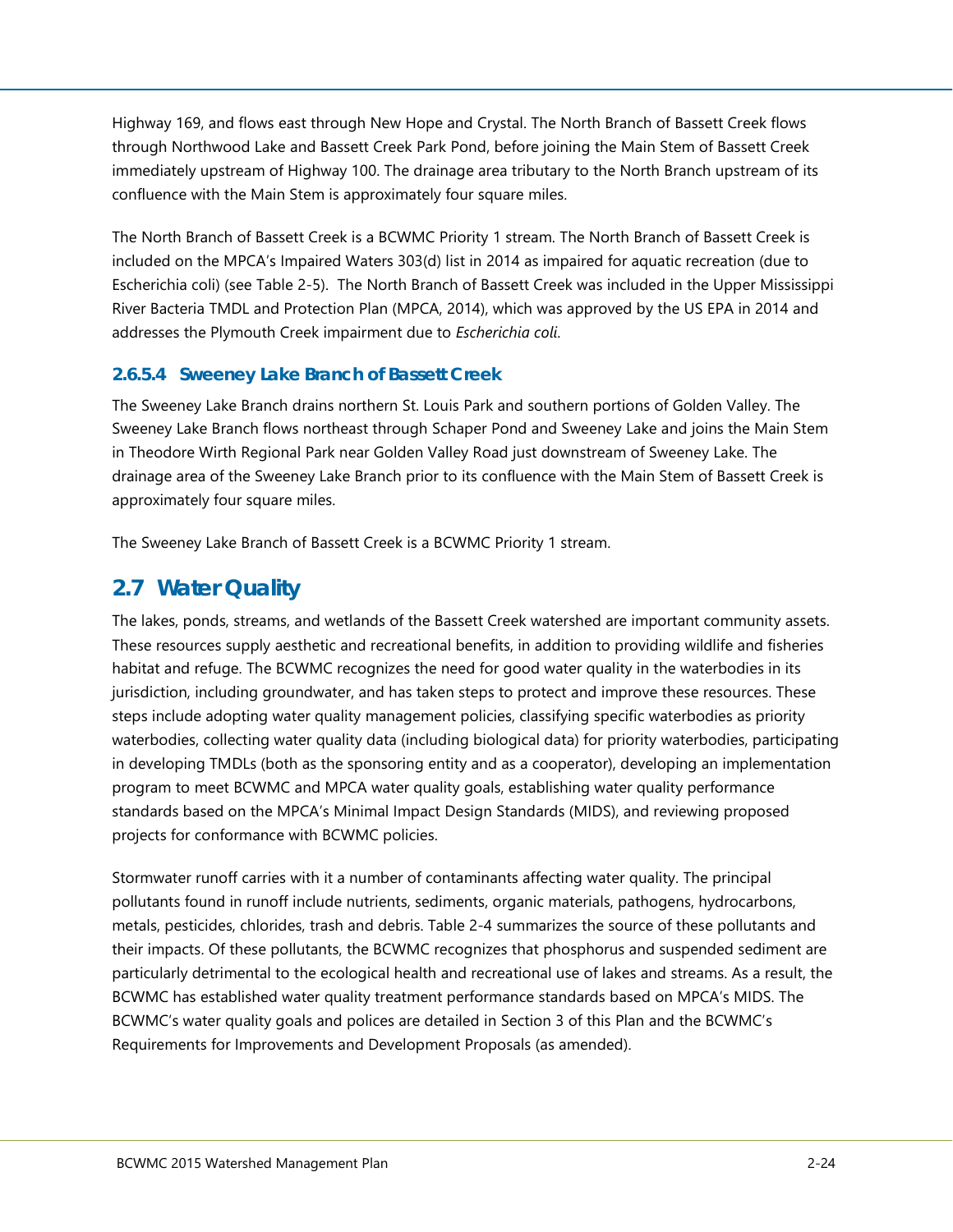| <b>Stormwater Pollutant</b>                                                       | <b>Examples of Sources</b>                                                                                                                 | <b>Related Impacts</b>                                                                                                                                                                   |
|-----------------------------------------------------------------------------------|--------------------------------------------------------------------------------------------------------------------------------------------|------------------------------------------------------------------------------------------------------------------------------------------------------------------------------------------|
| Nutrients: Nitrogen,<br>Phosphorus                                                | Decomposing grass clippings,<br>leaves and other organics, animal<br>waste, fertilizers, failing septic<br>systems, atmospheric deposition | Algal growth, reduced clarity, other<br>problems associated with<br>eutrophication (oxygen deficit,<br>release of nutrients and metals from<br>sediments)                                |
| Sediments: Suspended<br>and Deposited                                             | Construction sites, other<br>disturbed and/or non-vegetated<br>lands, eroding streambanks and<br>shorelines, road sanding                  | Increased turbidity, reduced clarity,<br>lower dissolved oxygen, deposition<br>of sediments, smothering of aquatic<br>habitat including spawning sites,<br>sediment and benthic toxicity |
| <b>Organic Materials</b>                                                          | Leaves, grass clippings                                                                                                                    | Oxygen deficit in receiving<br>waterbody, fish kill, release of<br>nutirents.                                                                                                            |
| Pathogens: Bacteria,<br><b>Viruses</b>                                            | Domestic and wild animal waste,<br>failing septic systems                                                                                  | Human health risks via drinking<br>water supplies, contaminated<br>swimming beaches                                                                                                      |
| Hydrocarbons: Oil and<br>Grease, PAHs<br>(Naphthalenes, Pyrenes)                  | Tar-based pavement sealant,<br>industrial processes; automobile<br>wear, emissions & fluid leaks;<br>waste oil.                            | Toxicity of water column and<br>sediment, bioaccumulation in<br>aquatic species and through food<br>chain                                                                                |
| Metals: Lead, Copper,<br>Cadmium, Zinc,<br>Mercury, Chromium,<br>Aluminum, others | Industrial processes, normal wear<br>of auto brake linings and tires,<br>automobile emissions & fluid<br>leaks, metal roofs                | Toxicity of water column and<br>sediment, bioaccumulation in<br>aquatic species and through the<br>food chain, fish kill                                                                 |
| Pesticides: PCBs,<br>Synthetic Chemicals                                          | Pesticides (herbicides,<br>insecticides, fungicides,<br>rodenticides, etc.), industrial<br>processes                                       | Toxicity of water column and<br>sediment, bioaccumulation in<br>aquatic species and through the<br>food chain, fish kill                                                                 |
| <b>Chlorides</b>                                                                  | Road salting and uncovered salt<br>storage                                                                                                 | Toxicity of water column and<br>sediment                                                                                                                                                 |
| <b>Polycyclic Aromatic</b><br><b>Hydrocarbons (PAH's)</b>                         | Tar based pavement sealant                                                                                                                 | Carcinogenic to humans                                                                                                                                                                   |
| <b>Trash and Debris</b>                                                           | Litter washed through storm drain<br>networks                                                                                              | Degradation of the beauty of<br>surface waters, threat to wildlife                                                                                                                       |

<span id="page-28-1"></span>**Table 2-4 Pollutants Commonly Found in Stormwater Runoff**

Based on *Minnesota Urban Small Sites BMP Manual* (Barr Engineering Company, 2001).

## <span id="page-28-0"></span>**2.7.1 Water Quality Monitoring Programs**

Water quality data have been collected for many of the lakes and larger ponds within the BCWMC. These data have been collected by several entities, including the BCWMC, the Metropolitan Council, Three Rivers Park District (TRPD) (formerly Hennepin Parks and Suburban Hennepin Regional Park District), the Minnesota Pollution Control Agency, the Minnesota Department of Natural Resources, Minneapolis Park and Recreation Board (MPRB), municipalities, and others.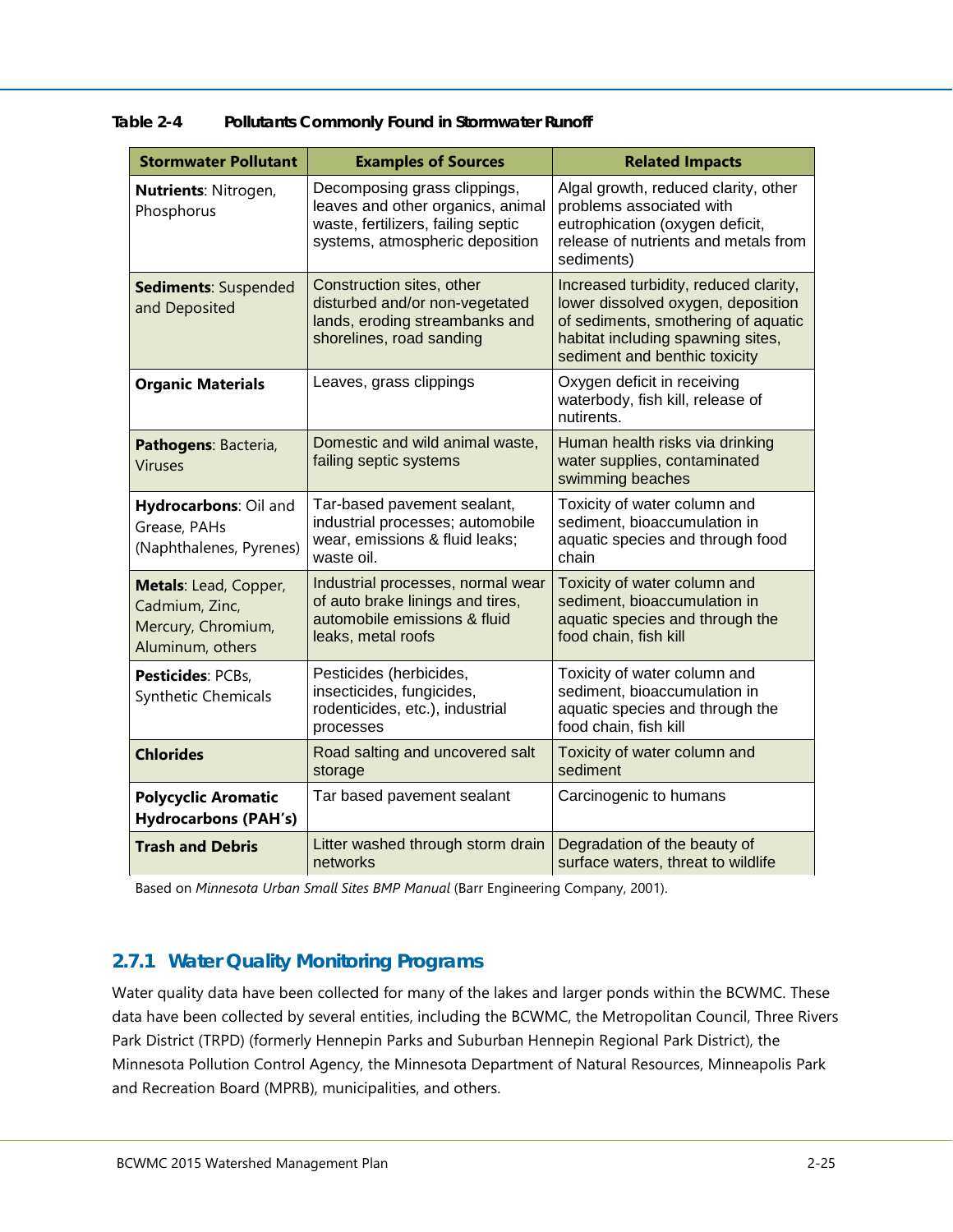The monitored waterbodies and extent of monitoring vary from year to year. The BCWMC performs detailed monitoring on a limited number of waterbodies each year on a rotating basis. The following sections describe the various monitoring programs performed within the BCWMC, including those performed by other entities. The BCWMC will continue to monitor the water quality for all priority waterbodies within the watershed (priority waterbodies are described in Section [0\)](#page-36-0).

Appendix F summarizes the historical water quality data collected for major waterbodies within BCWMC. [Figure 2-11](#page--1-10) shows the locations of water quality and water quantity monitoring locations within the BCWMC.

### <span id="page-29-0"></span>**2.7.1.1 BCWMC Lake Monitoring**

The BCWMC has monitored major waterbodies within the watershed, including:

- Cavanaugh Lake (Sunset Hill Pond)
- Crane Lake
- Lost Lake
- North Rice Pond
- Medicine Lake
- South Rice Pond
- Sweeney Lake
- Twin Lake
- Westwood Lake

BCWMC lake monitoring has included assessment of chemical water quality (e.g., total phosphorus, nitrogen chlorophyll a, transparency, pH, dissolved oxygen, conductivity), water clarity (secchi disc transparency), phytoplankton, zooplankton, and aquatic macrophytes. Chemical water quality, phytoplankton, and zooplankton sampling is typically performed at monthly intervals during the growing season (and twice monthly in early summer). Macrophyte surveys are typically performed twice per growing season, in June and August. Water quality data collected by the BCWMC is presented in Appendix F.

Prior to the adoption of its 2004 watershed management plan, the BCWMC developed lake and watershed management plans (lake plans) for specific waterbodies based on the results of historical water quality monitoring and water quality modeling of those lakes. The BCWMC also developed a watershed management plan for the Main Stem of Bassett Creek in 2000; similar to the lake plans, this management plan included management recommendations to achieve water quality goals based on observed data and P8 water quality modeling of the creek. Several of the actions proposed in those watershed management plans have been implemented (see Table 5-5). The BCWMC continues to analyze water quality monitoring data to identify improving or degrading trends within BCWMC priority waterbodies, and to assess whether BCWMC priority waterbodies are meeting the applicable water quality standards (see Section [0\)](#page-36-0). Future water quality monitoring of priority waterbodies by the BCWMC is described in the BCWMC monitoring plan (see Appendix A).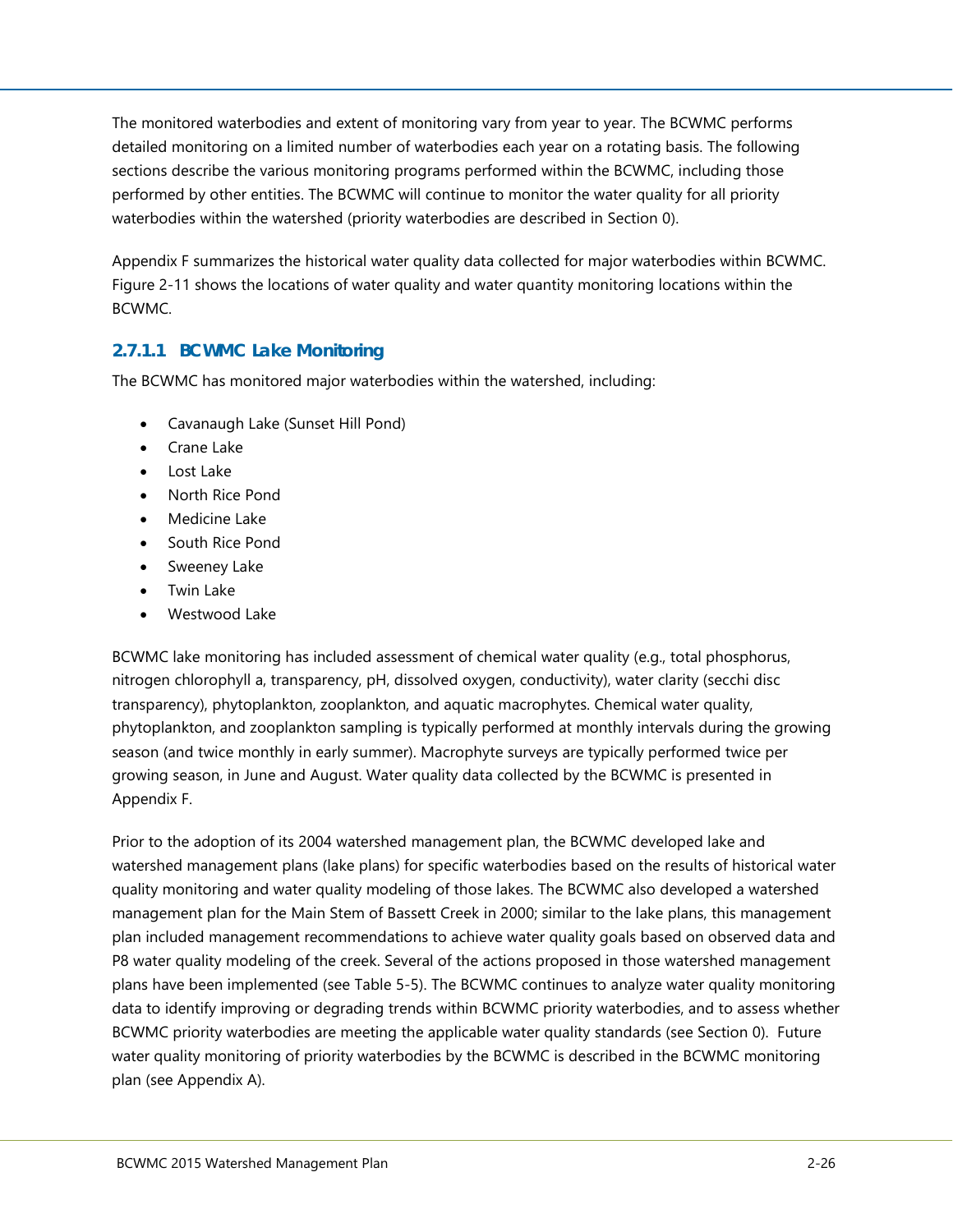#### <span id="page-30-0"></span>**2.7.1.2 BCWMC Stream Monitoring**

The BCWMC conducts biotic (invertebrate) monitoring of streams in the watershed on a regular basis and analyzes the data to determine if the water quality is improving or degrading. The biological data are indicators (bioindicators) of water quality. The BCWMC Monitoring Plan (see Appendix A) describes the biotic monitoring and planned chemical water quality monitoring of BCWMC streams.

Temperature and flow data provide an incomplete measure of a stream's suitability for fish and other aquatic species. A second approach to assessing the ecological health of a stream is to sample the organisms that are living in the stream. Monitoring for the presence of biological indicator organisms provides evidence of the water quality of Bassett Creek, including transitory changes in stream water quality related to stormwater runoff. Evaluating benthic macroinvertebrates (bottom-dwelling aquatic organisms, mainly insects) in a stream provides a long-term assessment of its water quality. The benthic invertebrates are exposed to all of the temporal variations in stream water quality and 'integrate' the quality of passing water. Therefore the presence or absence of pollutant tolerant organisms demonstrates the water quality impacts of urban runoff better than grab samples of water flowing in the creek. The inventory of benthic organisms also indicates whether there is a suitable food supply for fish.

The types of organisms living on the stream bottom depend on the available habitat, and the habitat quality is affected by the water quality. Water quality is degraded when pollutants enter a stream. Organic pollutants and nutrients cause a loss of oxygen in the stream. Organisms sensitive to low oxygen concentrations in the water are only able to survive in the highest water quality. There are tolerant invertebrate species that can survive in low oxygen conditions, and their presence indicates low water quality (i.e., organic pollution). Other stressors, such as high suspended solids concentration or high metals concentrations, can also affect the macroinvertebrate community.

Benthic organisms have been collected and inventoried from several Bassett Creek locations since 1980. Since 2000, biotic monitoring has been performed by the BCWMC or MPCA at three year intervals (2000, 2003, 2006, 2008/2009, and in 2012). Biotic monitoring includes the collection of invertebrate species at specific stream locations. From the collected samples, numeric scores representing overall stream health (generally referred to as indices of biological integrity) are calculated using prescribed methods (see Section [2.7.1.2.1](#page-31-0) and Appendix A – BCWMC Monitoring Plan). BCWMC biotic monitoring locations include:

- Main Stem of Bassett Creek at Rhode Island Avenue in Golden Valley.
- Main Stem of Bassett Creek south of Zane Avenue North in Crystal.
- Main Stem of Bassett Creek at Irving Avenue, upstream of the double box culvert, in Minneapolis.
- North Branch of Bassett Creek at 32<sup>nd</sup> Street and Adair in Crystal (note: monitoring was performed just north of Zane Avenue prior to 1995, at which point the location silted in).
- Sweeney Lake Branch of Bassett Creek at Turner's Crossroad (Xenia Avenue) in Golden Valley.
- Plymouth Creek at Industrial Park Boulevard in Plymouth.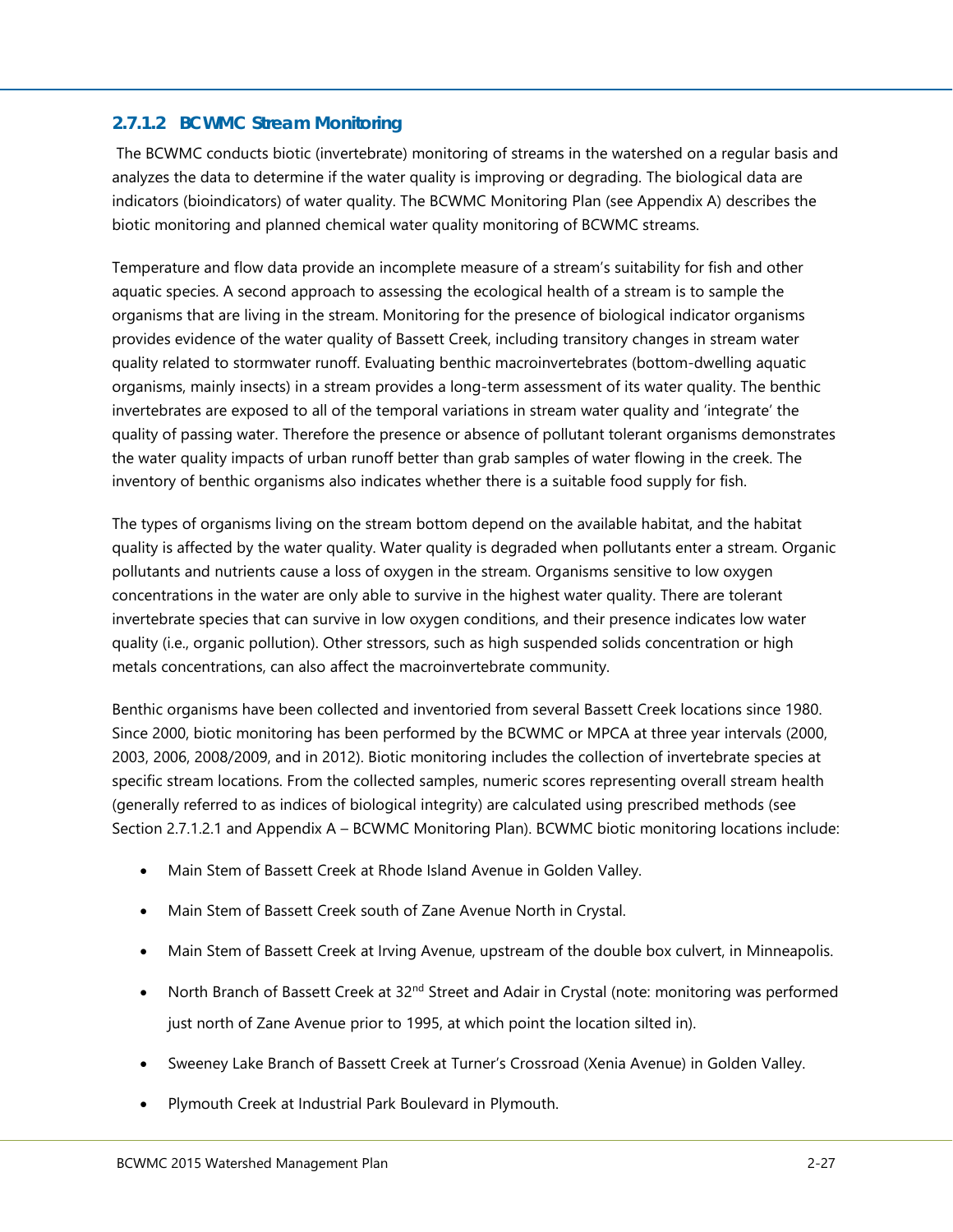[Figure 2-11](#page--1-10) shows the location of the biotic index sampling stations. At each monitoring location, samples are collected from riffle areas where the flow is fairly rapid and the substrate was composed of gravel and small stones. Samples are collected by disturbing the creek bottom and allowing dislodged invertebrates to drift into a net downstream. Rocks and other substrate materials are also examined for invertebrates. Future biotic monitoring efforts are described in the BCWMC monitoring plan (see Appendix A).

### <span id="page-31-0"></span>*2.7.1.2.1 Biotic Index Monitoring Results*

To assess relative water quality from biotic monitoring results, a biotic index is often used. The index is calculated based on the tolerance of each collected species to various pollutants (referred to as tolerance indicator values, or TIVs). The BCWMC has used two biotic indices to evaluate the water quality of BCWMC streams: the Hilsenhoff Biotic Index (HBI) and the Invertebrate Community Index (ICI). The HBI is an indicator of organic pollution, while ICI is an indicator of a broader range of pollutants.

The BCWMC has used the HBI in all of the surveys to assess water quality at the sample stations, based on the macroinvertebrate communities (Hilsenhoff, 1982 and 1987). The HBI uses TIVs assigned to certain species. TIVs indicate the species' ability to survive in low-oxygen conditions and range from 0 to 10. The lower the value, the less tolerant the species to low dissolved oxygen. A tolerance value of 0 is assigned to species collected only in unaltered streams of very high water quality, and a 10 is assigned to species known to occur in severely polluted or significantly disturbed streams; the lower the calculated HBI, the higher the stream quality.

Beginning in 1995, the BCWMC supplemented the HBI with the ICI, developed by the Ohio Environmental Protection Agency (DeShon, 1995). The ICI-based index uses the same data collected for the HBI, but includes a wider range of invertebrates. The scale for the ICI varies from 0 to 60, with 60 being the highest quality. Like the HBI, the numeric scores are grouped according to water quality categories, ranging from poor to exceptional.

Results of BCWMC biotic monitoring were summarized in the report *A Biotic Index Evaluation of Bassett Creek and Plymouth Creek: 2012* (BCWMC, 2013). The 2012 evaluation of the HBI and ICI values indicated the following:

- The 2012 HBI evaluation identified very good water quality in the Main Stem of Bassett Creek (Rhode Island Avenue) and in Plymouth Creek,
- The 2012 HBI evaluation identified good water quality in the Main Stem of Bassett Creek (Zane Avenue, Dresden Land, and Irving Avenue) and
- The 2012 HBI evaluation identified fair water quality in the Sweeney Lake Branch of Bassett Creek.
- No locations were evaluated as less than fair water quality in 2012; since 2000, only the 2009 HBI evaluation the North Branch location has identified poor water quality.
- Water quality in the Main Stem of Bassett Creek at the upstream location at Rhode Island from 2008/2009 to 2012 showed significant improvement.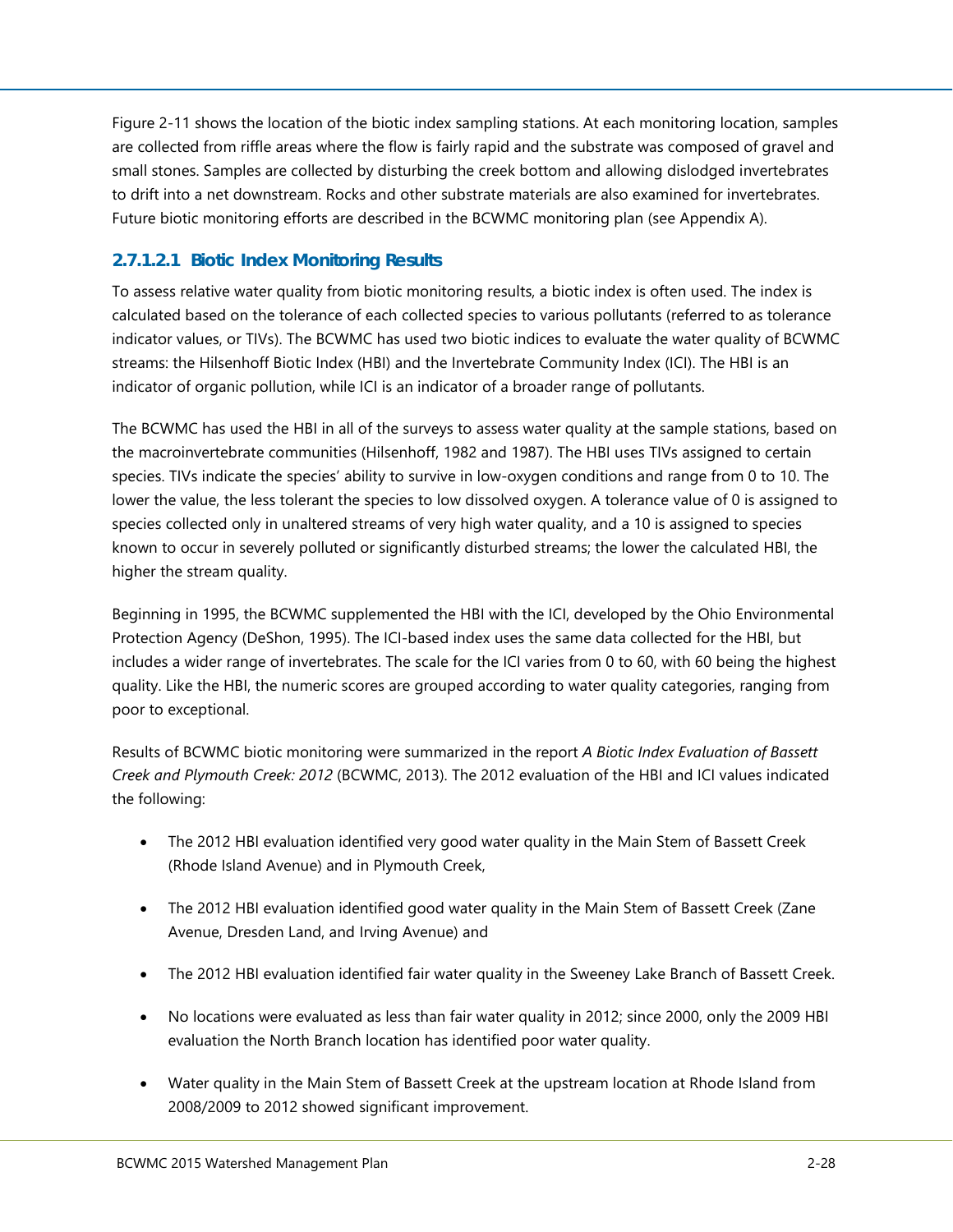- The Main Stem at Zane Avenue was not sampled during 2008-2009. Water quality changes between 2006 and 2012 were not significant, but indicated an improvement.
- Water quality changes between 2008-2009 and 2012 were not significant at Plymouth Creek (from good to very good) and the Sweeney Lake Branch of Bassett Creek (from fair to fair).
- Water quality changes between 2009 and 2012 at the Main Stem of Bassett Creek at Dresden Lane and Irving Avenue were not significant (both remained in the good range), but indicated degradation.

Notable changes in water quality should prompt a look at stormwater flow patterns, land use changes, and watershed management practices. To identify the actual stressors, water quality monitoring of additional parameters is necessary and will be included in future BCWMC stream monitoring efforts (see Appendix A). Such monitoring will include collection of storm event runoff using automatic samplers and flow loggers. Water quality parameters will include total and dissolved phosphorus, total suspended solids, chloride, and metals.

The MPCA is developing the Macroinvertebrate Index of Biological Integrity (MIBI). The BCWMC will use the MIBI for future biotic monitoring efforts. Ultimately, the BCWMC seeks to re-evaluate historical biotic index values using the MIBI to develop a consistent data record.

## <span id="page-32-0"></span>**2.7.1.3 Watershed Outlet Monitoring Program**

In 2000, the BCWMC, in cooperation with Metropolitan Council Environmental Services (MCES), began monitoring the Main Stem of Bassett Creek as part of the MCES' Watershed Outlet Monitoring Program (WOMP). The WOMP is coordinated by MCES and consists of a network of monitoring stations located throughout the Twin Cities Metro Area. The objective of this program is to collect water quality and quantity (stream flow) data needed to assess current conditions, develop target pollutant loads, and provide continued monitoring after BMPs are implemented in the watersheds.

The Bassett Creek WOMP site is located at Irving Avenue, one-fourth mile upstream of the tunnel that carries Bassett Creek beneath downtown Minneapolis to the Mississippi River (see [Figure 2-11\)](#page--1-10). Data collection consists of continuous measurements of stream flow, temperature and conductivity, as well as monthly base flow grab samples and storm event composite samples. The samples are analyzed in the MCES laboratory for many water quality parameters including nutrients and sediment. MCES publishes reports documenting the results of this monitoring.

Prior to installation of the WOMP station, the BCWMC collected continuous water quality monitoring data for Bassett Creek in 1980 and 1992, at two different locations.

## <span id="page-32-1"></span>**2.7.1.4 Hennepin County Environment and Energy Department – River Watch**

The Hennepin County Environment and Energy Department manages the River Watch program. The program has been in place since 1995, and provides hands-on environmental education opportunities for students in Hennepin County. Each spring and fall, students collect macroinvertebrate data to assess the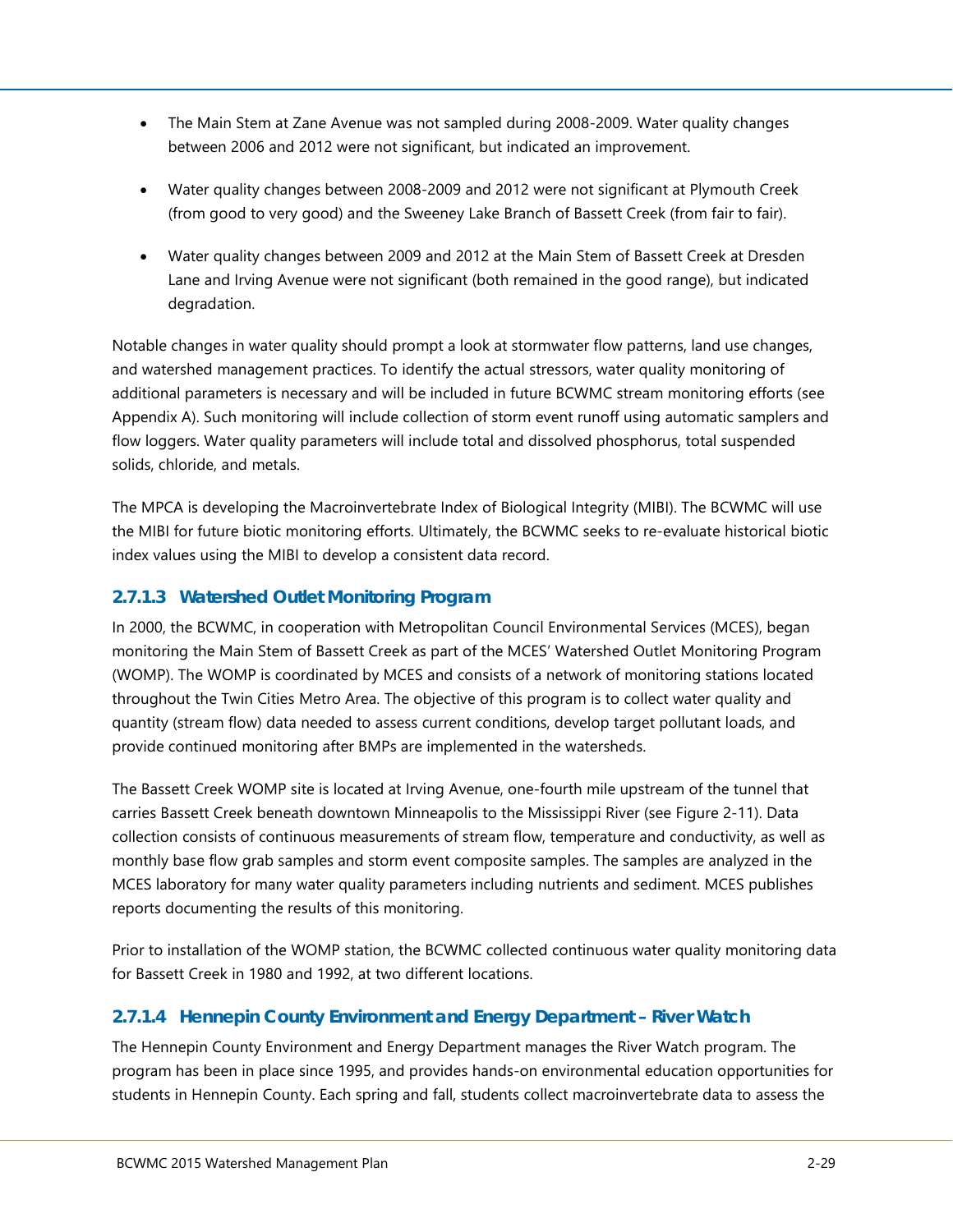overall health of the biological communities within streams throughout Hennepin County. Some of the monitoring stations for Bassett Creek have been in place since 1999. The BCWMC assists with funding and support of this program.

The River Watch program uses the macroinvertebrate data collected by students to provide a letter grade for each site monitored. The grading scale uses three major biotic indices. The Family Biotic Index measures the community of invertebrates and their tolerance to pollution. The EPT (Ephemeroptera, Plecoptera, and Trichoptera) assess the presence of the most sensitive species and indicates the presence or absence of the species. The third index tabulates the number of families present and measures the abundance of families or total diversity of the family units. This information may be used to supplement the BCWMC's own biotic monitoring (see Section [2.7.1.2.1\)](#page-31-0), but uses different biotic indices not directly comparable to the BCWMC's HBI and ICI. While these data are not directly comparable to the BCWMC biotic monitoring data, this program has value as an educational program.

### <span id="page-33-0"></span>**2.7.1.5 Three Rivers Park District/City of Plymouth**

Three Rivers Park District (TRPD) and the City of Plymouth have monitored Parkers Lake and Medicine Lake, both located within Plymouth. The TRPD headquarters is within the Plymouth Creek sub-watershed and the TRPD's French Regional Park lies on the north end of Medicine Lake. French Regional Park offers Medicine Lake amenities to the area that include a boat landing and beach. The TRPD has monitored the water quality conditions in Medicine Lake for over 20 years, and has been instrumental in monitoring the water quality of the creeks coming into the lake. The data collected has been used by the BCWMC and the City of Plymouth to develop their Medicine Lake plans and the Medicine Lake TMDL. The TRPD has monitored Parkers Lake since 2001.

Three Rivers Park District, using funds from the Environmental Protection Agency EMPACT Program, operated a Remote Underwater Sampling Station (RUSS Unit) on Medicine Lake from 2001 to 2003. The RUSS unit documented wind-driven de-stratification events on the lake, during which phosphorus released from the bottom sediments is transported to the lake surface where it is used by algae. This monitoring program suggests that the majority of internal loading of phosphorus in the lake appears to come from wind-driven mixing.

The TRPD continues to monitor Medicine Lake annually. When requested by the BCWMC, the TRPD has conducted additional monitoring of the southwest basin on behalf of the BCWMC for minimal cost. On these occasions, the TRPD also collects samples for phytoplankton and zooplankton analysis funded by the BCWMC (see Section [2.7.1.1\)](#page-29-0). The southwest basin is where Plymouth Creek discharges into Medicine Lake. Water quality data for Medicine Lake and the southwest basin, specifically, are presented in Appendix F.

#### <span id="page-33-1"></span>**2.7.1.6 Minneapolis Park and Recreation Board**

The Minneapolis Park and Recreation Board (MPRB) monitors several lake locations within the BCWMC, including Birch Pond, Wirth Lake, and Spring Lake. The MPRB formerly monitored Bassett Creek as a participant in the MCES's WOMP (see Section [2.7.1.3\)](#page-32-0). The objectives of the MPRB lake monitoring program are to: protect public health, establish a database for tracking water quality trends, quantify and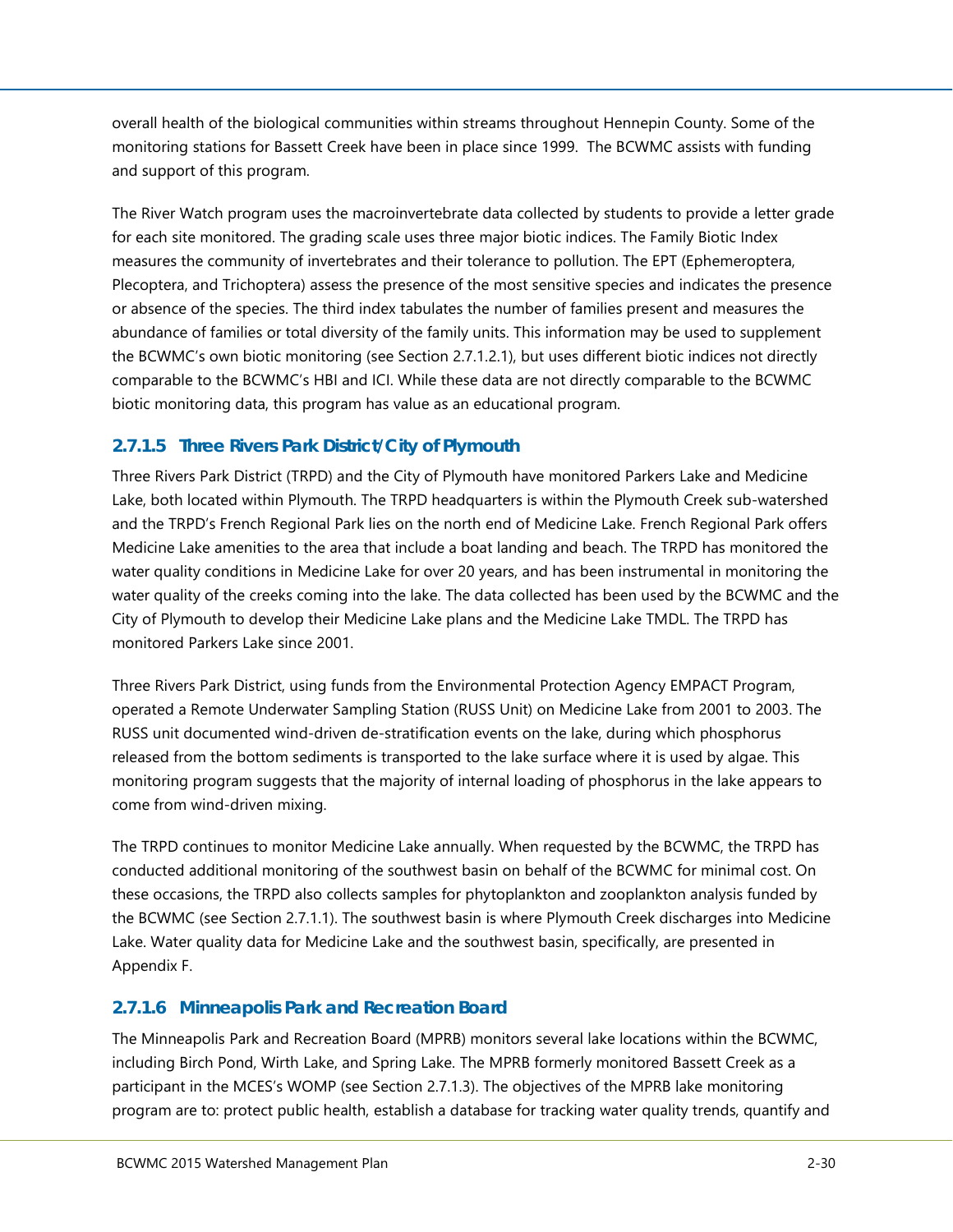interpret both immediate and long-term changes in water quality, provide water quality information to develop responsible water quality goals, provide a basis for water quality improvement projects, and evaluate the effectiveness of implemented best management practices.

Most lakes are sampled once per month in February, April, and October, and twice per month during the period of May through September. Historical data is used to calculate the trophic state index (TSI) trends and estimate fertility for each lake. Observations are then made about whether the lake has improving, stable, or degrading water quality indicators.

## <span id="page-34-0"></span>**2.7.1.7 Metropolitan Council (CAMP)**

Volunteers have collected water quality data on a number of Twin Cities metropolitan area lakes since 1980 through the Metropolitan Council's Citizen Assisted Monitoring Program (CAMP). On a bi-weekly basis (April - October), citizen volunteers collect a surface water sample for laboratory analysis of total phosphorus, total Kjeldahl-nitrogen, and chlorophyll-a, obtain a Secchi transparency measurement, and provide some user perception information about each lake's physical and recreational condition. Several waterbodies within the BCWMC have been monitored as part of the CAMP program including Medicine Lake, Parkers Lake, Sweeney Lake, Twin Lake, Westwood Lake, Northwood Lake, and South Rice Lake. In recent years, funding for the CAMP monitoring of waterbodies has been provided by the BCWMC and member cities.

For more information about the CAMP program, please see the following website: <http://www.metrocouncil.org/environment/RiversLakes/Lakes/index.htm>

## <span id="page-34-1"></span>**2.7.1.8 Minnesota Pollution Control Agency (CLMP)**

The MPCA's Citizen Lake Monitoring Program (CLMP) is a cooperative program combining the technical resources of the MPCA and the volunteer efforts of citizens who collect water quality data on their lakes. This program provides low-cost Secchi discs to participants for measuring water clarity on an approximate weekly basis.

#### <span id="page-34-2"></span>**2.7.1.9 Member Cities**

The BCWMC's nine member cities are responsible for managing lakes and ponds not identified as BCWMC priority waterbodies (see Section [2.7.2\)](#page-34-3) to achieve the cities' goals. City management of these waterbodies may include classifying, monitoring, tracking trends, conducting studies, and implementing other lake water quality management actions.

## <span id="page-34-3"></span>**2.7.2 Management and Classification**

## <span id="page-34-4"></span>**2.7.2.1 MPCA Impaired Waters**

The federal Clean Water Act (CWA) requires states to adopt water quality standards to protect the nation's waters. To that end, the MPCA developed eutrophication criteria for Minnesota lakes and streams to establish water quality goals and determine appropriate uses of the lakes and streams, as outlined in the guidance document *Guidance Manual for Assessing the Quality of Minnesota Surface Waters for Determination of Impairment: 305(b) Report and 303(d) List* (MPCA, 2014).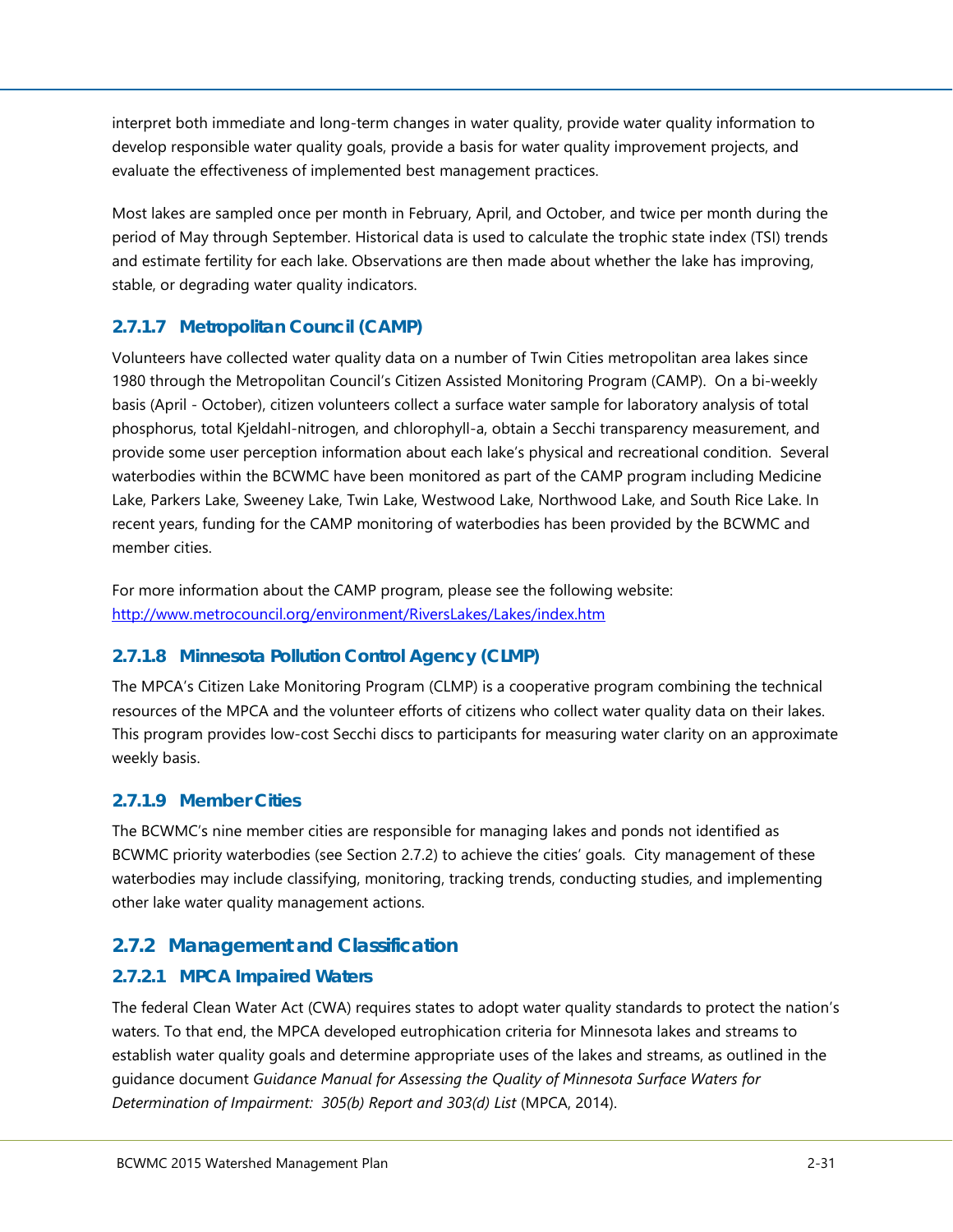Standards for lakes vary by MPCA ecoregion and whether the MPCA classifies a lake as "shallow" or "deep." The MPCA defines "shallow" lakes as having a maximum depth of 15 feet or less or having at least 80% of the lake area shallow enough to support aquatic plants. The MPCA's listing of waterbodies on the impaired waters 303(d) list depends upon their classification of a waterbody as a wetland, shallow lake, or deep lake. Generally, the MPCA does not list waterbodies classified as wetlands as impaired for biological indicators. In 2014, the MPCA adopted region-based eutrophication water quality standards for streams, including a revised total suspended solids (TSS) standard. Eutrophication-related water quality standards applicable to BCWMC waterbodies are presented in [Table 2-7.](#page--1-0)

The MPCA also established water quality standards for parameters in addition to those presented in [Table](#page--1-0)  [2-7;](#page--1-0) these standards are published in Minnesota Rules 7050 and are applicable to BCWMC lakes, ponds, and streams. Standards for several parameters included in Minnesota Rules 7050 vary according to the MPCA-determined designated use of the waterbody (e.g., drinking water, industrial use).

In compliance with Section 303(d) of the CWA, the MPCA identifies and establishes priority rankings for waters that do not meet the water quality standards. The list of impaired waters, sometimes called the 303(d) list, is updated by the MPCA every 2 years.

Several waterbodies within the BCWMC have been listed on the MPCA impaired waters (303(d)) list for a variety of impairments. Waterbodies on the impaired waters list are required to have an assessment completed that addresses the causes and sources of the impairment. This process is known as a total maximum daily load (TMDL) analysis.

There are currently five lakes and two streams (Main Stem of Bassett Creek and Plymouth Creek) in the Bassett Creek watershed that are included on the MPCA's draft 2014 impaired waters 303(d) list. Locations of impaired waters are shown in [Figure 2-12.](#page--1-11) [Table 2-5](#page-36-1) summarizes the impaired waters within the Bassett Creek Watershed. Current impaired waters listings are available from the MCPA website: [www.pca.state.mn.us/index.php/water/water-types-and-programs/minnesotas-impaired-waters-and](http://www.pca.state.mn.us/index.php/water/water-types-and-programs/minnesotas-impaired-waters-and-tmdls/impaired-waters-list.html)[tmdls/impaired-waters-list.html](http://www.pca.state.mn.us/index.php/water/water-types-and-programs/minnesotas-impaired-waters-and-tmdls/impaired-waters-list.html)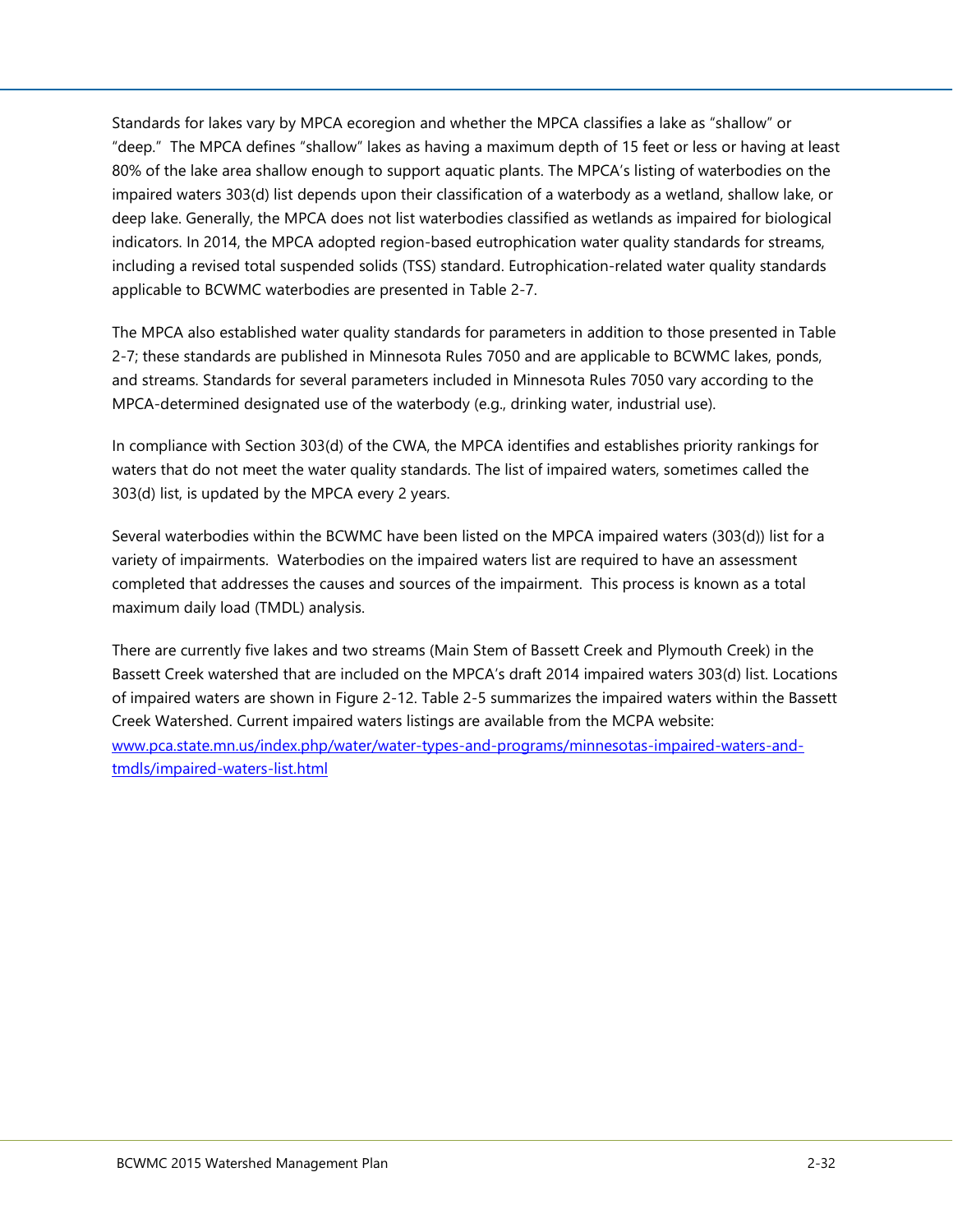| <b>Waterbody</b>                     | <b>Impaired</b><br><b>Use</b>      | <b>Pollutant or Stressor</b> | Year<br><b>Listed</b> | <b>TMDL</b><br><b>Study</b><br><b>Target</b><br><b>Start</b> | <b>TMDL</b><br><b>Study</b><br><b>Target</b><br><b>Completion</b> | <b>TMDL</b><br><b>Study</b><br><b>Approved</b> |
|--------------------------------------|------------------------------------|------------------------------|-----------------------|--------------------------------------------------------------|-------------------------------------------------------------------|------------------------------------------------|
| Parkers Lake <sup>2</sup>            | Aquatic<br>Consumption             | Mercury in Fish Tissue       | 1998                  | 1998                                                         | 2025                                                              |                                                |
|                                      | Aquatic Life                       | Chloride                     | 2014                  | 2009                                                         | 2015                                                              | $-$                                            |
| Medicine                             | Aquatic<br>Consumption             | Mercury in Fish Tissue       | 2004                  | $ -$                                                         |                                                                   | 20084                                          |
| Lake $3$                             | Aquatic<br>Recreation              | Nutrients/Eutrophication     | 2004                  | --                                                           |                                                                   | 2010                                           |
| Sweeney<br>Lake                      | Aquatic<br>Recreation              | Nutrients/Eutrophication     | 2004                  | $-$                                                          |                                                                   | 2011                                           |
|                                      | Aquatic Life                       | Chloride                     | 2014                  | 2009                                                         | 2015                                                              |                                                |
|                                      | Aquatic<br>Consumption             | Mercury in Fish Tissue;      | 1998                  | $ -$                                                         |                                                                   | 20084                                          |
| <b>Wirth Lake</b>                    | <b>Aquatic Life</b>                | Chloride                     | 2014                  | 2009                                                         | 2015                                                              |                                                |
|                                      | Aquatic<br>Recreation <sup>1</sup> | Nutrients/Eutrophication     | 2002                  | --                                                           |                                                                   | 2010                                           |
| Northwood<br>Lake                    | Aquatic<br>Recreation              | Nutrients/Eutrophication     | 2004<br>2020<br>2024  |                                                              |                                                                   |                                                |
|                                      | <b>Aquatic Life</b>                | Chloride                     | 2010                  | 2009                                                         | 2015                                                              | --                                             |
| <b>Bassett Creek</b>                 | <b>Aquatic Life</b>                | <b>Fish Bioassessments</b>   | 2004                  | 2012                                                         | 2016                                                              | --                                             |
| (Main Stem)                          | Aquatic<br>Recreation              | <b>Fecal Coliform</b>        | 2008                  | 2008                                                         | 2015                                                              | 20145                                          |
| Plymouth                             | Aquatic Life                       | Chloride                     | 2014                  | 2009                                                         | 2015                                                              |                                                |
| Creek                                | Aquatic<br>Recreation              | Escherichia coli             | 2014                  | 2008                                                         | 2015                                                              | 20145                                          |
| North Branch<br><b>Bassett Creek</b> | Aquatic<br>Recreation              | Escherichia coli             | 2014                  | 2008                                                         | 2015                                                              | 20145                                          |
| Spring Lake                          | Aquatic Life                       | Chloride                     | 2014                  | 2009                                                         | 2015                                                              | $-$                                            |

#### <span id="page-36-1"></span>**Table 2-5 Summary of Impaired Waters within the BCWMC (including 2014 proposed listings and Wirth Lake delisting1)**

<sup>1</sup> Wirth Lake was delisted for aquatic recreation due to nutrients/eutrophication in 2014.

<sup>2</sup> Mercury impairment for Parkers Lake is not covered by the statewide mercury TMDL due to mercury in fish tissue exceeding a threshold value of 0.57 mg/kg.

<sup>3</sup> Medicine Lake is a "high risk water" for chloride impairment per the MPCA's 2014 Metro Chloride Assessment, but is not listed as impaired for chloride.

<sup>4</sup> covered under the statewide mercury TMDL, approved in 2007.

<span id="page-36-0"></span><sup>5</sup> covered under the Upper Mississippi River Bacteria TMDL Study and Protection Plan, approved in 2014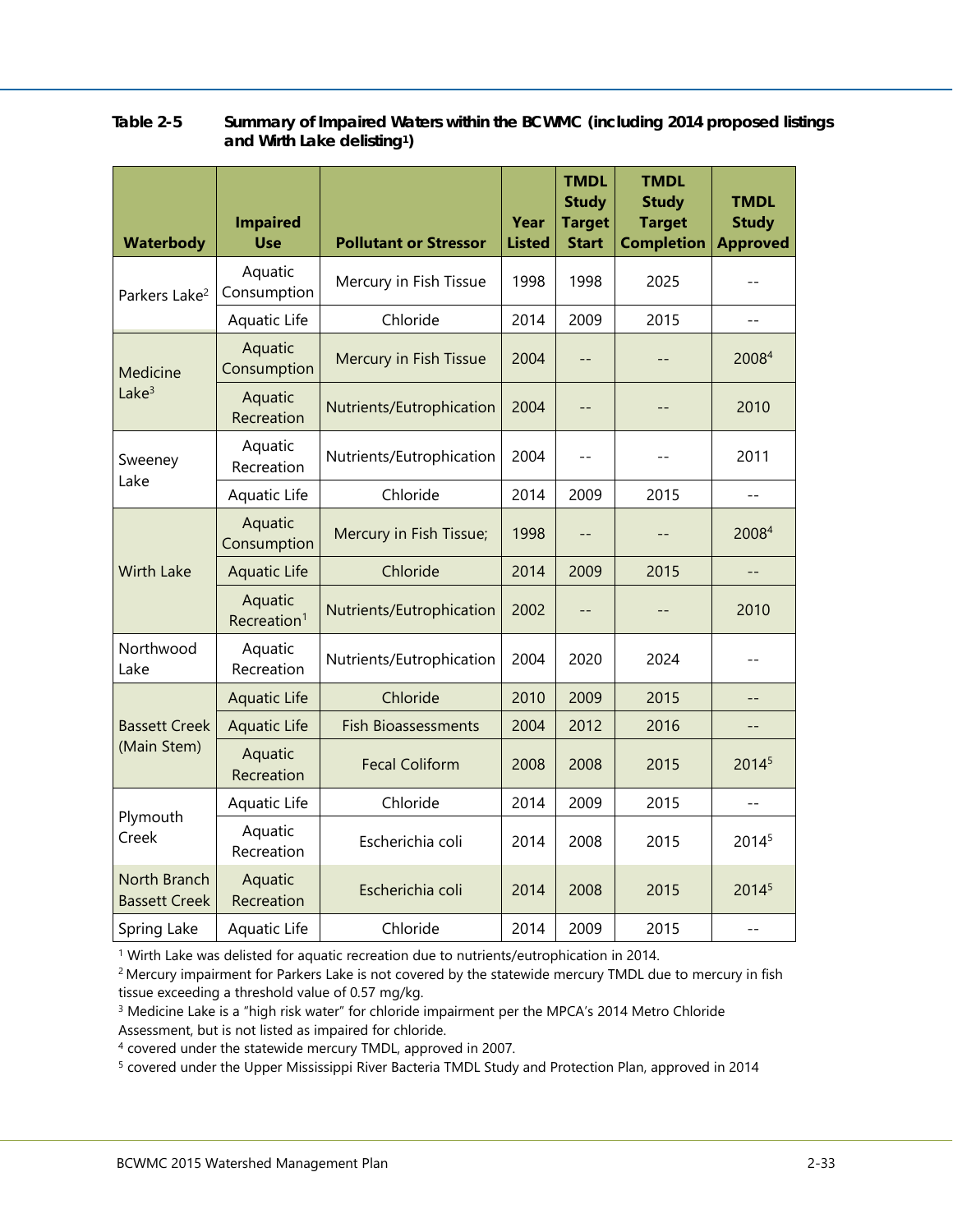#### **2.7.2.2 BCWMC Classification Systems**

The BCWMC classified specific waterbodies within the watershed as priority waterbodies based on the desired water quality standards and uses for those waterbodies. The degree to which a waterbody can support a particular recreational use is primarily controlled by the quality of its water. In lakes, wetlands, and streams, nutrients (primarily phosphorus) and suspended solids control what recreational activities can occur in the Bassett Creek watershed. Phosphorus controls the recreational uses of waterbodies because it is the nutrient that limits the growth of algae. High algal growth is a major cause of poor water clarity, which is often the determining factor in the recreational use suitability of a waterbody.

The BCWMC identified 14 priority waterbodies and divided these priority waterbodies into four classes as shown in [Table 2-6](#page-38-0) and Appendix C. Priority 1 streams include MDNR public waters watercourses within the BCWMC. Waterbodies identified as MDNR public waters lakes (i.e., "P" designation in the public waters identification number) and at least 10 acres in size are classified as Priority 1 or 2 lakes. Priority lakes with public access or adjacent to public land are classified as Priority 1 lakes, while those without public access or adjacent public land are classified as Priority 2 lakes. Priority 1 and 2 lakes are further subdivided based on whether they are classified as "deep" or "shallow" by the MPCA, as deep and shallow lakes are subject to different nutrient water quality standards. Appendix C lists selected characteristics for major BCWMC waterbodies, include those criteria used to identify priority waterbodies.

The BCWMC adopted water quality standards for priority lakes and streams that are consistent with MPCA water quality standards published in Minnesota Rules 7050 (note that Minnesota Rules 7050 applies to waterbodies within the BCWMC regardless of their BCWMC classification). BCWMC water quality standards for priority waterbodies are presented in [Table 2-7.](#page--1-0) The distinction between "deep" and "shallow" lakes is based on MPCA criteria (see Section [2.7.2.1\)](#page-34-4). All deep lakes are considered priority 1 waterbodies. Water quality data collected by the BCWMC will be compared to BCWMC water quality standards to determine the need for water quality improvements. Historically, the BCWMC found that previous water quality goals could not be met without taking measures to control and improve storm water runoff in the subwatersheds draining to the waterbodies. As a result, watershed management, including review of land development, remains a major component in the management program for the lakes and streams of the Bassett Creek watershed.

Per the BCWMC's adoption of water quality performance standards based on the MPCA's MIDS, the BCWMC requires the implementation of BMPs on construction sites throughout the watershed. Such practices are seen as particularly important in areas of the watershed where regional treatment has not been established or is not feasible. Projects must also meet water quality treatment requirements as specified in the MPCA's NPDES Construction Stormwater permit as well as any requirements specified in the member city's MS4 permit.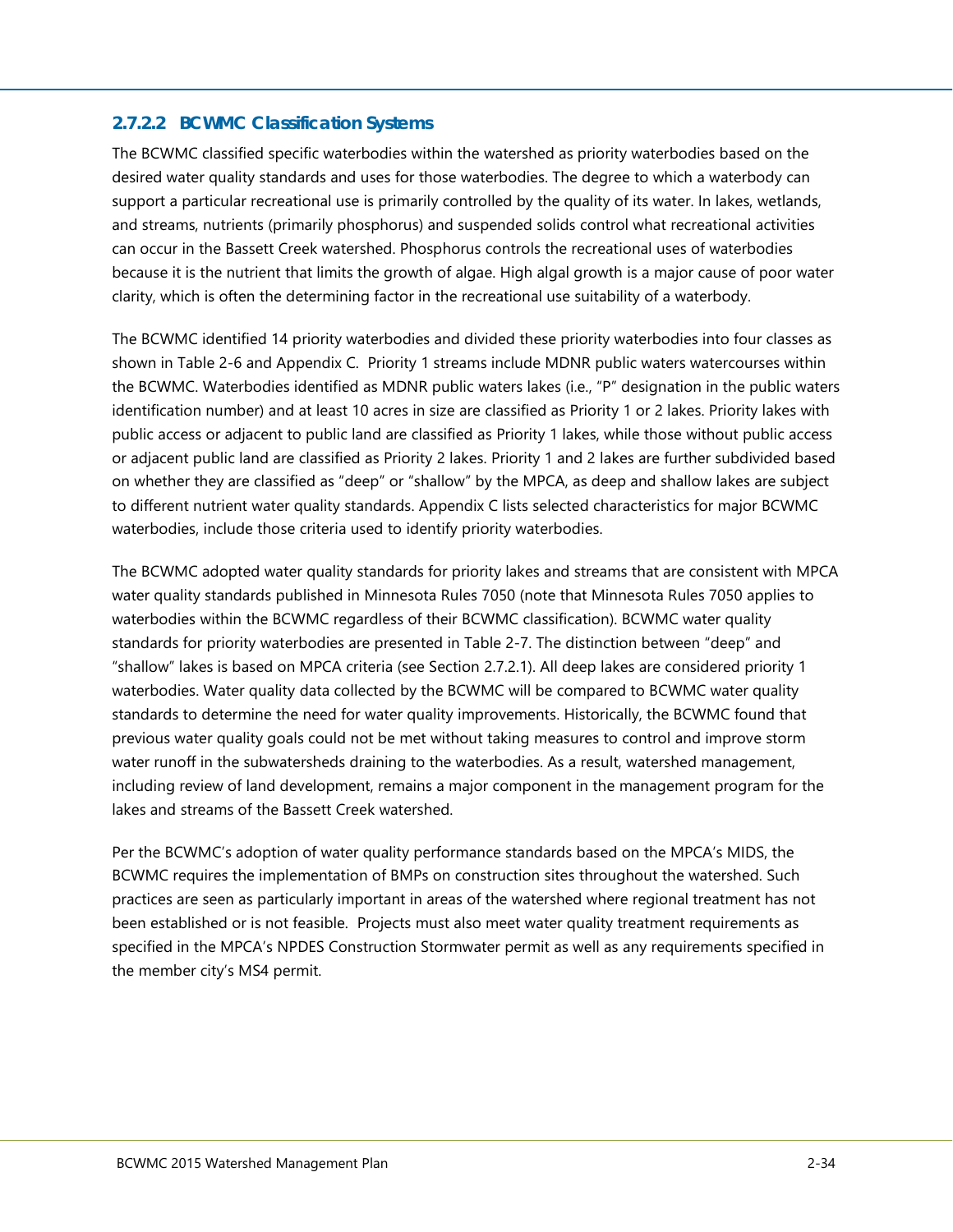| <b>BCWMC Classification</b>     | <b>Waterbodies</b>                                                                                                                                          |
|---------------------------------|-------------------------------------------------------------------------------------------------------------------------------------------------------------|
| <b>Priority Streams</b>         | Main Stem Bassett Creek<br>$\bullet$<br>North Branch Bassett Creek*<br>$\bullet$<br><b>Plymouth Creek</b><br>$\bullet$<br>Sweeney Lake Branch Bassett Creek |
| <b>Priority 1 Deep Lakes</b>    | <b>Medicine Lake</b><br><b>Parkers Lake</b><br><b>Sweeney Lake</b><br>$\bullet$<br>Twin Lake<br><b>Wirth Lake</b>                                           |
| Priority 1 Shallow Lakes        | Northwood Lake<br>Westwood Lake                                                                                                                             |
| <b>Priority 2 Shallow Lakes</b> | Cavanaugh (Sunset Hill) Pond<br>Crane Lake<br>Lost Lake                                                                                                     |

<span id="page-38-0"></span>**Table 2-6 BCWMC Management Classifications for Priority Waterbodies**

\* Includes Bassett Creek Park Pond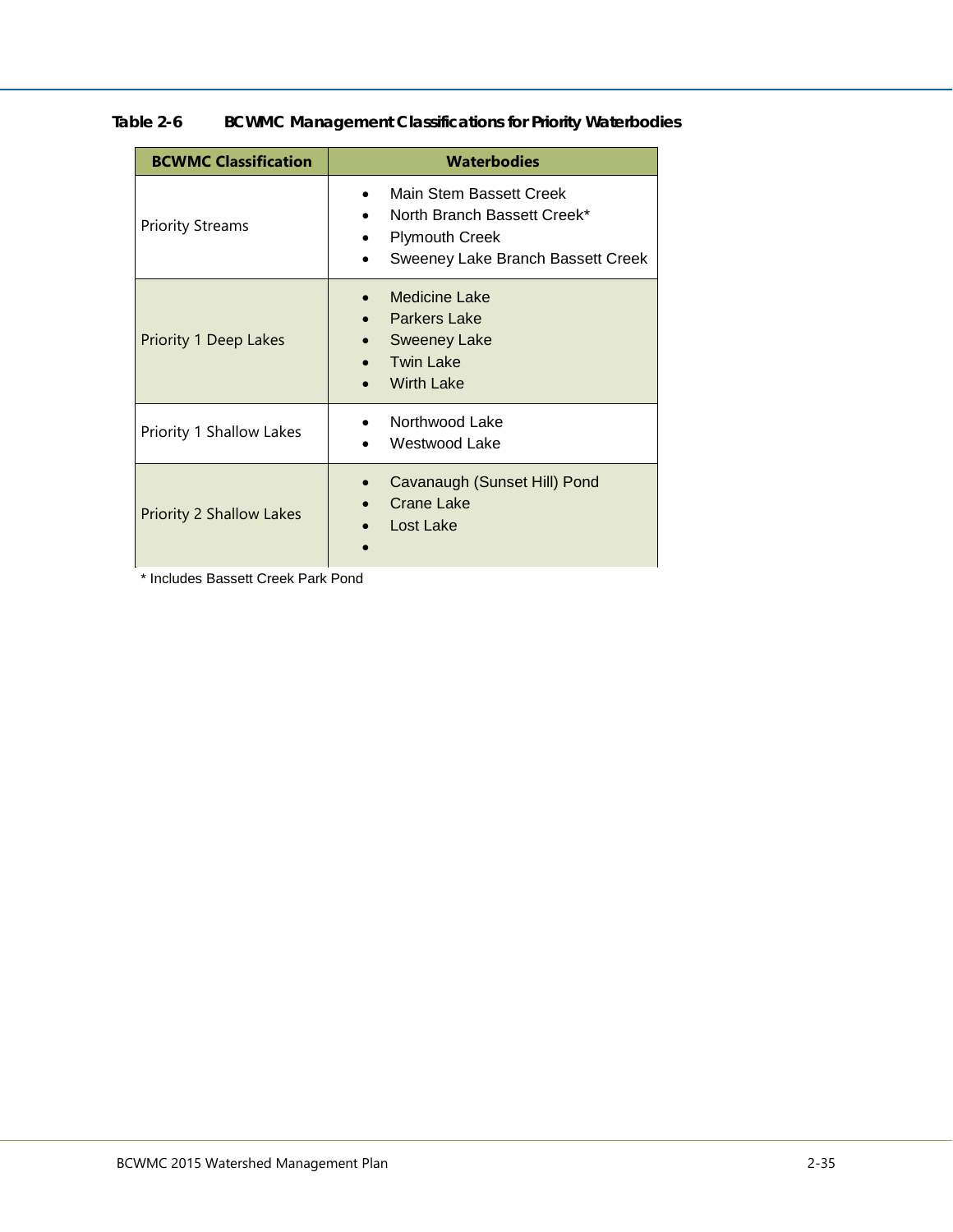|                                                                                                                                                                                                     |                                            |                                            |                                                                                                                            |                                                | <b>BCWMC Water Quality Standards</b> <sup>2</sup> |                                      |                                          |                                          |                 |
|-----------------------------------------------------------------------------------------------------------------------------------------------------------------------------------------------------|--------------------------------------------|--------------------------------------------|----------------------------------------------------------------------------------------------------------------------------|------------------------------------------------|---------------------------------------------------|--------------------------------------|------------------------------------------|------------------------------------------|-----------------|
| Priority Waterbody Name                                                                                                                                                                             | lassification <sup>1</sup><br><b>BCWMC</b> | summer average (ug/L)<br>Total Phosphorus, | a <i>houand (ח</i> 8/ך)<br>Chlorphyll a, summer                                                                            | summer average(m)<br>Secchi Disc Transparency, | (1/8u)<br>Total Suspendanced Solids               | Hux (mg/L)<br>Daily Dissolved Oxygen | Demand (S-qs) (Vag)<br>Biological Oxygen | $(4001 \text{ rad})$<br>Escherichia coli | Chloride (mg/L) |
| Plymouth Creek                                                                                                                                                                                      |                                            |                                            |                                                                                                                            |                                                |                                                   |                                      |                                          |                                          |                 |
| North Branch Bassett Creek                                                                                                                                                                          | Priority 1                                 |                                            |                                                                                                                            |                                                |                                                   |                                      |                                          |                                          |                 |
| Sweeney Branch Bassett Creek                                                                                                                                                                        | Stream                                     | $\overline{100}$                           | $\frac{8}{1}$                                                                                                              | $\frac{4}{2}$                                  | ႙ၟ                                                | 3.5                                  | $\sim$                                   | $126$ $^3$                               | 230             |
| Main Stem Bassett Creek                                                                                                                                                                             |                                            |                                            |                                                                                                                            |                                                |                                                   |                                      |                                          |                                          |                 |
| Medicine Lake                                                                                                                                                                                       |                                            |                                            |                                                                                                                            |                                                |                                                   |                                      |                                          |                                          |                 |
| <b>Twin Lake</b>                                                                                                                                                                                    |                                            |                                            |                                                                                                                            |                                                |                                                   |                                      |                                          |                                          |                 |
| Sweeney Lake                                                                                                                                                                                        | Priority 1                                 | 40                                         | $\overline{4}$                                                                                                             | 1.4                                            | $\sum_{i=1}^{n}$                                  | $\sum_{i=1}^{n}$                     | $\frac{4}{2}$                            | 126 <sup>3</sup>                         | 230             |
| Wirth Lake                                                                                                                                                                                          | Deep Lake                                  |                                            |                                                                                                                            |                                                |                                                   |                                      |                                          |                                          |                 |
| Parkers Lake                                                                                                                                                                                        |                                            |                                            |                                                                                                                            |                                                |                                                   |                                      |                                          |                                          |                 |
| Westwood Lake                                                                                                                                                                                       | Priority 1                                 | 60                                         | 20                                                                                                                         | $\overline{\phantom{0}}$                       | $\frac{4}{2}$                                     | $\frac{4}{2}$                        | ≸                                        |                                          | 230             |
| Northwood Lake                                                                                                                                                                                      | Shallow Lake                               |                                            |                                                                                                                            |                                                |                                                   |                                      |                                          | $126$ $^{3}$                             |                 |
| Crane Lake                                                                                                                                                                                          | Priority 2                                 |                                            |                                                                                                                            |                                                |                                                   |                                      |                                          |                                          |                 |
| Lost Lake                                                                                                                                                                                           |                                            | 60                                         | 20                                                                                                                         | T                                              | $\frac{4}{2}$                                     | $\frac{4}{2}$                        | $\frac{4}{2}$                            | 126 <sup>3</sup>                         | 230             |
| Cavanaugh (Sunset Hill) Pond                                                                                                                                                                        | Shallow Lake                               |                                            |                                                                                                                            |                                                |                                                   |                                      |                                          |                                          |                 |
| <sup>+</sup> Classification as deep or shallow is based on MPCA shallow/deep classification; shallow lakes have a maximum depth of less than 15 feet or littoral area greater than 80% of the total |                                            |                                            |                                                                                                                            |                                                |                                                   |                                      |                                          |                                          |                 |
| ake surface area.                                                                                                                                                                                   |                                            |                                            |                                                                                                                            |                                                |                                                   |                                      |                                          |                                          |                 |
| <sup>2</sup> BCWMC standards are based on existing MPCA                                                                                                                                             |                                            |                                            | standards included in MN Rules 7050. Revisions to MN Rule 7050 will supersede BCWMC standards. Note that MN Rule 7050.0220 |                                                |                                                   |                                      |                                          |                                          |                 |
| includes water quality standards for additional parameters that are enforced by the MPCA                                                                                                            |                                            |                                            |                                                                                                                            |                                                |                                                   |                                      |                                          |                                          |                 |
| $^3$ 126 organisms per 100 mL as a geometric mean of not less than five samples within any month, nor shall more than 10% of all samples within a month exceed 1,260 organisms per 100              |                                            |                                            |                                                                                                                            |                                                |                                                   |                                      |                                          |                                          |                 |

| Table 2-7 |  | <b>BCWMC Water Quality Standards for Waterbody Classifications</b> |  |  |
|-----------|--|--------------------------------------------------------------------|--|--|
|-----------|--|--------------------------------------------------------------------|--|--|

г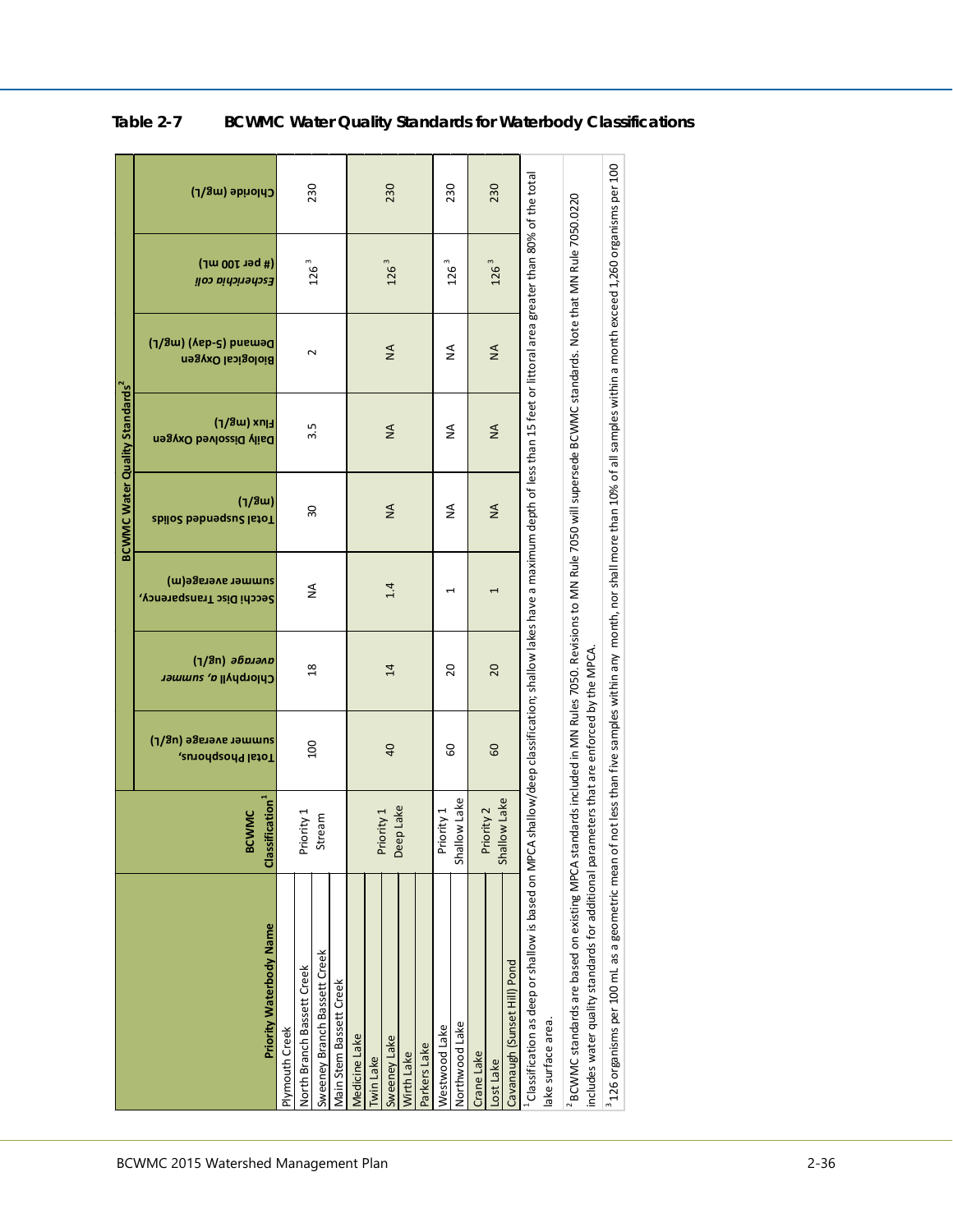## <span id="page-40-0"></span>**2.7.3 Water Quality Modeling**

Water quality modeling serves many purposes, including estimating existing pollutant loads to BCWMC waterbodies, and evaluating the potential benefits of implementing water quality improvements within the watershed. This section describes water quality models developed by the BCWMC.

#### <span id="page-40-1"></span>**2.7.3.1 Watershed-wide P8 Model**

As part of developing lake and stream watershed management plans, the BCWMC developed models to estimate total flow and phosphorus loadings to lakes and streams within the Bassett Creek watershed using the water quality model P8. P8 (Program for Predicting Polluting Particle Passage through Pits, Puddles and Ponds) is a model for predicting the generation and transport of stormwater runoff pollutants in urban watersheds. The BCWMC has updated the P8 models in relation to TMDL studies performed since development of the stream and lake watershed management plans. In 2012-2013, a water quality modeling project was completed to update the existing Bassett Creek P8 models.

Eleven P8 models, distributed throughout the Bassett Creek watershed, were updated to simulate the quantity and quality of water annually added to Bassett Creek during stormwater runoff events (see [Figure](#page--1-12)  [2-13\)](#page--1-12). Data required to update the P8 models included watershed information (area, curve number, imperviousness, etc.) and device information (permanent pool area, permanent pool volume, flood pool area, and flood pool volume). Sources of information for the 2012 model construction included data collected from municipalities and other government agencies, information from previously constructed P8 models, field surveys, estimation from GIS, and calculations from XP-SWMM (i.e., outlet rating curve calculations). The P8 modeling results were then compiled and compared to the available monitoring data from the Bassett Creek WOMP station during the water year monitoring periods between 2001 and 2011 to determine whether changes to the modeling were warranted for calibration. More detailed information regarding data sources, model updates, and model calibration is included in a report entitled *Bassett Creek Water Quality Modeling* (BCWMC, 2013).

The updated P8 water quality modeling provides a tool for the BCWMC and member cities to use in tracking the progress of the BCWMC and the member cities towards TMDL implementation for impaired waterbodies, not only within BCWMC, but also downstream of Bassett Creek. When projects are proposed and/or completed, the updated P8 model could be used to estimate the loading reduction that will be achieved by the projects. The updated P8 modeling may also be used to evaluate the effect of proposed projects, such as projects that come under BCWMC review and BCWMC capital improvement program projects (see Table 5-3).

The BCWMC plans to maintain the P8 model for future BCWMC and member city use. Each year, member cities shall provide the BCWMC with plans for BMPs constructed within their city. The BCWMC will update the model annually to incorporate completed BCWMC capital improvements and BMP information provided by the member cities. The BCWMC will develop a summary report of the water quality model results and provide that report to the member cities to assist in their MS4 reporting.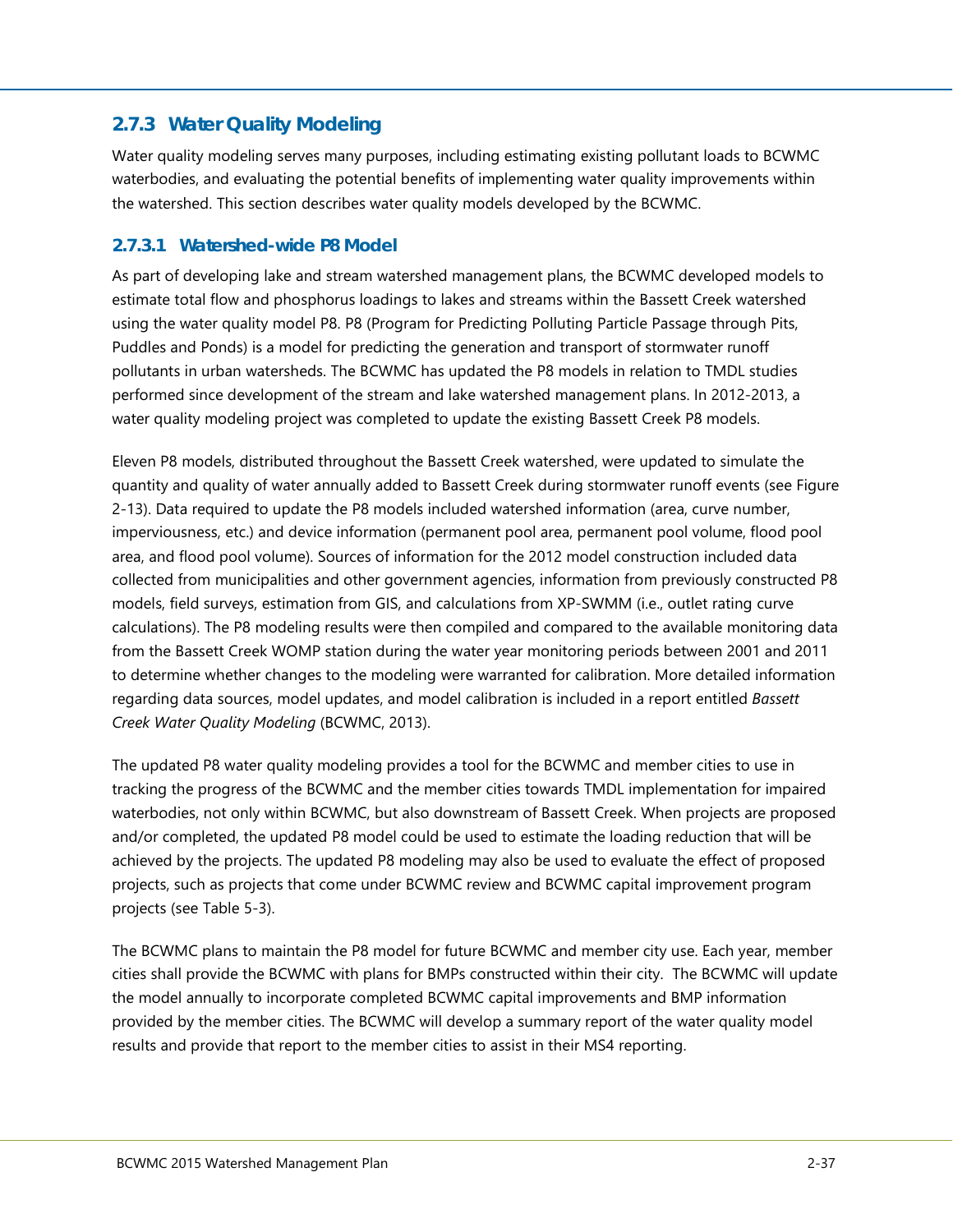## <span id="page-41-0"></span>**2.8 Water Quantity and Flooding**

The BCWMC was originally formed to address flooding issues in the watershed, so flood control was the first major responsibility of the organization. To reduce flooding along the Bassett Creek trunk system, the BCWMC:

- Manages the BCWMC Flood Control Project
- Monitors water levels on the lakes and streams in the watershed
- Establishes flood levels and manages activities in the floodplains
- Reviews development and redevelopment projects to make sure there are no detrimental flooding impacts to the trunk system

The BCWMC defines the trunk system as those reaches, structures, and designated storage facilities shown in [Figure 2-14](#page--1-13) and [Figure 2-15](#page--1-14) and listed in Table 2-9.

Beginning in the 1960s, aging stormwater control facilities and rapid urbanization caused the Bassett Creek watershed to experience flooding problems. For decades, flooding caused damages averaging in excess of \$2 million annually to homes, businesses, and recreational areas along Bassett Creek. The worst problem was the 1.5-mile long Bassett Creek Tunnel, which was undersized and severely deteriorated. The Bassett Creek Flood Control Project (BCWMC Flood Control Project), a \$40 million cooperative effort of the US Army Corps of Engineers (USACE), MnDOT, MDNR, the BCWMC, and the member cities addressed these flooding issues.

## <span id="page-41-1"></span>**2.8.1 BCWMC Flood Control Project**

The largest structural Flood Control Project undertaken by the BCWMC was the Bassett Creek Flood Control Project. From 1987 – 1996, the USACE constructed the \$40 million Flood Control Project. The project was the cooperative effort of the USACE, MnDOT, MDNR, the BCWMC, and the BCWMC member cities. The project controls flooding in portions of Golden Valley, Plymouth, Minneapolis, and Crystal and reduced flood elevations along the Bassett Creek corridor by 2 feet in Golden Valley, 1½ feet in Crystal, and up to 4½ feet in Minneapolis. The BCWMC Flood Control Project also reduced average annual flood damages by 62 percent. [Table 2-8](#page-46-0) lists all of the features of the BCWMC Flood Control Project. [Figure](#page--1-13)  [2-14](#page--1-13) identifies the BCWMC Flood Control Project structures. Note that the BCWMC Flood Control Project differs from the system referred to as the BCWMC "Trunk System." The extent of the trunk system is presented in [Figure 2-15.](#page--1-14)

The principal feature of the BCWMC Flood Control Project is the new 1.7-mile tunnel through downtown Minneapolis. The tunnel was built in three phases, at a cost of \$28 million. Phase 1 was constructed in 1979, at a cost of \$12 million (\$39 million in 2014 dollars), Phase 2 was constructed in 1990, at a cost of \$2.8 million (\$5.1 million in 2014 dollars), and Phase 3 was constructed in 1992, at a cost of \$13.4 million (\$22.8 million in 2014 dollars). The tunnel diverts Bassett Creek, where it plunges underground at Glenwood and Colfax Avenues in Minneapolis, into the Mississippi River. The original tunnel, some sections of which were built more than a century ago, was undersized and deteriorating. The tunnel could no longer accommodate increased drainage and was on the verge of collapse. Such a collapse would have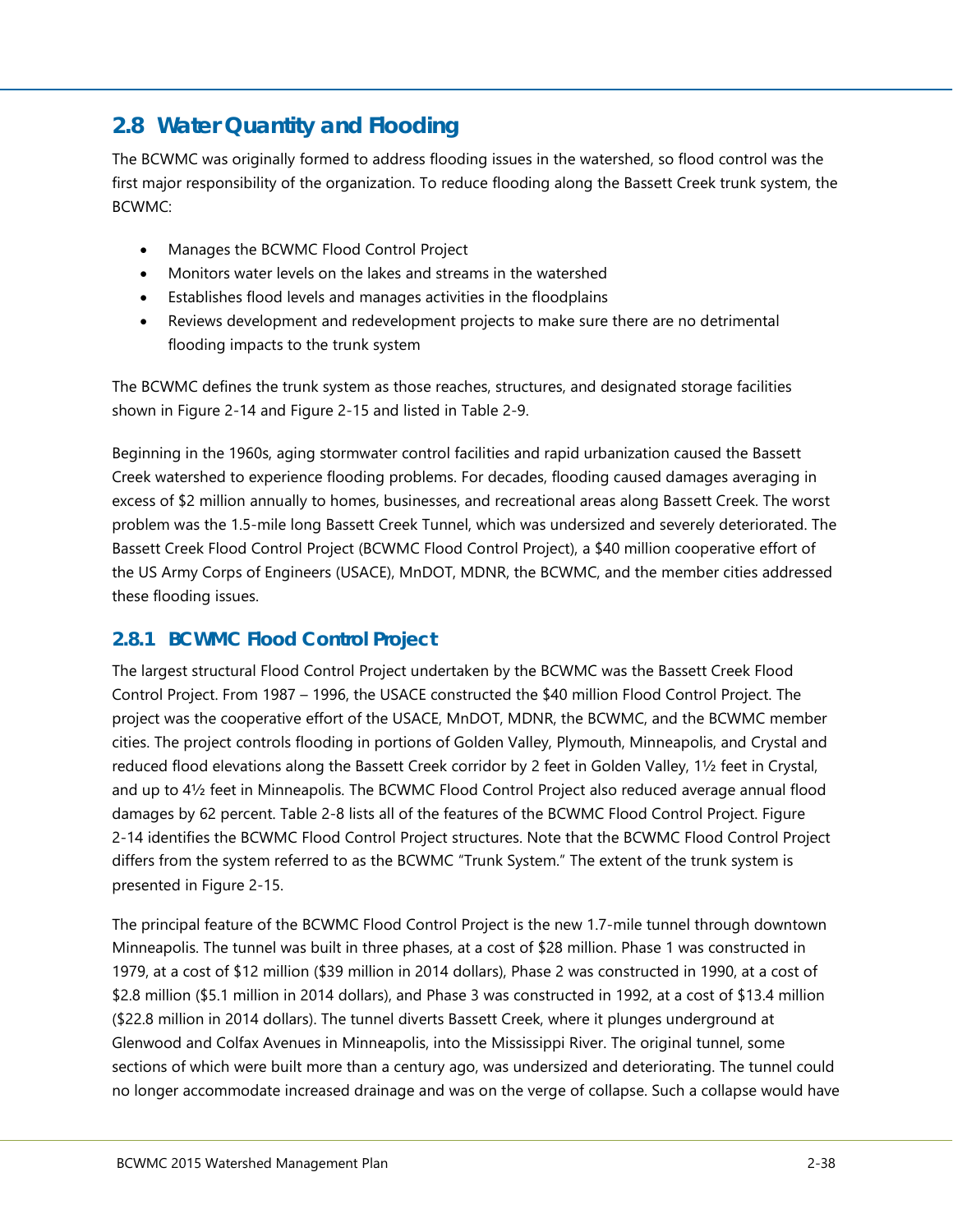caused major flooding. The new tunnel provides cooperative storm drainage for Bassett Creek, Interstate Highways 94 and 394, and portions of the City of Minneapolis. The tunnel empties into the Mississippi River just south (downstream) of St. Anthony Falls.

With the BCWMC Flood Control Project in place, runoff from the watershed area tributary to the old tunnel no longer flows to Bassett Creek. In 2000, the BCWMC, the City of Minneapolis, and the Mississippi WMO entered into a joint and cooperative agreement for a boundary change to reflect these changed drainage conditions (see Appendix I). The boundary change transferred 1,002 acres from the BCWMC to the Mississippi WMO. The City of Minneapolis is currently responsible for maintenance of the old tunnel. The joint and cooperative agreement includes obligations related to the old and new tunnels, and requires BCWMC approval for any modifications affecting peak flows or hydraulic capacity in the new tunnel (see Appendix I).

The BCWMC Flood Control Project also included construction of the following six major features:

- Highway 100 control structure
- Wisconsin Avenue control structure
- Highway 55 control structure
- Markwood/Edgewood area modifications Edgewood control structure, Edgewood Avenue basin, and Markwood channel improvements
- Golden Valley Country Club control structure
- Medicine Lake outlet structure

The control structures consist of low flow orifices with overflow weirs to restrict flows.

Other principal features of the BCWMC Flood Control Project include the Bassett Creek Park Pond project, replacing ten street crossings, flood-proofing five homes, and making channel improvements. In addition to providing flood control benefits, some of the project features provide water quality benefits (e.g., Bassett Creek Park Pond and the fish barrier at the tunnel). The features of the BCWMC Flood Control Project are shown on [Figure 2-14](#page--1-13) and listed in [Table 2-8.](#page-46-0) The project also included the monitoring and disposal of hazardous materials from an area of the project where contaminated soils were present (Irving Avenue dump site).

Each control structure leaves the creek virtually unaffected during normal flow conditions. For large storm events, the storage upstream of control structures generally results in higher water levels than under preproject conditions. Maintenance may be required in storage areas after significant rainfall events. Each control structure lowers peak discharges immediately downstream of the structure. Implementation of all the control structures and the storage they provide resulted in a smaller tunnel and fewer measures needed to increase stream capacity.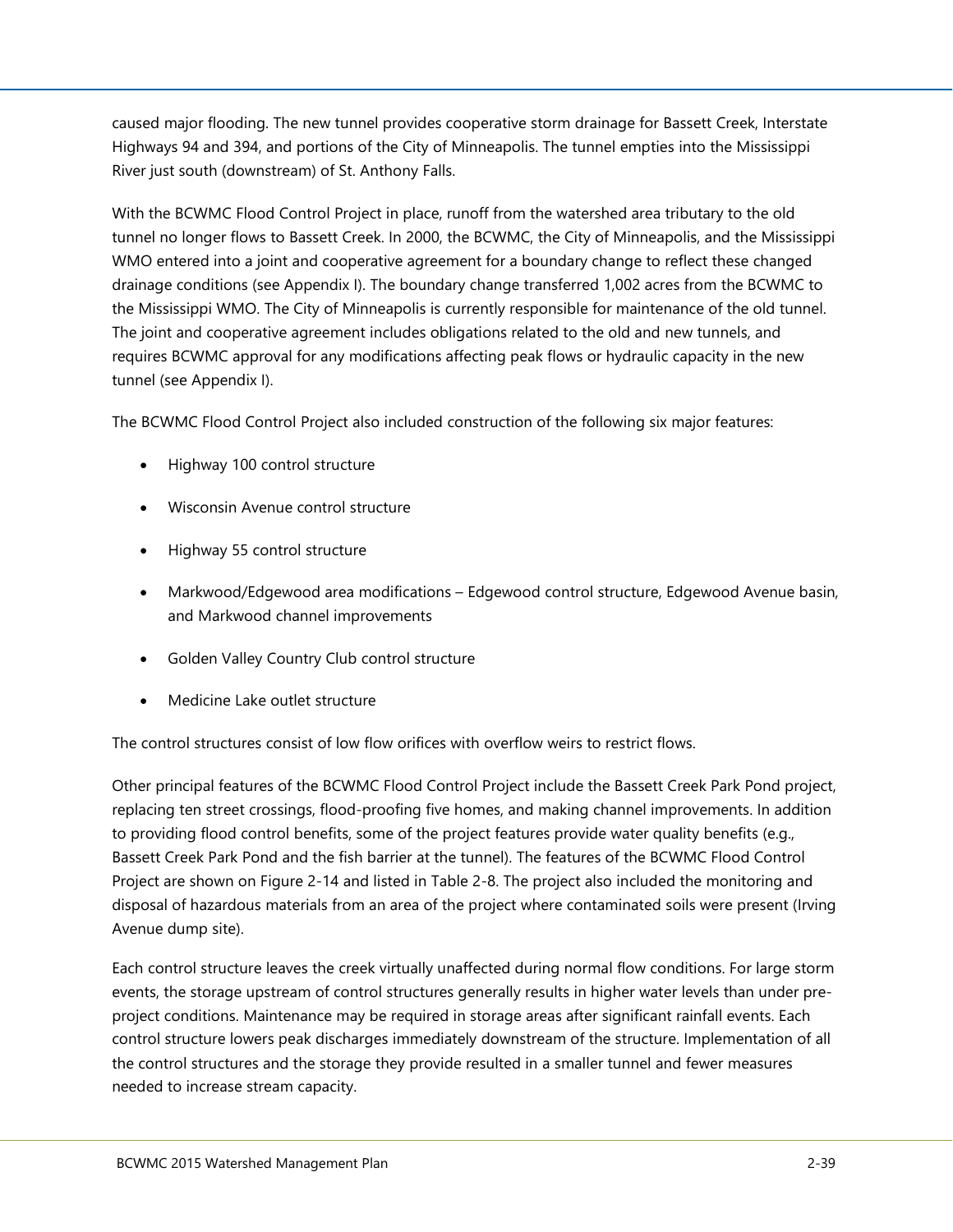In the vicinity of Glenwood Inglewood Waters and the abandoned Fruen Mill, downstream of Glenwood Avenue, the Flood Control Project proposed removal of an existing stone dam and retaining walls and installing a concrete drop structure, new retaining walls, and widening of the creek channel. This work was not supported by the City of Minneapolis and was deleted from the BCWMC Flood Control Project.

The watershed south of 36<sup>th</sup> Avenue and west of Hampshire Avenue in the City of Crystal, was diverted to a ponding area downstream of 36<sup>th</sup> Avenue by the construction of approximately 1,150 feet of culvert. Large inlet structures were constructed on 36<sup>th</sup> Avenue and on each side of Hampshire Avenue and Louisiana Avenue.

Creekside residents immediately benefited from the modifications even prior to the full completion of the BCWMC Flood Control Project. When an 8-inch rainstorm struck the area in July 1987, the Highway 55 control structure, completed just one month previously, protected homes and businesses downstream of the structure from over \$1 million (\$1.9 million in 2014 dollars) in flood damages.

A construction account was set up for the BCWMC Flood Control Project. Cash contributions to the account totaled over \$6.9 million and included contributions from the member cities (assessments), MnDOT (drainage to tunnel), the MDNR (grants), Hennepin County (grant), General Mills (grant), and interest earned on investments. After paying for the project and paying back \$215,000 owed to the BCWMC Administrative account, there was \$1,535,000 remaining in the construction account. The BCWMC decided to use the remaining funds for future work related to the BCWMC Flood Control Project: floodproofing of remaining homes in the floodplain, emergency repairs to the Flood Control Project system, and long-term maintenance and repair of the BCWMC Flood Control Project system.

#### <span id="page-43-0"></span>**2.8.1.1 Irving Avenue Dump Site**

As part of the Flood Control Project, the City of Minneapolis was required to furnish a disposal site for the material excavated during channel widening and tunnel construction. The site selected for disposal of the fill material was a vacant area located on the south side of Bassett Creek, to the west of the City of Minneapolis impound lot. The site was selected because it could be easily acquired by the city and was close to the tunnel inlet and the channel modifications. Unfortunately, the disposal site was formerly used as an unlicensed dump site (Irving Avenue Dump), primarily for demolition debris. The MPCA designated the site as a hazardous waste site.

The City of Minneapolis and the MPCA prepared a report that summarized information on site history, potential sources of the hazardous wastes, and the extent of contamination at the site. Investigation work at the site identified contaminated soil and shallow groundwater, which appeared to be the result of sporadic dumping of hazardous materials. The contaminants present at the site include trace metals and chemicals generally associated with oil wastes. Since there was limited potential for direct contact with the contaminated soil after it was covered with the clean fill material, the potential risks to human health and environment posed by the site were related to contamination of groundwater and Bassett Creek.

The City of Minneapolis completed additional investigative activities, including determination of any impacts of the site on water quality in Bassett Creek, and determination of groundwater quality and flow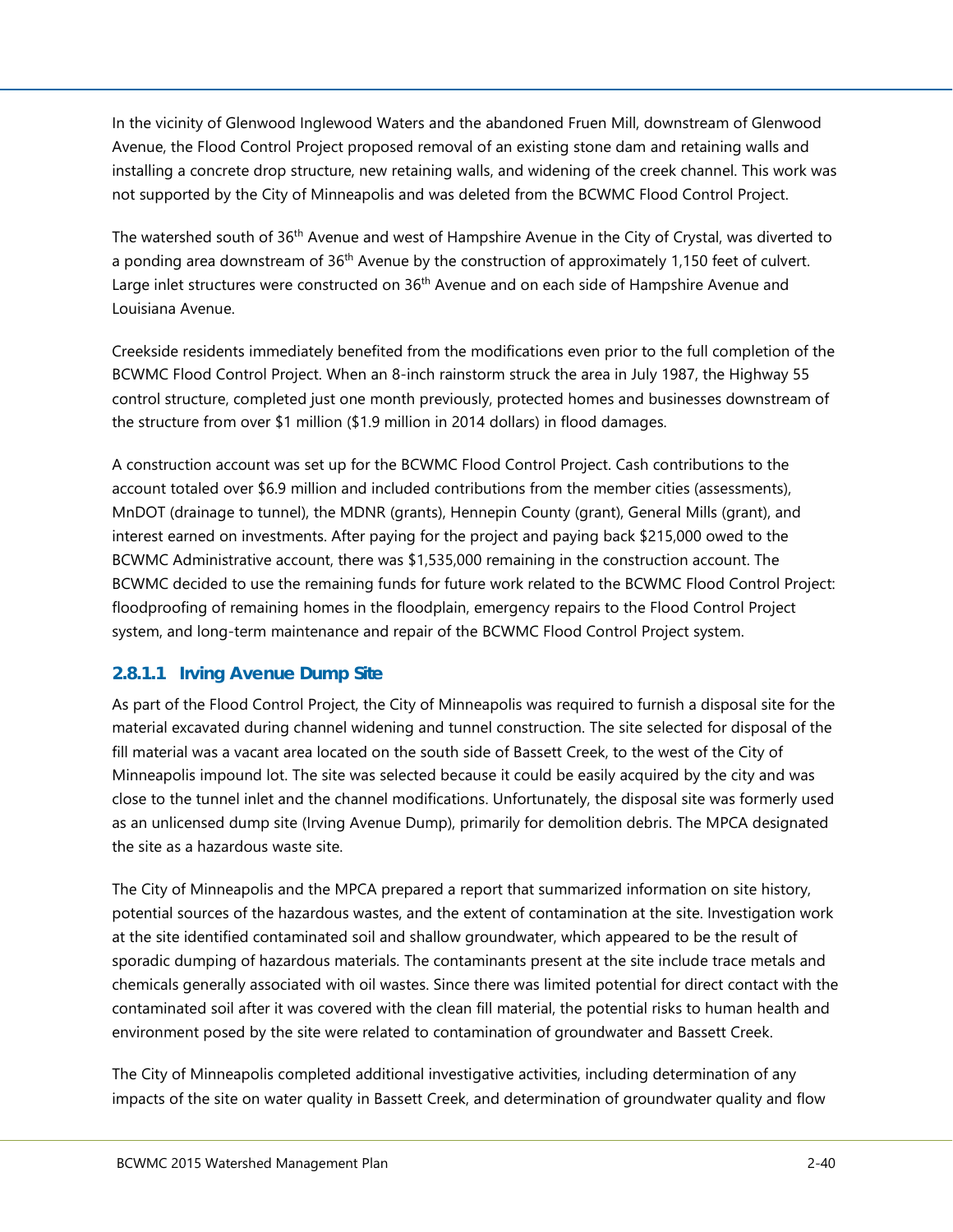direction. The groundwater monitoring program involved sampling of existing wells and installation and sampling of several new wells. The monitoring well network was used to assess the movement of groundwater contaminants and to determine groundwater quality before and after placement of fill material at the site.

Based on the results of the investigation, the MPCA agreed that the materials could be left in place with a cover over the material ("cap"). The material was left in place with a cap, which will ensure that the material does not contaminate the groundwater at the site.

## <span id="page-44-0"></span>**2.8.2 Other Watershed Flood Control Projects**

Other structural flood control projects were undertaken to implement the 1990 BCWMC Plan. The City of Golden Valley and MnDOT cooperatively constructed the Breck stormwater storage area, upstream of Sweeney Lake on the Sweeney Lake Branch of Bassett Creek. The City of Golden Valley also constructed Cortlawn Pond and Ring Ponds, in the headwaters of the Sweeney Lake Branch of Bassett Creek; these ponds provide both flood control and water quality benefits.

Along the Main Stem of Bassett Creek, the cities of Golden Valley and Robbinsdale acquired all of the area around North and South Rice Ponds to preserve this wetland and natural inundation area for temporary stormwater storage. The crossing of the creek at Dresden Lane restricts downstream discharge and causes floodwaters to be temporarily stored in the North and South Rice Ponds area.

Upstream of Trunk Highway 55, the Minneapolis Park and Recreation Board and Soo Line Railroad Company dedicated four easements to the City of Minneapolis for use of the land as flood storage and flowage.

The City of Crystal acquired easements for temporary storage of stormwater in a pond at 36<sup>th</sup> Avenue and Winnetka Avenue on the North Branch of Bassett Creek, near the New Hope boundary. In the City of New Hope, temporary stormwater storage is provided in Northwood Park along the creek and on Northwood Lake. At the headwaters of the North Branch of Bassett Creek, the City of Plymouth acquired temporary stormwater storage areas and constructed control structures for them in cooperation with land developers.

The City of Plymouth constructed five major stormwater storage sites on or tributary to Plymouth Creek, as called for in the BCWMC 1990 Plan. The City of Minnetonka adopted a wetland preservation ordinance to protect the natural stormwater storage capability of the Oak Knoll wetland and Crane Lake. Sites recognized as flood storage areas within the BCWMC are identified in [Figure 2-14](#page--1-13) (not all flood storage areas shown in [Figure 2-14](#page--1-13) are part of the BCWMC Flood Control Project described in Section [2.8.1\)](#page-41-1).

The BCWMC also implements nonstructural flood control measures, which prevent flood damages from occurring along the BCWMC trunk system. Examples of these measures include:

- Monitoring water levels on lakes and streams in the watershed
- Developing models (e.g., XP-SWMM) to assess flood risk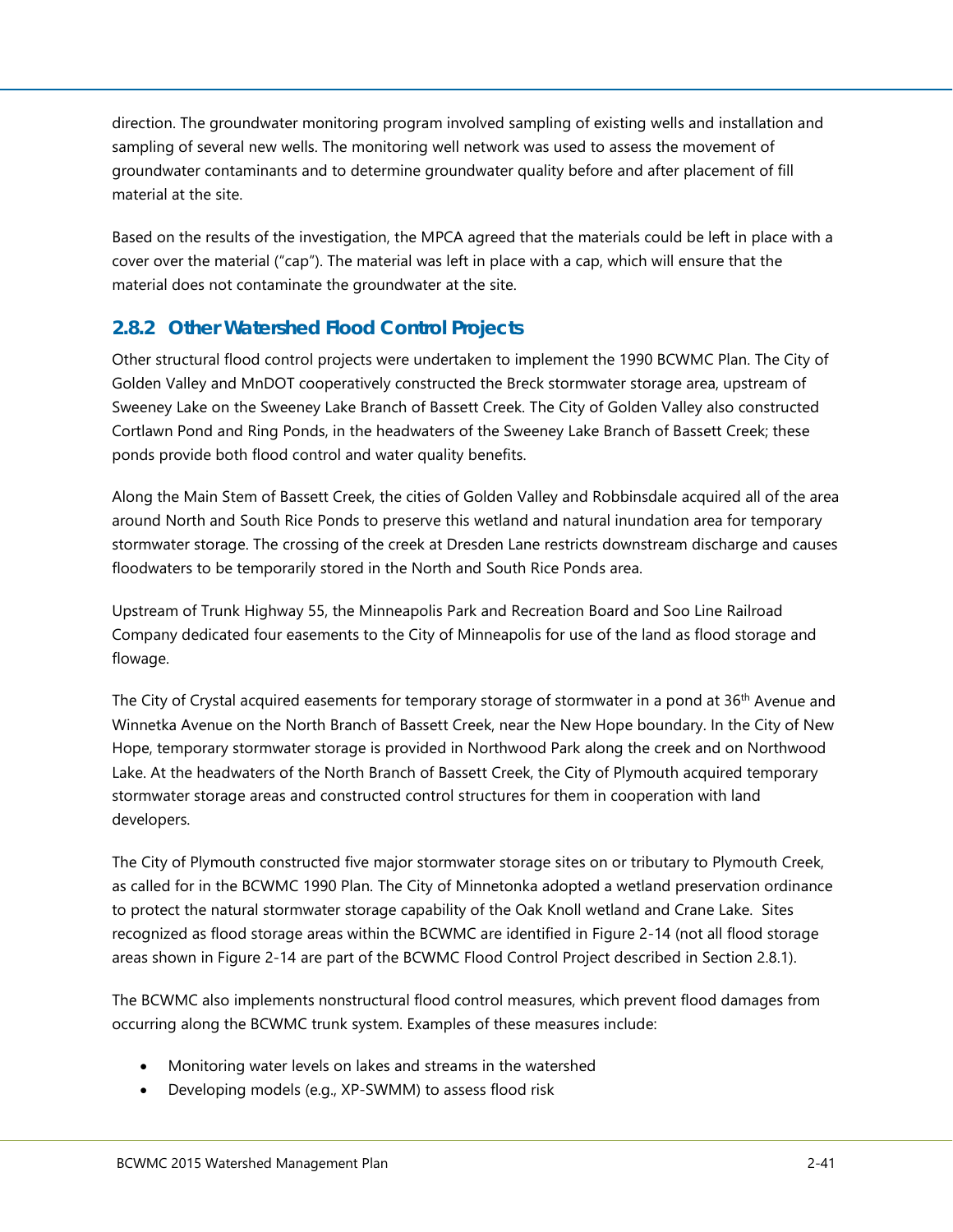- Review of proposed projects with potential impacts to floodplains
	- Establishing policy and/or requirements to:
		- o Set minimum building elevations
		- o Preserve floodplain storage
		- o Limit alteration to existing structures

### <span id="page-45-0"></span>**2.8.3 Regulatory Water Levels and Flow Rates**

Following the construction of the BCWMC Flood Control Project, the BCWMC worked with the USACE to approve revised flood profiles along sections of Bassett Creek for the National Flood Insurance Program's Flood Insurance Rate Map (FIRM). The Federal Emergency Management Agency (FEMA) approved the proposed revisions to the FIRM for Bassett Creek in 2002. Minor adjustments to the mapping were finalized in 2003 and were incorporated into the Hennepin County FIRM.

The BCWMC uses the revised flood profiles in its review of improvements and development proposals. Table 2-9 lists the flood profiles and critical event flow rates that are now in effect. When the BCWMC updates flood profiles and flow rates, the BCWMC will use updated precipitation data published in Atlas 14 (see Section [2.2](#page-5-0) and Policy 25 in Section 4.2.2).

Prior to the 2004 Plan, the BCWMC compared proposed development to the assumed future land use to determine if additional mitigation of flow rates was required (see Section [2.1\)](#page-4-1). Current BCWMC policy requires no net increase in peak flow rates for specific storm events (see Section 4.0); the current requirements are independent of assumed future land use.

## <span id="page-45-1"></span>**2.8.4 Flood Insurance Studies**

The Federal Emergency Management Agency (FEMA) performs flood insurance studies (FIS) and develops flood maps to determine areas prone to flooding during the 100-year (and sometimes 500-year) storm events. Each of the BCWMC member cities has a FIS. The FIS, together with a city's floodplain ordinance, allow the city to take part in the national flood insurance program (NFIP). Homeowners within FEMAdesignated floodplains are required to purchase flood insurance. In some cases, homes within FEMAdesignated floodplains on the FEMA floodplain maps may actually not be in the floodplain. To waive the mandatory flood insurance requirements for their homes, residents must remove their homes from the FEMA-designated floodplain by obtaining a Letter of Map Amendment (LOMA). [Figure 2-16](#page--1-15) shows the FEMA and BCWMC mapping of the 100-year floodplain in the BCWMC.

The member cities have prepared local water management plans. These plans have more detailed information regarding storm sewer systems and localized flooding issues. Additional flooding information is also available from the Flood Insurance Studies (FIS) for the cities within the BCWMC.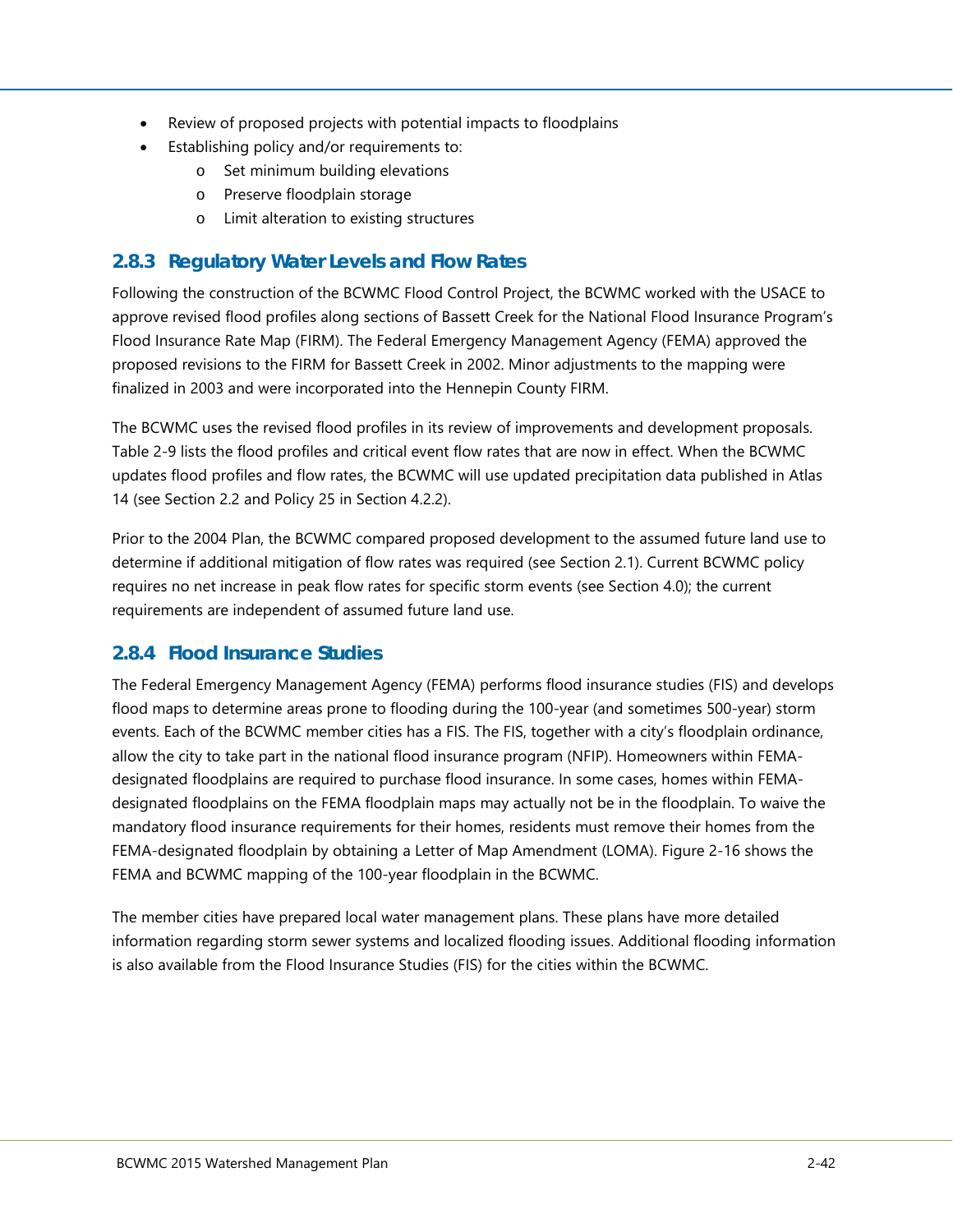<span id="page-46-0"></span>

| <b>Feature</b>                                                                                                                                                                                                                                                                                                                                                                                                                                                                                                  | <b>Location</b>                                                                                                                                                                                             | <b>Year Built</b> | <b>Partners</b>                                                 | Cost <sup>1</sup>              |
|-----------------------------------------------------------------------------------------------------------------------------------------------------------------------------------------------------------------------------------------------------------------------------------------------------------------------------------------------------------------------------------------------------------------------------------------------------------------------------------------------------------------|-------------------------------------------------------------------------------------------------------------------------------------------------------------------------------------------------------------|-------------------|-----------------------------------------------------------------|--------------------------------|
| Phase I Tunnel: 2nd Street Tunnel                                                                                                                                                                                                                                                                                                                                                                                                                                                                               | Minneapolis                                                                                                                                                                                                 | 1979              | BCWMC, USACE, MnDOT                                             | \$12,000,000<br>(\$39,760,000) |
| Golden Valley Flood Control Project<br><b>Regent Avenue Crossing</b><br><b>Noble Avenue Crossing</b><br>Minnaqua Drive Bridge Removal<br>Highway 100 Control Structure<br>32nd Avenue Crossing<br><b>Brunswick Avenue Crossing</b><br>34th Avenue Crossing<br>Edgewood Ave Control Structure &<br>Embankment<br>Edgewood Avenue Storage Basin<br><b>Georgia Avenue Crossing</b><br>36th Avenue Crossing<br><b>Hampshire Avenue Crossing</b><br>Markwood Channel Improvements<br><b>Floodproofing Five Homes</b> | <b>Golden Valley</b><br><b>Golden Valley</b><br><b>Golden Valley</b><br>GV/Crystal<br>Crystal<br>Crystal<br>Crystal<br>Crystal<br>Crystal<br>Crystal<br>Crystal<br>Crystal<br>Crystal<br>Crystal<br>Crystal | 1981-1984         | <b>BCWMC</b><br><b>USACE</b><br><b>Golden Valley</b><br>Crystal | \$1,600,000<br>(\$3,980, .000) |
| Douglas Drive Crossing                                                                                                                                                                                                                                                                                                                                                                                                                                                                                          | Crystal                                                                                                                                                                                                     | 1987              | <b>BCWMC, Crystal</b><br>Hennepin County                        | \$100,000<br>(\$220,000)       |
| <b>Wisconsin Avenue Control Structure</b>                                                                                                                                                                                                                                                                                                                                                                                                                                                                       | <b>Golden Valley</b>                                                                                                                                                                                        | 1987              | <b>BCWMC</b><br><b>Golden Valley</b>                            | \$100,000<br>(\$220,000)       |
| Highway 55 Control Structure                                                                                                                                                                                                                                                                                                                                                                                                                                                                                    | Golden Valley                                                                                                                                                                                               | 1987              | BCWMC, USACE, MDNR,<br>Minneapolis                              | \$85,000<br>(\$190,000)        |
| Plymouth Creek Fish Barrier                                                                                                                                                                                                                                                                                                                                                                                                                                                                                     | Plymouth                                                                                                                                                                                                    | 1987              | BCWMC, MDNR, Plymouth<br><b>Hennepin County</b>                 | \$60,000<br>(\$130,000)        |
| Phase 2 Tunnel: Third Ave. Tunnel                                                                                                                                                                                                                                                                                                                                                                                                                                                                               | Minneapolis                                                                                                                                                                                                 | 1990              | <b>BCWMC, USACE</b><br>Minneapolis, MDNR<br>MnDOT               | \$2,800,000<br>( \$5,740,000)  |
| Phase 3 Tunnel: Box Culvert<br>Double Box Culvert<br><b>Channel Improvements</b>                                                                                                                                                                                                                                                                                                                                                                                                                                | Minneapolis                                                                                                                                                                                                 | 1992              | <b>BCWMC, USACE,</b><br>Minneapolis<br>MDNR, MnDOT              | \$13,400,000<br>(\$26,360,000) |
| Markwood/Edgewood Area Modifications<br><b>Control Structure</b><br>Edgewood Avenue Basin<br>Markwood Channel Improvements                                                                                                                                                                                                                                                                                                                                                                                      | Crystal                                                                                                                                                                                                     | 1992              | <b>BCWMC, USACE</b><br>Crystal, MDNR                            | 500,000<br>(\$850,000)         |
| <b>Westbrook Road Crossing</b>                                                                                                                                                                                                                                                                                                                                                                                                                                                                                  | <b>Golden Valley</b>                                                                                                                                                                                        | 1993              | <b>BCWMC, USACE</b><br>Golden Valley, MDNR                      | 200,000<br>(\$370,000)         |
| Golden Valley Country Club Control<br>Structure                                                                                                                                                                                                                                                                                                                                                                                                                                                                 | Golden Valley                                                                                                                                                                                               | 1994              | <b>BCWMC, USACE</b><br>Golden Valley, MDNR                      | 450,000<br>(\$810,000)         |
| <b>Bassett Creek Park Pond</b>                                                                                                                                                                                                                                                                                                                                                                                                                                                                                  | Crystal                                                                                                                                                                                                     | 1995              | BCWMC, USACE, Crystal,<br>MnDOT, MDNR                           | 1,300,000<br>(\$2,360,000)     |
| Medicine Lake Outlet Structure                                                                                                                                                                                                                                                                                                                                                                                                                                                                                  | Plymouth                                                                                                                                                                                                    | 1996              | BCWMC, Plymouth<br>Hennepin County, MDNR                        | 100,000<br>(\$180,000)         |

 $<sup>1</sup>$  2014 dollars are included in parentheses</sup>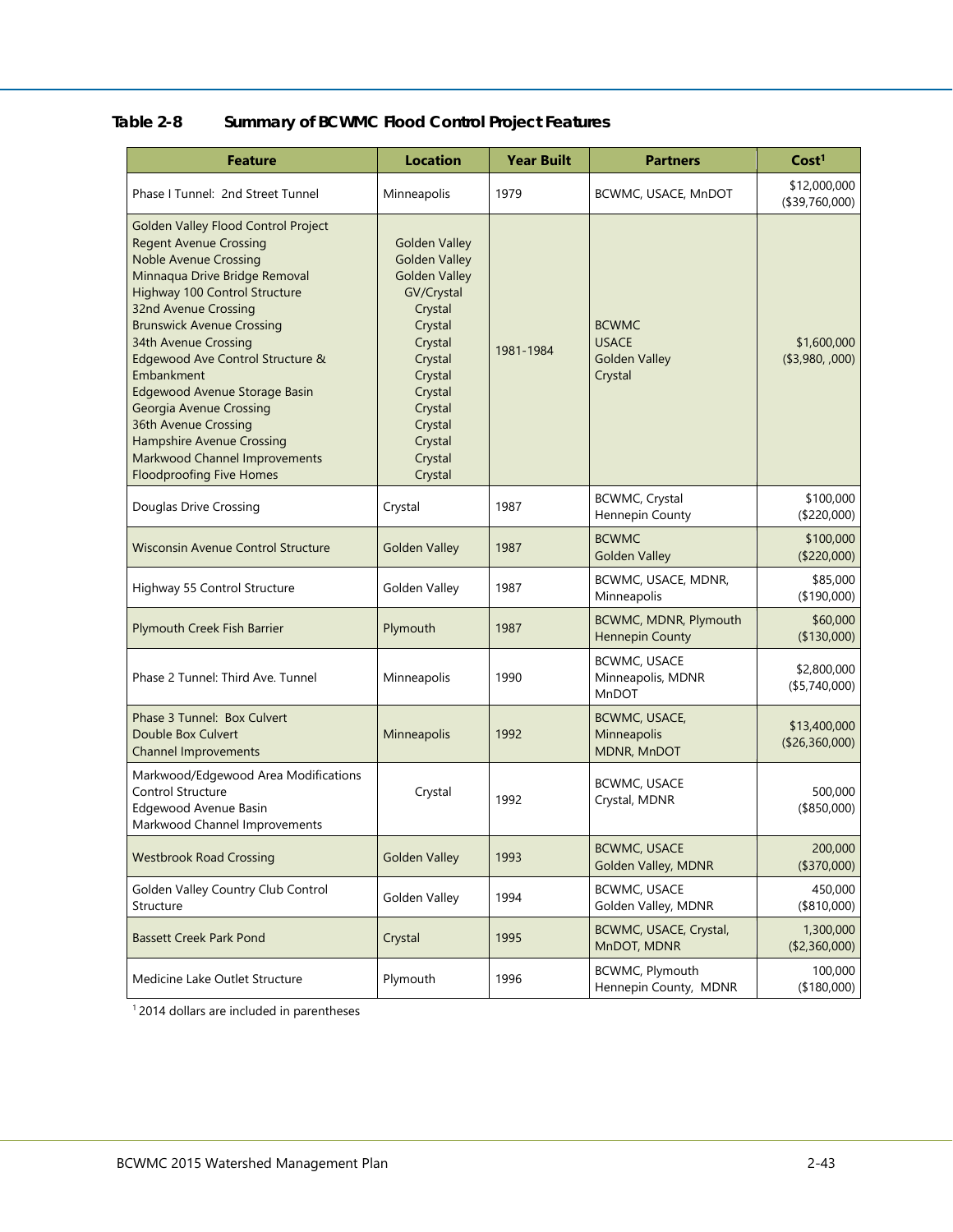<span id="page-47-0"></span>

|                                      | Table 2-9 BCWMC Flood Profiles (elevations in NAVD88 datum), revised May 2017    |                                  |                  |                                  |                  |                                  |                  |  |  |
|--------------------------------------|----------------------------------------------------------------------------------|----------------------------------|------------------|----------------------------------|------------------|----------------------------------|------------------|--|--|
|                                      | 100-Year<br><b>Creek</b>                                                         |                                  | 10-Year          |                                  | 2-Year           |                                  |                  |  |  |
| <b>Location</b><br>(Description)     | <b>Distance</b><br><b>Above the</b><br><b>Mississippi</b><br><b>River (feet)</b> | <b>Flood</b><br><b>Elevation</b> | <b>Flow Rate</b> | <b>Flood</b><br><b>Elevation</b> | <b>Flow Rate</b> | <b>Flood</b><br><b>Elevation</b> | <b>Flow Rate</b> |  |  |
|                                      |                                                                                  | (feet)                           | (cfs)            | (feet)                           | (cts)            | (feet)                           | (cfs)            |  |  |
| <b>BASSETT CREEK MAIN STEM 1</b>     |                                                                                  |                                  |                  |                                  |                  |                                  |                  |  |  |
| <b>Tunnel Inlet</b>                  | 8,000                                                                            | 810.9                            | 1,380            | 805.7                            | 830              | 802.4                            | 420              |  |  |
| Van White Memorial Blvd<br>(DS)      |                                                                                  | 811.0                            | 1,400            | 805.9                            | 820              | 803.0                            | 420              |  |  |
| Van White Memorial Blvd<br>(US)      |                                                                                  | 811.0                            | 1,530            | 805.9                            | 680              | 803.1                            | 420              |  |  |
| Irving Avenue Bridge (DS)            | 9,800                                                                            | 811.2                            | 1,380            | 806.9                            | 830              | 805.7                            | 420              |  |  |
| Irving Avenue Bridge (US)            |                                                                                  | 811.3                            | 1,380            | 807.0                            | 680              | 806.1                            | 420              |  |  |
| Cedar Lake Rd (DS)                   | $-$                                                                              | 812.9                            | 1,380            | 810.8                            | 680              | 809.6                            | 420              |  |  |
| Cedar Lake Rd (US)                   | 10,900                                                                           | 813.3                            | 1,380            | 811.2                            | 680              | 809.9                            | 420              |  |  |
| MN&S RR Bridge                       | 11,600                                                                           | 813.7                            | 1,370            | 811.7                            | 680              | 810.3                            | 420              |  |  |
| Penn Ave Bridge & Culvert<br>(DS)    | 12,410                                                                           | 814.5                            | 1,370            | 812.4                            | 680              | 811.1                            | 420              |  |  |
| Penn Ave Bridge & Culvert<br>(US)    |                                                                                  | 814.5                            | 1,370            | 812.5                            | 680              | 811.2                            | 420              |  |  |
| <b>BN RR Bridge(DS)</b>              | $\overline{\phantom{a}}$                                                         | 814.5                            | 1,370            | 812.5                            | 680              | 811.2                            | 420              |  |  |
| <b>BN RR Bridge</b>                  | 12,670                                                                           | 814.5                            | 1,370            | 812.5                            | 680              | 811.2                            | 420              |  |  |
| MN&S RR Bridge (DS)                  | 13,930                                                                           | 815.6                            | 1,370            | 813.7                            | 680              | 812.7                            | 420              |  |  |
| MN&S RR Bridge (US)                  |                                                                                  | 815.8                            | 1,370            | 813.9                            | 680              | 812.9                            | 420              |  |  |
| Fruen Mill Dam (DS)                  | 14,150                                                                           | 817.2                            | 1,370            | 815.6                            | 680              | 814.9                            | 420              |  |  |
| Fruen Mill Dam (US)                  |                                                                                  | 819.8                            | 1,370            | 818.1                            | 680              | 817.3                            | 420              |  |  |
| Glenwood Ave (DS)                    |                                                                                  | 822.1                            | 1,370            | 819.7                            | 680              | 818.6                            | 420              |  |  |
| Glenwood Ave (US)                    | 14,855                                                                           | 822.2                            | 1,290            | 819.7                            | 620              | 818.6                            | 380              |  |  |
| <b>Hwy 55 (DS)</b>                   | 16,500                                                                           | 823.4                            | 1,190            | 821.0                            | 620              | 819.7                            | 380              |  |  |
| Hwy 55 (US)                          |                                                                                  | 826.5                            | 1,500            | 823.9                            | 690              | 822.1                            | 430              |  |  |
| <b>Golf Cart Bridge</b>              | --                                                                               | 826.6                            | 1,520            | 823.9                            | 710              | 822.2                            | 460              |  |  |
| MN&S RR Bridge (DS)                  |                                                                                  | 826.6                            | 1,520            | 823.9                            | 710              | 822.2                            | 460              |  |  |
| MN&S RR Bridge (US)                  | --                                                                               | 826.6                            | 1,520            | 823.9                            | 710              | 822.2                            | 460              |  |  |
| Plymouth Ave Bridge                  | 19,500                                                                           | 826.7                            | 1,550            | 824.0                            | 750              | 822.3                            | 470              |  |  |
| Wirth Parkway (DS)                   | 20,480                                                                           | 826.7                            | 1,450            | 824.0                            | 740              | 822.3                            | 480              |  |  |
| Wirth Parkway (US) Bridge            |                                                                                  | 826.8                            | 1,460            | 824.3                            | 750              | 822.4                            | 480              |  |  |
| Confluence w/ Sweeney<br>Lake Branch | 22,000                                                                           | 827.2                            | 1,460            | 824.9                            | 760              | 823.8                            | 490              |  |  |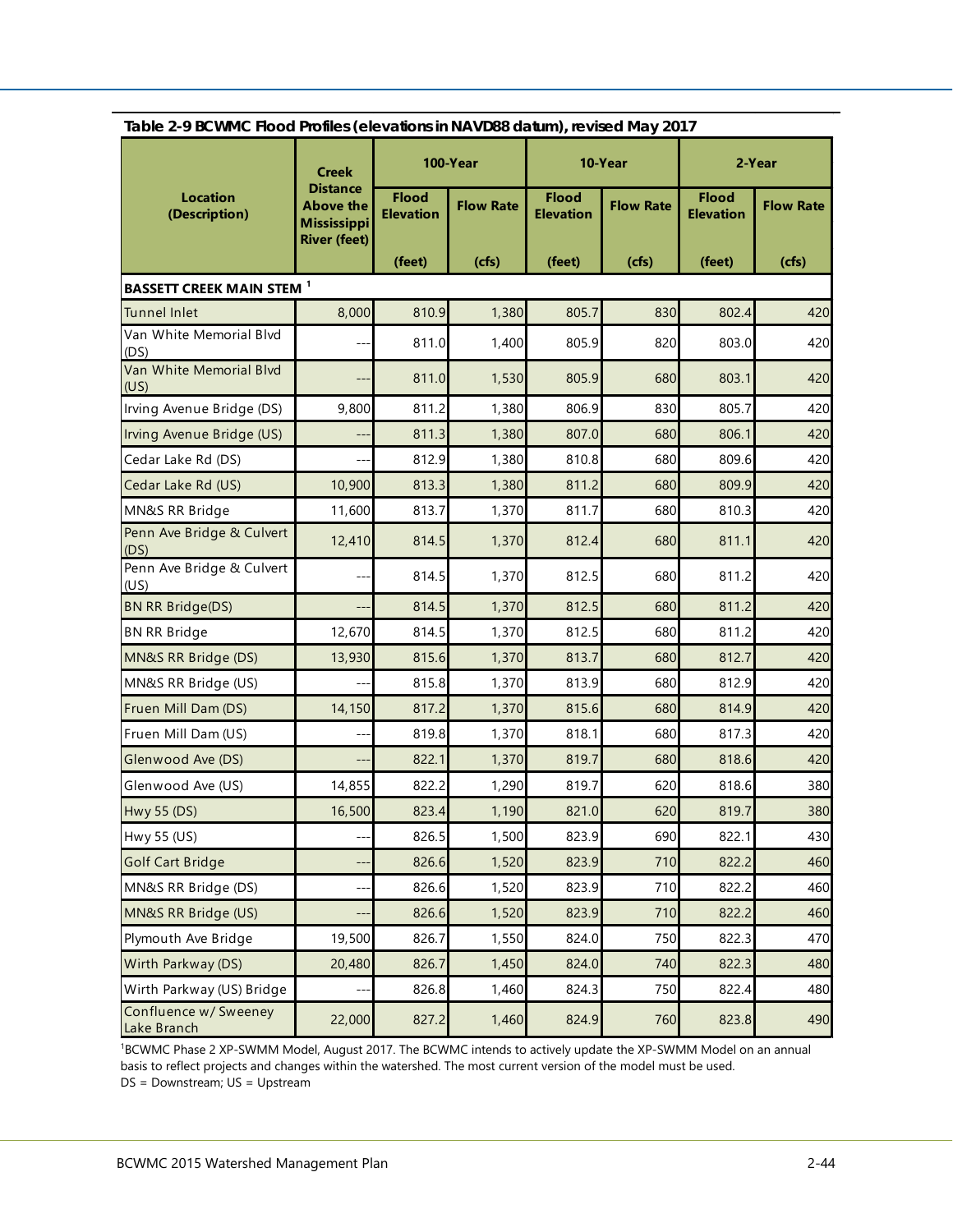|                                                         | <b>Creek</b>                                              |                                  | 100-Year         | 10-Year                          |                  | 2-Year                           |                  |
|---------------------------------------------------------|-----------------------------------------------------------|----------------------------------|------------------|----------------------------------|------------------|----------------------------------|------------------|
| <b>Location</b><br>(Description)                        | <b>Distance</b><br><b>Above the</b><br><b>Mississippi</b> | <b>Flood</b><br><b>Elevation</b> | <b>Flow Rate</b> | <b>Flood</b><br><b>Elevation</b> | <b>Flow Rate</b> | <b>Flood</b><br><b>Elevation</b> | <b>Flow Rate</b> |
|                                                         | <b>River (feet)</b>                                       | (feet)                           | (cfs)            | (feet)                           | (cfs)            | (feet)                           | (cfs)            |
| <b>BASSETT CREEK MAIN STEM <sup>1</sup> (continued)</b> |                                                           |                                  |                  |                                  |                  |                                  |                  |
| Golden Valley Road (DS)                                 |                                                           | 828.2                            | 1,350            | 826.8                            | 640              | 826.2                            | 400              |
| Golden Valley Road (US)                                 | 23,800                                                    | 833.8                            | 1,340            | 828.6                            | 640              | 827.3                            | 400              |
| Dresden Lane (DS)                                       |                                                           | 834.1                            | 1,340            | 830.4                            | 630              | 829.6                            | 400              |
| Dresden Lane (US)                                       | --                                                        | 834.1                            | 1,350            | 831.1                            | 630              | 830.0                            | 410              |
| <b>Bassett Creek Drive (DS)</b>                         | $---$                                                     | 834.4                            | 1,290            | 832.3                            | 610              | 830.9                            | 400              |
| Bassett Creek Drive (US)                                |                                                           | 837.0                            | 1,300            | 833.0                            | 610              | 831.3                            | 400              |
| Noble Lane (DS)                                         | 29,200                                                    | 838.7                            | 1,320            | 836.8                            | 610              | 836.3                            | 400              |
| Noble Lane (US)                                         |                                                           | 839.7                            | 1,300            | 837.3                            | 600              | 836.5                            | 400              |
| Regent Avenue (DS)                                      | 30,800                                                    | 843.0                            | 1,300            | 841.1                            | 600              | 840.2                            | 400              |
| Regent Avenue (US)                                      |                                                           | 843.7                            | 1,280            | 841.3                            | 600              | 840.3                            | 400              |
| Minnaqua Avenue                                         | 31,650                                                    | 844.0                            | 1,260            | 842.0                            | 590              | 841.0                            | 400              |
| Highway 100 (DS)                                        |                                                           | 844.8                            | 1,300            | 842.8                            | 590              | 842.1                            | 410              |
| Highway 100 (US)                                        | 34,020                                                    | 851.2                            | 1,040            | 847.9                            | 1,040            | 845.2                            | 1,040            |
| DS Confluence N. Branch                                 | 34,400                                                    | 851.2                            | 1,040            | 847.9                            | 1,040            | 845.2                            | 1,040            |
| <b>Westbrook Road (DS)</b>                              | 37,000                                                    | 859.0                            | 870              | 857.9                            | 520              | 857.2                            | 370              |
| Westbrook Road (US)                                     |                                                           | 860.0                            | 870              | 858.4                            | 520              | 857.5                            | 360              |
| Duluth Street (DS)                                      | 38,400                                                    | 861.9                            | 850              | 860.7                            | 510              | 859.9                            | 360              |
| Duluth Street (US)                                      |                                                           | 862.6                            | 830              | 861.0                            | 500              | 860.0                            | 360              |
| St. Croix Avenue (DS)                                   | 39,800                                                    | 864.5                            | 830              | 863.3                            | 500              | 862.5                            | 360              |
| St. Croix Avenue (US)                                   |                                                           | 864.7                            | 800              | 863.7                            | 490              | 862.7                            | 350              |
| MN&S RR (DS)<br>(Wooden Pile Trestle)                   | 41,660                                                    | 870.3                            | 700              | 869.3                            | 410              | 868.8                            | 290              |
| MN&S RR (US)<br>(also 2 pedestrian bridges)             |                                                           | 870.5                            | 690              | 869.5                            | 410              | 868.9                            | 290              |
| Douglas Drive (DS)                                      | --                                                        | 871.0                            | 700              | 869.8                            | 410              | 869.2                            | 290              |
| Douglas Drive (US)                                      |                                                           | 871.8                            | 690              | 870.2                            | 410              | 869.4                            | 290              |
| Florida Avenue (DS)                                     | 42,820                                                    | 872.6                            | 690              | 870.7                            | 410              | 869.8                            | 290              |
| Florida Avenue (US)                                     |                                                           | 873.0                            | 690              | 871.1                            | 410              | 870.1                            | 290              |
| Hampshire Ave (DS)                                      | 43,410                                                    | 873.4                            | 690              | 871.7                            | 410              | 870.8                            | 290              |
| Hampshire Ave (US)                                      |                                                           | 874.0                            | 670              | 872.1                            | 400              | 871.1                            | 290              |
| <b>GV Country Club (DS)</b>                             | 44,320                                                    | 876.1                            | 660              | 874.6                            | 400              | 873.7                            | 290              |

**Table 2-9 BCWMC Flood Profiles (continued, elevations in NAVD88 datum), revised May 2017**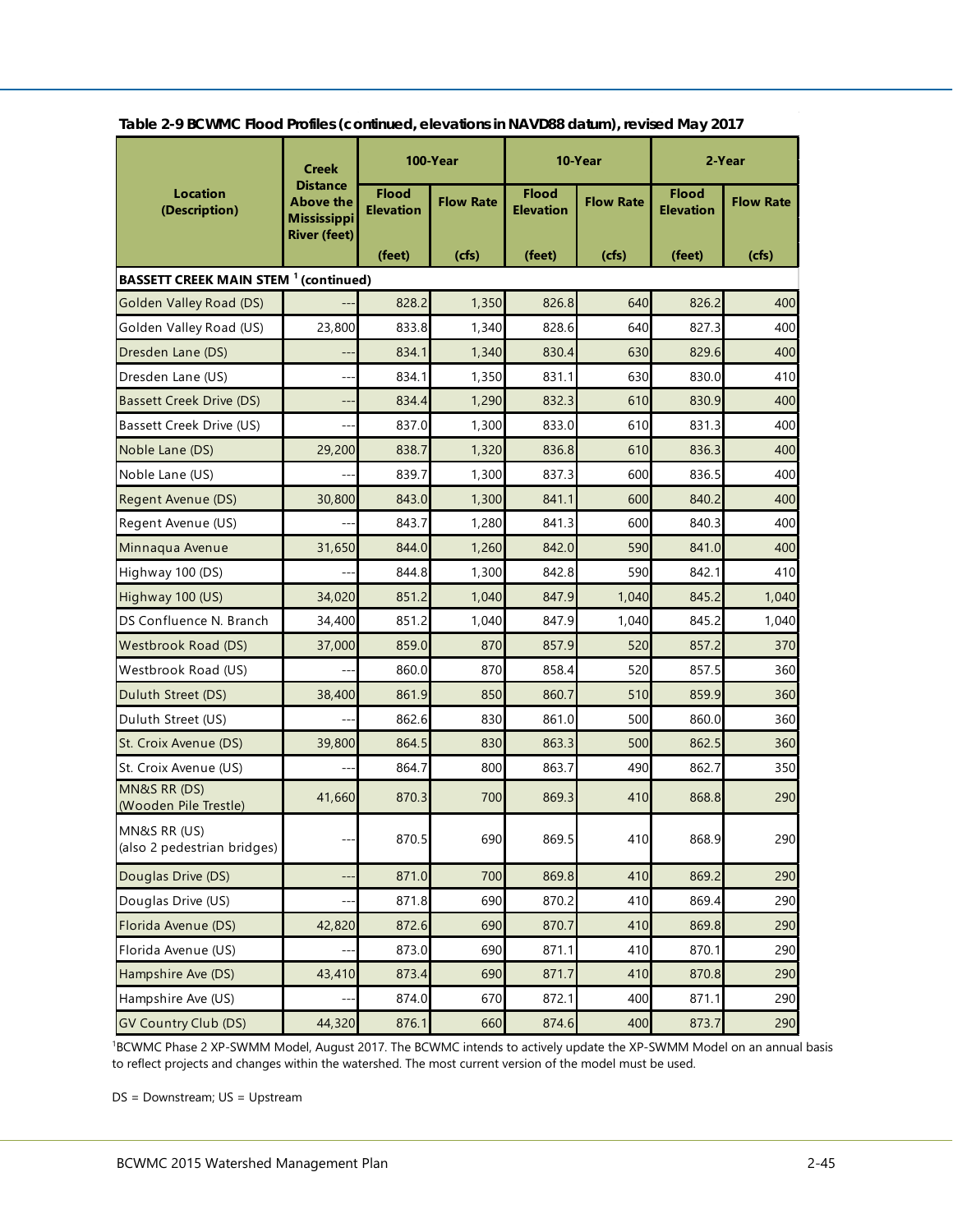|                                                         | <b>Creek</b>                                              | 100-Year                         |                  | 10-Year                          |                  | 2-Year                           |                  |
|---------------------------------------------------------|-----------------------------------------------------------|----------------------------------|------------------|----------------------------------|------------------|----------------------------------|------------------|
| <b>Location</b><br>(Description)                        | <b>Distance</b><br><b>Above the</b><br><b>Mississippi</b> | <b>Flood</b><br><b>Elevation</b> | <b>Flow Rate</b> | <b>Flood</b><br><b>Elevation</b> | <b>Flow Rate</b> | <b>Flood</b><br><b>Elevation</b> | <b>Flow Rate</b> |
|                                                         | <b>River (feet)</b>                                       | (feet)                           | (cfs)            | (feet)                           | (cfs)            | (feet)                           | (cfs)            |
| <b>BASSETT CREEK MAIN STEM <sup>1</sup> (continued)</b> |                                                           |                                  |                  |                                  |                  |                                  |                  |
| GV Country Club (US)                                    |                                                           | 880.6                            | 650              | 879.3                            | 380              | 876.7                            | 260              |
| Pennsylvania Avenue (DS)                                | 46,500                                                    | 881.6                            | 650              | 880.3                            | 380              | 879.5                            | 260              |
| Pennsylvania Avenue(US)                                 |                                                           | 882.9                            | 550              | 881.1                            | 350              | 880.1                            | 250              |
| C&NW RR (DS)                                            | 47,200                                                    | 884.1                            | 560              | 882.4                            | 350              | 881.6                            | 250              |
| C&NW RR (US)                                            |                                                           | 885.0                            | 450              | 883.2                            | 310              | 882.4                            | 230              |
| Winnetka Ave (DS)                                       | 48,000                                                    | 885.1                            | 440              | 883.4                            | 300              | 882.6                            | 210              |
| Winnetka Ave (US)                                       |                                                           | 885.3                            | 430              | 883.6                            | 300              | 882.9                            | 210              |
| Wisconsin Ave (DS)                                      | 49,750                                                    | 886.0                            | 430              | 884.8                            | 320              | 884.0                            | 210              |
| Wisconsin Ave (US)                                      | 50,100                                                    | 887.6                            | 370              | 885.9                            | 260              | 884.5                            | 150              |
| Golden Valley Road (DS)                                 |                                                           | 887.7                            | 340              | 885.9                            | 220              | 884.6                            | 140              |
| Golden Valley Road (US)                                 |                                                           | 887.7                            | 340              | 885.9                            | 220              | 884.6                            | 140              |
| Westbound Hwy 55 (DS)                                   | 51,250                                                    | 887.7                            | 340              | 885.9                            | 220              | 884.7                            | 140              |
| Eastbound Hwy 55 (US)                                   |                                                           | 887.8                            | 410              | 885.9                            | 210              | 884.7                            | 130              |
| Boone Ave (DS)                                          |                                                           | 887.9                            | 320              | 886.3                            | 190              | 885.2                            | 120              |
| Boone Ave (US)<br><b>General Mills Blvd</b>             | --                                                        | 887.9                            | 220              | 886.3                            | 120              | 885.3                            | 90               |
| Hwy 169 (DS)                                            | 56,500                                                    | 888.3                            | 300              | 887.1                            | 140              | 886.1                            | 90               |
| Hwy 169 (US)                                            |                                                           | 888.4                            | 240              | 887.1                            | 110              | 886.1                            | 70               |
| Hwy 55 Ramp (DS)                                        | 58,300                                                    | 888.4                            | 220              | 887.1                            | 70               | 886.1                            | 50               |
| Hwy 55 Ramp (US)                                        |                                                           | 888.4                            | 220              | 887.1                            | 70               | 886.1                            | 40               |
| Hwy 55 Eastbound (DS)                                   | 58,500                                                    | 888.4                            | 220              | 887.1                            | 70               | 886.1                            | 40               |
| Hwy 55 Eastbound (US)                                   |                                                           | 888.4                            | 220              | 887.1                            | 70               | 886.1                            | 40               |
| Hwy 55 Westbound (DS)                                   |                                                           | 888.4                            | 220              | 887.1                            | 70               | 886.1                            | 40               |
| Hwy 55 Westbound (US)                                   |                                                           | 888.4                            | 220              | 887.1                            | 70               | 886.1                            | 40               |
| Hwy 169 ramp to W 55 (DS)                               |                                                           | 888.4                            | 220              | 887.1                            | 70               | 886.1                            | 40               |
| Hwy 169 ramp to W 55 (US)                               | --                                                        | 888.5                            | 220              | 887.1                            | 70               | 886.1                            | 40               |
| Hwy 55 N Frontage Rd (DS)                               | 58,850                                                    | 888.5                            | 220              | 887.1                            | 70               | 886.1                            | 40               |
| Hwy 55 N Frontage Rd (US)                               | --                                                        | 888.5                            | 220              | 887.1                            | 70               | 886.1                            | 40               |
| Pedestrian Bridge near<br>Cub Foods                     | --                                                        | 888.7                            | 220              | 887.2                            | 70               | 886.2                            | 40               |
| $10^{th}$ Ave (DS)                                      | --                                                        | 889.0                            | 220              | 887.2                            | 80               | 886.2                            | 50               |

**Table 2-9 BCWMC Flood Profiles (continued, elevations in NAVD88 datum), revised May 2017**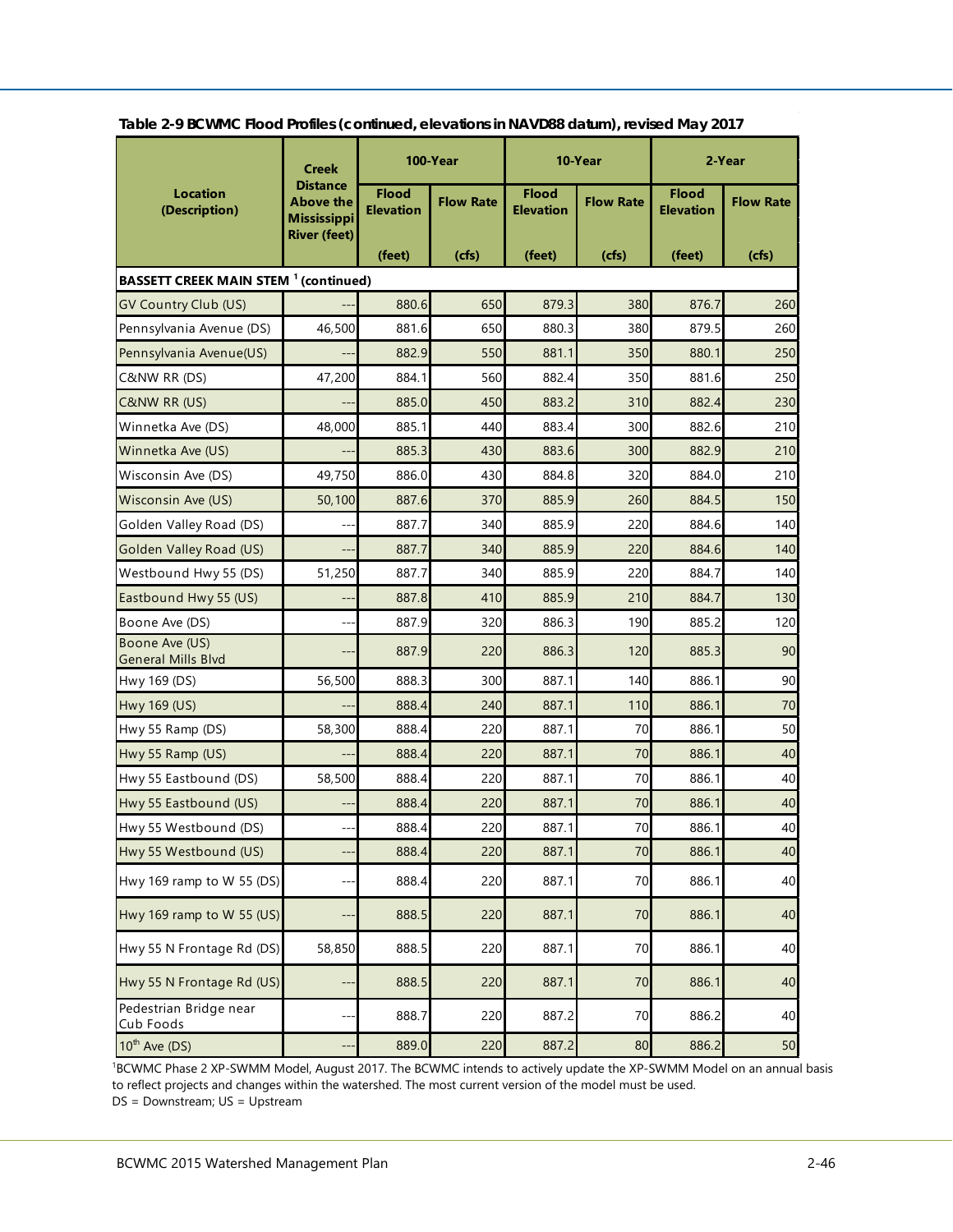|                                                         | <b>Creek</b>                                                                     | 100-Year                         |                  | 10-Year                          |                  | 2-Year                           |                  |  |  |
|---------------------------------------------------------|----------------------------------------------------------------------------------|----------------------------------|------------------|----------------------------------|------------------|----------------------------------|------------------|--|--|
| <b>Location</b><br>(Description)                        | <b>Distance</b><br><b>Above the</b><br><b>Mississippi</b><br><b>River (feet)</b> | <b>Flood</b><br><b>Elevation</b> | <b>Flow Rate</b> | <b>Flood</b><br><b>Elevation</b> | <b>Flow Rate</b> | <b>Flood</b><br><b>Elevation</b> | <b>Flow Rate</b> |  |  |
|                                                         |                                                                                  | (feet)                           | (cfs)            | (feet)                           | (cfs)            | (feet)                           | (cfs)            |  |  |
| <b>BASSETT CREEK MAIN STEM <sup>1</sup> (continued)</b> |                                                                                  |                                  |                  |                                  |                  |                                  |                  |  |  |
| $10^{th}$ Ave (US)                                      | --                                                                               | 889.2                            | 220              | 887.2                            | 70               | 886.2                            | 30               |  |  |
| C&NW RR Bridge (DS)                                     | 63,450                                                                           | 889.2                            | 220              | 887.2                            | 70               | 886.2                            | 30               |  |  |
| <b>C&amp;NW RR Bridge (US)</b>                          | --                                                                               | 889.2                            | 220              | 887.4                            | 70               | 887.1                            | 30               |  |  |
| South Shore Drive (DS)                                  | 63,800                                                                           | 889.3                            | 220              | 887.7                            | 70               | 887.2                            | 30               |  |  |
| South Shore Drive (US)                                  | $---$                                                                            | 889.4                            | 220              | 887.8                            | 70               | 887.3                            | 30               |  |  |
| Medicine Lake Weir (DS)                                 | 63,960                                                                           | 889.4                            | 220              | 887.8                            | 70               | 887.3                            | 30               |  |  |
| <b>Inundation Areas</b>                                 |                                                                                  |                                  |                  |                                  |                  |                                  |                  |  |  |
| Theodore Wirth Park                                     | --                                                                               | 826.5                            | ---              | 823.9                            | ---              | 822.1                            | ---              |  |  |
| South Rice Pond                                         | ---                                                                              | 834.3                            | $---$            | 832.1                            | ---              | 830.7                            | $---$            |  |  |
| North Rice Pond                                         | ---                                                                              | 836.4                            | $---$            | 834.2                            | ---              | 833.4                            | ---              |  |  |
| <b>Grimes Avenue Pond</b>                               | ÷÷.                                                                              | 836.4                            | ÷÷               | 834.3                            | ---              | 833.4                            | $---$            |  |  |
| <b>Golden Valley Country</b><br>Club                    | $---$                                                                            | 880.6                            | $--$             | 879.3                            | ---              | 876.7                            |                  |  |  |
| <b>Brookview Golf Course</b>                            | $---$                                                                            | 887.8                            | ---              | 885.9                            | ---              | 884.7                            | ---              |  |  |
| Westwood Lake                                           | $---$                                                                            | 890.0                            | ---              | 888.9                            | ---              | 888.4                            | $---$            |  |  |
| <b>Medicine Lake</b>                                    | ---                                                                              | 890.4                            | ---              | 889.4                            | ---              | 888.8                            | ---              |  |  |

**Table 2-9 BCWMC Flood Profiles (continued, elevations in NAVD88 datum), revised May 2017**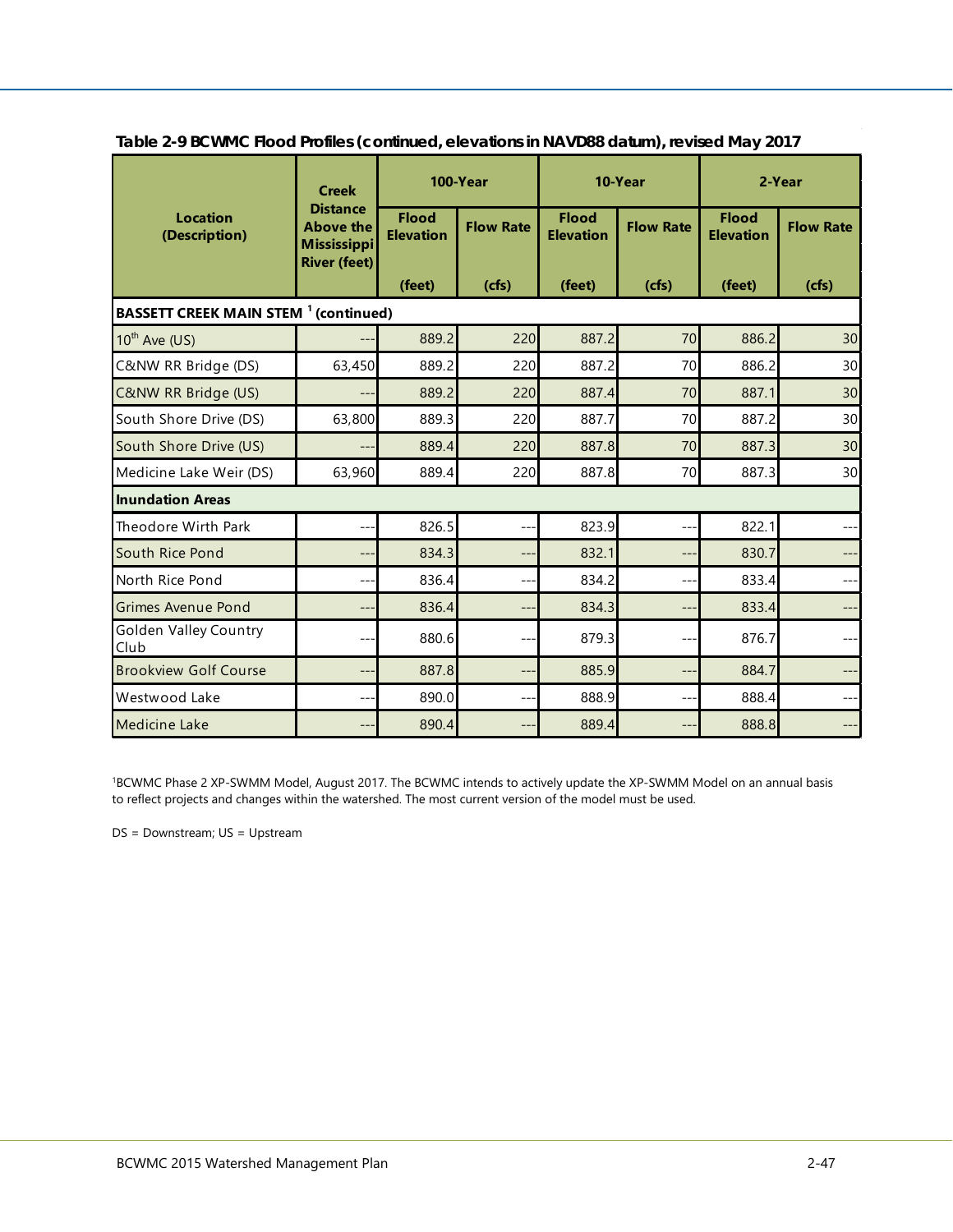|                                         | <b>Creek</b><br><b>Distance</b>  | 100-Year                         |                  | 10-Year                          |                  | 2-Year                           |                  |
|-----------------------------------------|----------------------------------|----------------------------------|------------------|----------------------------------|------------------|----------------------------------|------------------|
| Location<br>(Description)               | Above<br>Confluence<br>with Main | <b>Flood</b><br><b>Elevation</b> | <b>Flow Rate</b> | <b>Flood</b><br><b>Elevation</b> | <b>Flow Rate</b> | <b>Flood</b><br><b>Elevation</b> | <b>Flow Rate</b> |
|                                         | <b>Stem (feet)</b>               | (feet)                           | (cfs)            | (feet)                           | (cfs)            | (feet)                           | (cfs)            |
| <b>NORTH BRANCH<sup>1</sup></b>         |                                  |                                  |                  |                                  |                  |                                  |                  |
| Hwy 100 Control (US)                    |                                  | 851.2                            | 1,040            | 847.9                            | 1.040            | 845.2                            | 1,040            |
| Confluence w/Main Stem                  | 0                                | 851.2                            | 1.740            | 847.9                            | 750              | 845.2                            | 250              |
| 29th Avenue (DS)                        | 200                              | 851.2                            | 1,740            | 847.9                            | 750              | 845.2                            | 250              |
| 29th Avenue (US)                        |                                  | 851.2                            | 1,290            | 847.9                            | 600              | 845.2                            | 420              |
| 32nd Avenue (DS)                        | 2,600                            | 851.2                            | 1,290            | 847.9                            | 600              | 845.2                            | 420              |
| 32nd Avenue (US)                        |                                  | 852.7                            | 560              | 851.3                            | 350              | 847.8                            | 240              |
| Brunswick Avenue (DS)                   | 3,000                            | 852.7                            | 560              | 851.3                            | 350              | 847.8                            | 240              |
| Brunswick Avenue (US)                   |                                  | 856.7                            | 510              | 855.3                            | 320              | 852.7                            | 230              |
| 34th Culvert (DS)                       | 4,200                            | 861.5                            | 520              | 861.1                            | 330              | 860.9                            | 300              |
| 34th Culvert (US)                       |                                  | 867.2                            | 500              | 864.5                            | 400              | 863.7                            | 300              |
| <b>Apartment Drive Crossing</b><br>(DS) | --                               | 868.3                            | 570              | 867.0                            | 320              | 866.5                            | 230              |
| <b>Apartment Drive Crossing</b><br>(US) |                                  | 869.6                            | 580              | 867.6                            | 320              | 866.9                            | 230              |
| Douglas Drive (DS)                      | 4,200                            | 869.6                            | 580              | 867.6                            | 320              | 866.9                            | 230              |
| Douglas Drive (US)                      |                                  | 870.5                            | 380              | 869.6                            | 240              | 868.2                            | 180              |
| Edgewood Emb (DS)                       | 5,600                            | 871.0                            | 380              | 869.6                            | 240              | 868.2                            | 180              |
| Edgewood Emb (US)                       |                                  | 880.4                            | 340              | 875.6                            | 350              | 872.1                            | 240              |
| Georgia Avenue (DS)                     | 6,250                            | 880.4                            | 460              | 875.6                            | 390              | 872.1                            | 200              |
| Georgia Avenue (US)                     |                                  | 880.8                            | 520              | 875.8                            | 340              | 873.0                            | 210              |
| 36th & Hampshire (DS)                   | 6,800                            | 880.8                            | 480              | 875.8                            | 300              | 873.0                            | 190              |
| 36th & Hampshire (US)                   | 6,980                            | 881.3                            | 280              | 876.3                            | 180              | 874.9                            | 140              |
| Louisiana Ave. (DS)                     | 8,000                            | 883.3                            | 490              | 883.0                            | 190              | 881.8                            | 110              |
| Maryland Ave.                           | 8,500                            | 886.0                            | 260              | 885.8                            | 90               | 882.8                            | 60               |
| Oregon Ave.                             | 9,000                            | 888.5                            | 90               | 886.2                            | 70               | 883.5                            | 60               |
| MN& SRR                                 | 8,500                            | 889.6                            | 90               | 886.4                            | 70               | 884.1                            | 60               |
| Inlet of 42" CMP                        | 9,500                            | 890.9                            | 100              | 887.3                            | 100              | 884.9                            | 100              |
| Service Road (DS)                       |                                  | 890.9                            | 190              | 887.3                            | 90               | 884.9                            | 60               |
| Service Road (US)                       | 10,000                           | 891.1                            | 190              | 887.5                            | 90               | 885.0                            | 60               |
| Winnetka Ave. (DS)                      | 10,600                           | 891.1                            | 220              | 887.5                            | 100              | 885.0                            | 70               |
| Winnetka Ave. (US)                      | $-$                              | 891.3                            | 270              | 887.8                            | 130              | 885.2                            | 70               |

**Table 2-9 BCWMC Flood Profiles (continued, elevations in NAVD88 datum), revised May 2017**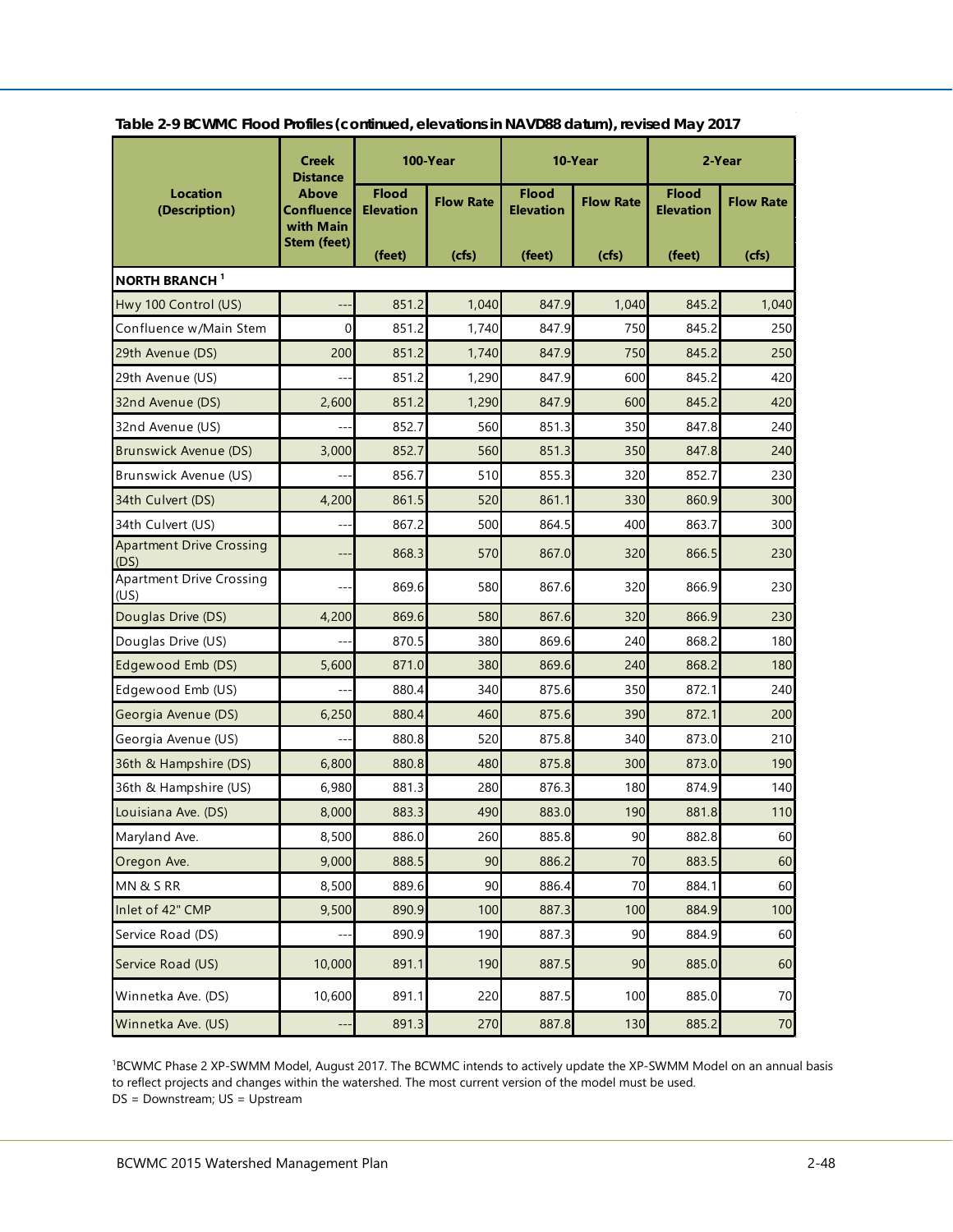|                                              | <b>Creek</b><br><b>Distance</b>                                      | 100-Year                                   |                           | 10-Year                                    |                           | 2-Year                                     |                           |  |  |
|----------------------------------------------|----------------------------------------------------------------------|--------------------------------------------|---------------------------|--------------------------------------------|---------------------------|--------------------------------------------|---------------------------|--|--|
| <b>Location</b><br>(Description)             | <b>Above</b><br><b>Confluence</b><br>with Main<br><b>Stem (feet)</b> | <b>Flood</b><br><b>Elevation</b><br>(feet) | <b>Flow Rate</b><br>(cts) | <b>Flood</b><br><b>Elevation</b><br>(feet) | <b>Flow Rate</b><br>(cfs) | <b>Flood</b><br><b>Elevation</b><br>(feet) | <b>Flow Rate</b><br>(cfs) |  |  |
|                                              |                                                                      |                                            |                           |                                            |                           |                                            |                           |  |  |
| <b>NORTH BRANCH <sup>1</sup> (continued)</b> |                                                                      |                                            |                           |                                            |                           |                                            |                           |  |  |
| Boone Ave. (DS)                              | 13,500                                                               | 891.4                                      | 730                       | 887.9                                      | 240                       | 885.6                                      | 240                       |  |  |
| Boone Ave. (US)                              | ---                                                                  | 891.4                                      | 270                       | 888.3                                      | 170                       | 886.9                                      | 140                       |  |  |
| Northwood Lake                               | --                                                                   | 891.4                                      | 270                       | 888.3                                      | 170                       | 886.9                                      | 140                       |  |  |
| TH 169 (DS)                                  | 16,850                                                               | 893.0                                      | 270                       | 889.2                                      | 170                       | 887.6                                      | 140                       |  |  |
| TH 169(US)                                   | ---                                                                  | 893.1                                      | 750                       | 891.0                                      | 360                       | 888.9                                      | 280                       |  |  |
| Rockford Road (DS)                           | 18,350                                                               | 893.1                                      | 750                       | 891.0                                      | 360                       | 888.9                                      | 280                       |  |  |
| Rockford Road (US)                           | ---                                                                  | 897.2                                      | ---                       | 895.0                                      | ---                       | 893.3                                      | $---$                     |  |  |
| <b>Inundation Areas</b>                      |                                                                      |                                            |                           |                                            |                           |                                            |                           |  |  |
| <b>Bassett Creek Park</b>                    | --                                                                   | 851.2                                      | --                        | 847.9                                      | --                        | 845.2                                      | ---                       |  |  |
| Edgewood Avenue Pond                         | $---$                                                                | 880.4                                      | ---                       | 875.6                                      | $---$                     | 872.2                                      | $---$                     |  |  |
| Winnetka Pond<br>(DS of Winnetka Avenue)     |                                                                      | 890.9                                      | --                        | 887.3                                      | $\qquad \qquad -$         | 884.9                                      |                           |  |  |
| Northwood Park                               | ---                                                                  | 891.3                                      | ---                       | 887.8                                      | $---$                     | 885.2                                      | $---$                     |  |  |
| Northwood Lake                               | ---                                                                  | 891.4                                      | ---                       | 888.3                                      | $---$                     | 886.9                                      | ---                       |  |  |

**Table 2-9 BCWMC Flood Profiles (continued, elevations in NAVD88 datum), revised May 2017**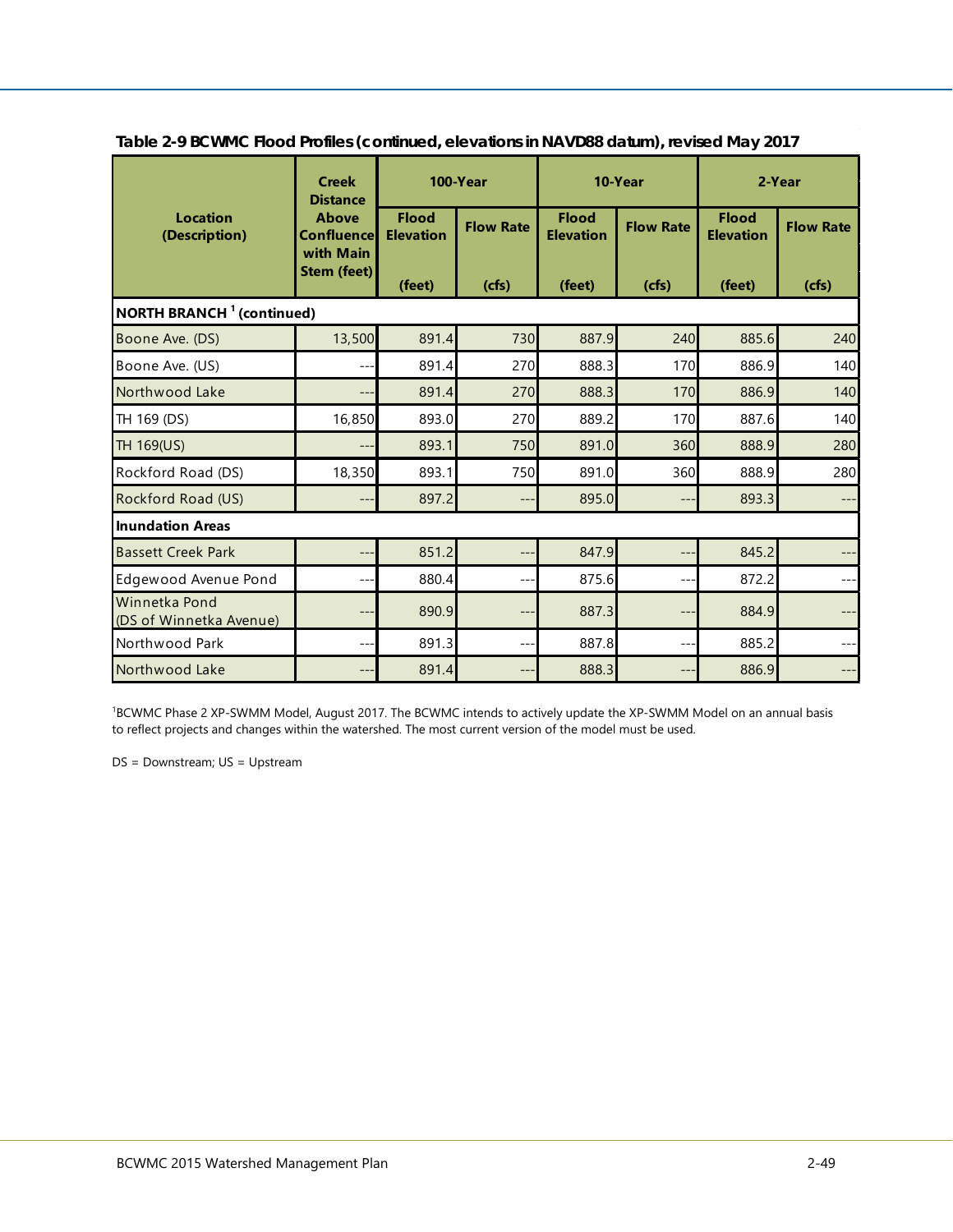|                                                   | <b>Creek</b><br><b>Distance</b>                | 100-Year                         |                          | 10-Year                          |                  | 2-Year                           |                          |  |  |  |
|---------------------------------------------------|------------------------------------------------|----------------------------------|--------------------------|----------------------------------|------------------|----------------------------------|--------------------------|--|--|--|
| <b>Location</b><br>(Description)                  | <b>Above</b><br><b>Confluence</b><br>with Main | <b>Flood</b><br><b>Elevation</b> | <b>Flow Rate</b>         | <b>Flood</b><br><b>Elevation</b> | <b>Flow Rate</b> | <b>Flood</b><br><b>Elevation</b> | <b>Flow Rate</b>         |  |  |  |
|                                                   | <b>Stem (feet)</b>                             | (feet)                           | (cfs)                    | (feet)                           | (cts)            | (feet)                           | (cfs)                    |  |  |  |
| <b>SWEENEY LAKE BRANCH</b> <sup>1</sup>           |                                                |                                  |                          |                                  |                  |                                  |                          |  |  |  |
| Confluence w/Main Stem                            |                                                | 827.2                            | 1,460                    | 824.9                            | 760              | 823.8                            | 490                      |  |  |  |
| Courage Center<br>Downstream Crossing (DS)        |                                                | 827.2                            | 170                      | 824.9                            | 130              | 823.8                            | 90                       |  |  |  |
| <b>Courage Center</b><br>Downstream Crossing (US) |                                                | 828.0                            | 170                      | 826.4                            | 130              | 825.3                            | 90                       |  |  |  |
| Courage Center Upstream<br>Crossing (DS)          | 700                                            | 828.0                            | 170                      | 826.4                            | 130              | 825.3                            | 90                       |  |  |  |
| Courage Center Upstream<br>Crossing (US)          |                                                | 830.6                            | 170                      | 828.4                            | 130              | 826.3                            | 90                       |  |  |  |
| Courage Center & Hidden<br>Lakes Parkway (DS)     | 1,330                                          | 830.6                            | 170                      | 828.4                            | 130              | 826.3                            | 90                       |  |  |  |
| Courage Center & Hidden<br>Lakes Parkway (US)     |                                                | 831.9                            | 170                      | 829.2                            | 130              | 826.8                            | 90                       |  |  |  |
| Precast Concrete Dam (DS)                         | 1,700                                          | 831.9                            | 170                      | 829.2                            | 130              | 826.8                            | 90                       |  |  |  |
| <b>Sweeney Lake</b>                               |                                                | 831.9                            | 170                      | 829.2                            | 130              | 828.4                            | 90                       |  |  |  |
| Union Pacific RR (DS)                             | 6,800                                          | 831.9                            | 400                      | 829.2                            | 230              | 828.4                            | 130                      |  |  |  |
| Union Pacific RR (US)                             |                                                | 836.3                            | 480                      | 831.7                            | 480              | 829.9                            | 480                      |  |  |  |
| Hwy 55 (DS)                                       |                                                | 836.8                            | 860                      | 835.0                            | 550              | 833.5                            | 350                      |  |  |  |
| Hwy 55 (US)                                       |                                                | 838.4                            | 310                      | 836.1                            | 210              | 834.1                            | 150                      |  |  |  |
| <b>MN &amp; S RR (DS)</b>                         | 9,000                                          | 838.4                            | 260                      | 836.1                            | 190              | 834.1                            | 140                      |  |  |  |
| MN & S RR (US)                                    |                                                | 841.7                            | 260                      | 837.8                            | 190              | 835.1                            | 140                      |  |  |  |
| Breck Pond & Control<br>Structure (US)            | 9,580                                          | 842.5                            | 270                      | 838.3                            | 220              | 835.4                            | 160                      |  |  |  |
| TH 100 (DS)<br>(Breck Pond)                       | 10,400                                         | 842.5                            | 440                      | 838.3                            | 400              | 835.4                            | 350                      |  |  |  |
| TH 100 (US)                                       | $\overline{a}$                                 | 851.0                            | 500                      | 844.9                            | 500              | 844.2                            | 490                      |  |  |  |
| Turners Crossroad (US)                            | 10,950                                         | 857.2                            | 430                      | 851.8                            | 340              | 849.2                            | 270                      |  |  |  |
| Glenwood Pond A                                   |                                                | 857.2                            | $\overline{\phantom{a}}$ | 851.8                            | --               | 849.2                            |                          |  |  |  |
| MN & S RR (DS)                                    | $--$                                           | 857.2                            | 440                      | 851.8                            | 350              | 849.2                            | 320                      |  |  |  |
| MN & S RR (US)                                    | $--$                                           | 857.2                            | 440                      | 851.9                            | 350              | 849.2                            | 320                      |  |  |  |
| Glenwood Pond B <sup>2</sup>                      |                                                | 857.2                            | $-$                      | 851.9                            |                  | 849.2                            | $\overline{\phantom{a}}$ |  |  |  |

**Table 2-9 BCWMC Flood Profiles (continued, elevations in NAVD88 datum), revised May 2017**

2 Normal flows discharge from Ravine Storage Area east through 36" culvert at MN & S RR to Duck Pond; then north through 48" culvert at Glenwood Avenue to Glenwood Pond B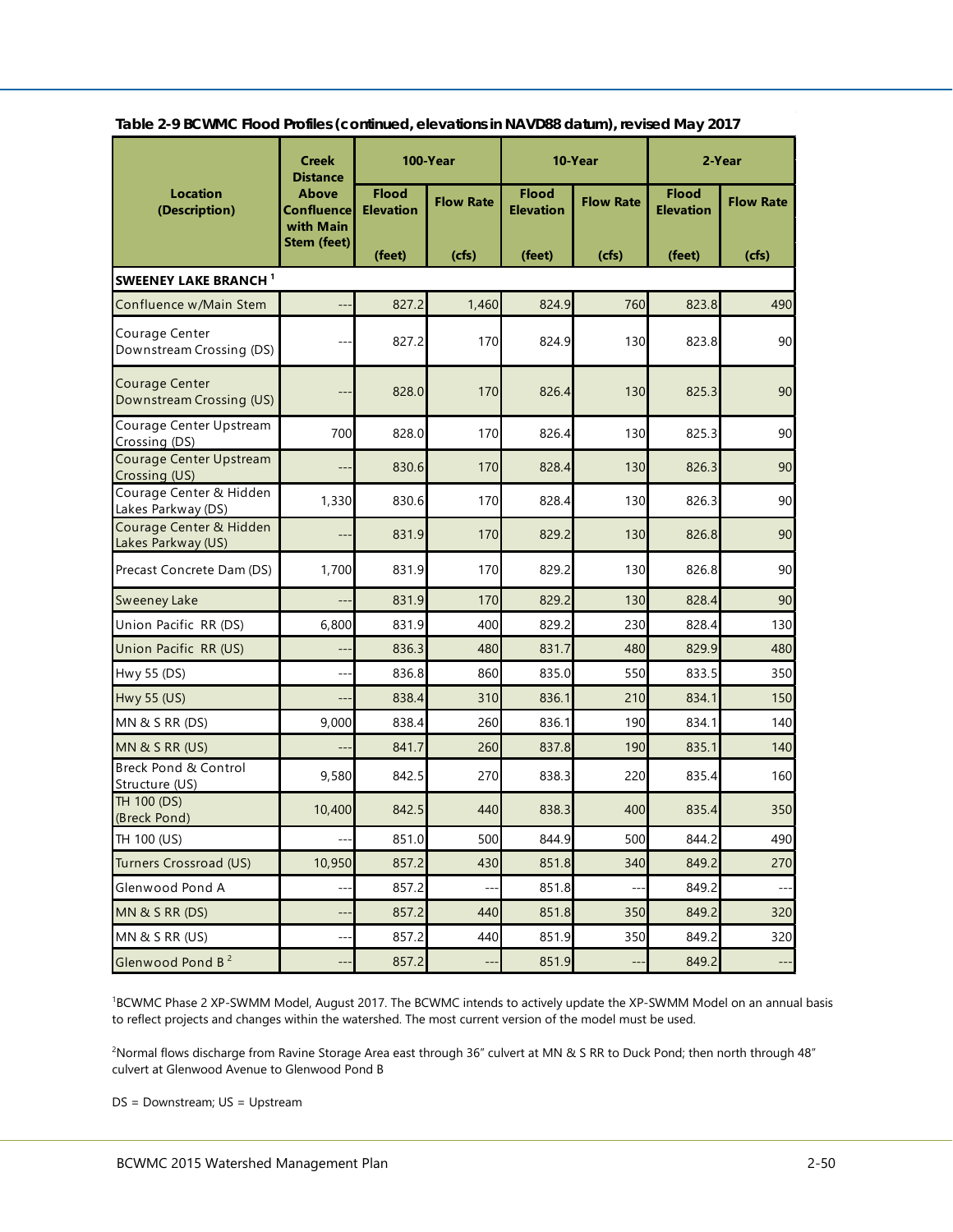|                                                    | <b>Creek</b><br><b>Distance</b>                | 100-Year                         |                          |                                  | 10-Year                  | 2-Year                           |                  |
|----------------------------------------------------|------------------------------------------------|----------------------------------|--------------------------|----------------------------------|--------------------------|----------------------------------|------------------|
| <b>Location</b><br>(Description)                   | <b>Above</b><br><b>Confluence</b><br>with Main | <b>Flood</b><br><b>Elevation</b> | <b>Flow Rate</b>         | <b>Flood</b><br><b>Elevation</b> | <b>Flow Rate</b>         | <b>Flood</b><br><b>Elevation</b> | <b>Flow Rate</b> |
|                                                    | <b>Stem (feet)</b>                             | (feet)                           | (cts)                    | (feet)                           | (cts)                    | (feet)                           | (cfs)            |
| <b>SWEENEY LAKE BRANCH<sup>1</sup></b> (continued) |                                                |                                  |                          |                                  |                          |                                  |                  |
| Glenwood Ave (DS) <sup>2</sup>                     |                                                | 857.2                            | 100                      | 851.9                            | 50                       | 849.2                            | 50               |
| Glenwood Ave $(US)^2$                              | $---$                                          | 857.2                            | 100                      | 852.2                            | 80                       | 849.4                            | 50               |
| Duck Pond <sup>2</sup>                             |                                                | 857.2                            |                          | 852.2                            |                          | 849.4                            |                  |
| MN & S RR (DS) <sup>2</sup>                        | --                                             | 857.2                            | 560                      | 852.2                            | 310                      | 849.4                            | 210              |
| MN & S RR (US) <sup>2</sup>                        | $-$                                            | 859.4                            | 300                      | 856.0                            | 80                       | 853.0                            | 40               |
| Ravine Storage Area <sup>24</sup>                  | $-$                                            | 859.4                            | 90                       | 856.0                            | 40                       | 853.0                            | 20               |
| Cortlawn Pond <sup>4</sup>                         | $-$                                            | 873.6                            | 120                      | 873.2                            | 40                       | 871.9                            | 20               |
| East Ring Pond <sup>4</sup>                        | $\overline{\phantom{a}}$                       | 879.4                            | 180                      | 877.3                            | 50                       | 876.1                            | 20               |
| 78" RCP Equalizer                                  | 18,800                                         | 879.4                            | 480                      | 877.3                            | 170                      | 876.1                            | 80               |
| West Ring Pond <sup>4</sup>                        |                                                | 879.4                            | $-$                      | 877.3                            | $-$                      | 876.1                            | $---$            |
| <b>Ravine Storage Area Overflow</b>                |                                                |                                  |                          |                                  |                          |                                  |                  |
| Glenwood Pond B <sup>3</sup>                       | $-$                                            | 857.2                            | $-$                      | 851.9                            | $-$                      | 849.2                            | $---$            |
| MN & S RR $(DS)$ <sup>3</sup>                      | $\qquad \qquad -$                              | 857.2                            | $\qquad \qquad -$        | 852.2                            | $\qquad \qquad -$        | 849.4                            | $--$             |
| MN & S RR $(US)^3$                                 | $-$                                            | 858.9                            | $\overline{\phantom{a}}$ | 852.6                            | $\overline{\phantom{a}}$ | 850.3                            |                  |
| Storage Area <sup>3</sup>                          | --                                             | 858.9                            | $\overline{\phantom{a}}$ | 852.6                            | $-$                      | 850.3                            |                  |
| Glenwood Ave (DS) <sup>3</sup>                     | $\overline{a}$                                 | 858.9                            | $\overline{a}$           | 852.6                            | $\overline{a}$           | 850.3                            | $---$            |
| Glenwood Ave (US) <sup>3</sup>                     | $-$                                            | 859.4                            | $-$                      | 856.0                            | $-$                      | 853.0                            | $---$            |
| Ravine Storage Area <sup>34</sup>                  | $\overline{a}$                                 | 859.4                            | $\overline{a}$           | 856.0                            | $-$                      | 853.0                            | $---$            |
| <b>Inundation Areas</b>                            |                                                |                                  |                          |                                  |                          |                                  |                  |
| Sweeney Lake                                       |                                                | 831.9                            |                          | 829.2                            |                          | 828.4                            |                  |
| Twin Lake                                          | $---$                                          | 831.9                            | $---$                    | 829.2                            | $---$                    | 828.4                            | ---              |
| <b>Breck Pond</b>                                  | $-$                                            | 842.5                            |                          | 838.3                            |                          | 835.4                            | ---              |
| Cortlawn Pond <sup>4</sup>                         | --                                             | 873.6                            | $-$                      | 873.2                            | $-$                      | 871.9                            | $---$            |
| East Ring Pond <sup>4</sup>                        | $-$                                            | 879.4                            | $-$                      | 877.3                            | $--$                     | 876.1                            | $---$            |
| West Ring Pond <sup>4</sup>                        | $---$                                          | 879.4                            | $---$                    | 877.3                            | $\overline{a}$           | 876.1                            | ---              |

**Table 2-9 BCWMC Flood Profiles (continued, elevations in NAVD88 datum), revised May 2017**

2 Normal flows discharge from Ravine Storage Area east through culvert at MN & S RR to Duck Pond; then north through 48" culvert at Glenwood Avenue to Glenwood Pond B

3 High flows may discharge from Ravine Storage Area north through culvert at Glenwood Avenue to storage area; then east through 78" culvert at MN & S RR to Glenwood Pond B

4 West and East Ring Ponds connected to Cortlawn Pond and the Ravine storage area via a series of storm sewer pipes not listed in this table.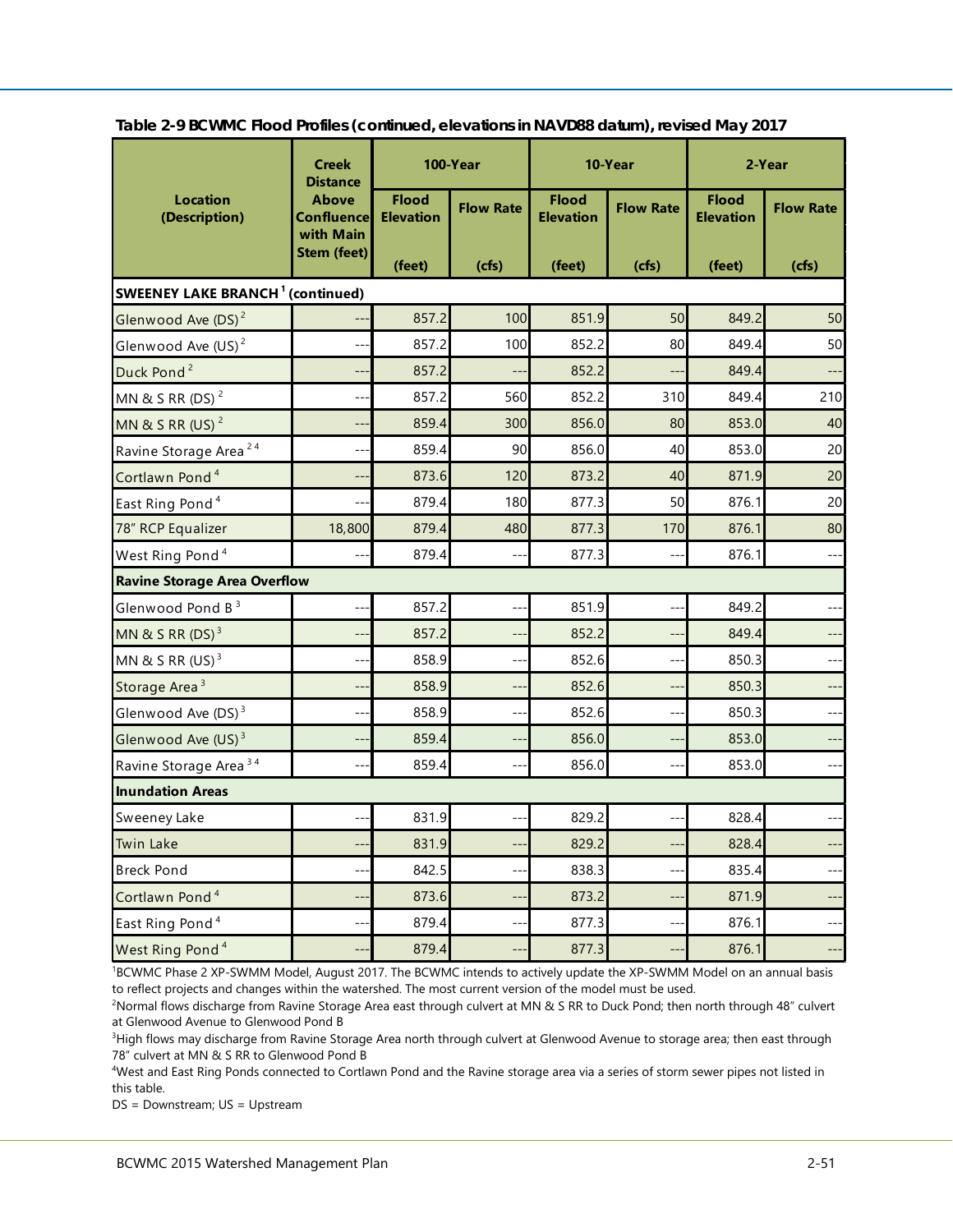|                                                    | <b>Creek</b>                                       | 100-Year                         |                  | 10-Year                          |                  | 2-Year                           |                  |
|----------------------------------------------------|----------------------------------------------------|----------------------------------|------------------|----------------------------------|------------------|----------------------------------|------------------|
| <b>Location</b><br>(Description)                   | <b>Distance</b><br><b>Above</b><br><b>Medicine</b> | <b>Flood</b><br><b>Elevation</b> | <b>Flow Rate</b> | <b>Flood</b><br><b>Elevation</b> | <b>Flow Rate</b> | <b>Flood</b><br><b>Elevation</b> | <b>Flow Rate</b> |
|                                                    | Lake (feet)                                        | (feet)                           | (cfs)            | (feet)                           | (cfs)            | (feet)                           | (cfs)            |
| MEDICINE LAKE BRANCH (PLYMOUTH CREEK) <sup>1</sup> |                                                    |                                  |                  |                                  |                  |                                  |                  |
| <b>Medicine Lake</b>                               |                                                    | 890.4                            |                  | 889.4                            |                  | 888.8                            |                  |
| Pedestrian Crossing (DS)                           |                                                    | 890.4                            |                  | 889.4                            |                  | 888.8                            |                  |
| Pedestrian Crossing (US)                           | --                                                 | 890.4                            | 690              | 889.4                            | 300              | 888.8                            | 150              |
| West Medicine Lake Drive<br>(DS)                   | 1,300                                              | 890.7                            | 690              | 890.4                            | 340              | 890.2                            | 190              |
| West Medicine Lake Drive<br>(US)                   | --                                                 | 893.6                            | 690              | 893.0                            | 340              | 892.5                            | 190              |
| Fish Barrier (DS)                                  | --                                                 | 916.1                            | 240              | 915.6                            | 110              | 915.4                            | 70               |
| Fish Barrier (US)                                  |                                                    | 923.0                            | 240              | 922.0                            | 110              | 921.6                            | 70               |
| 26 <sup>th</sup> Avenue N. (DS)                    | 7,350                                              | 924.5                            | 240              | 923.3                            | 110              | 922.8                            | 70               |
| 26 <sup>th</sup> Avenue N. (US)                    | --                                                 | 925.1                            | 240              | 923.5                            | 110              | 923.0                            | 70               |
| 28 <sup>th</sup> Avenue N. Dike (DS)               | --                                                 | 930.0                            | 240              | 928.7                            | 110              | 928.1                            | 70               |
| 28 <sup>th</sup> Avenue N. Dike (US)               | --                                                 | 932.3                            | 270              | 930.9                            | 120              | 929.1                            | 80               |
| County Road 61 (DS)                                |                                                    | 932.3                            | 270              | 930.9                            | 120              | 929.1                            | 80               |
| County Road 61 (US)                                | --                                                 | 934.1                            | 240              | 931.3                            | 120              | 929.3                            | 80               |
| Xenium Lane (DS)                                   | 11,700                                             | 934.1                            | 440              | 931.4                            | 190              | 930.0                            | 130              |
| Xenium Lane (US)                                   |                                                    | 934.5                            | 460              | 931.5                            | 460              | 930.1                            | 460              |
| Crowne Plaza Downstream<br>Crossing (DS)           |                                                    | 934.5                            | 460              | 931.5                            | 460              | 930.1                            | 460              |
| Crowne Plaza Downstream<br>Crossing (US)           | --                                                 | 937.6                            | 440              | 936.8                            | 170              | 932.6                            | 90               |
| Crowne Plaza Upstream<br>Crossing (DS)             |                                                    | 937.7                            | 440              | 936.8                            | 170              | 932.7                            | 90               |
| Crowne Plaza Upstream<br>Crossing (US)             |                                                    | 938.0                            | 440              | 937.6                            | 180              | 935.1                            | 110              |
| $I-494$ (DS)                                       | 13,350                                             | 938.1                            | 440              | 937.7                            | 180              | 935.3                            | 110              |
| $I-494$ (US)                                       |                                                    | 938.9                            | 410              | 937.8                            | 180              | 935.4                            | 110              |
| Annapolis (DS)                                     |                                                    | 941.9                            | 280              | 941.3                            | 160              | 940.6                            | 90               |
| Annapolis (US)                                     | --                                                 | 942.8                            | 280              | 941.7                            | 160              | 940.8                            | 90               |
| Fernbrook Lane (DS)                                | 15,850                                             | 946.7                            | 280              | 945.8                            | 160              | 944.9                            | 90               |
| Fernbrook Lane (US)                                | $-$                                                | 946.8                            | 280              | 945.8                            | 160              | 944.9                            | 90               |
| Central Park Pond Outlet<br>Structure (DS)         |                                                    | 949.8                            | 280              | 948.9                            | 160              | 948.0                            | 90               |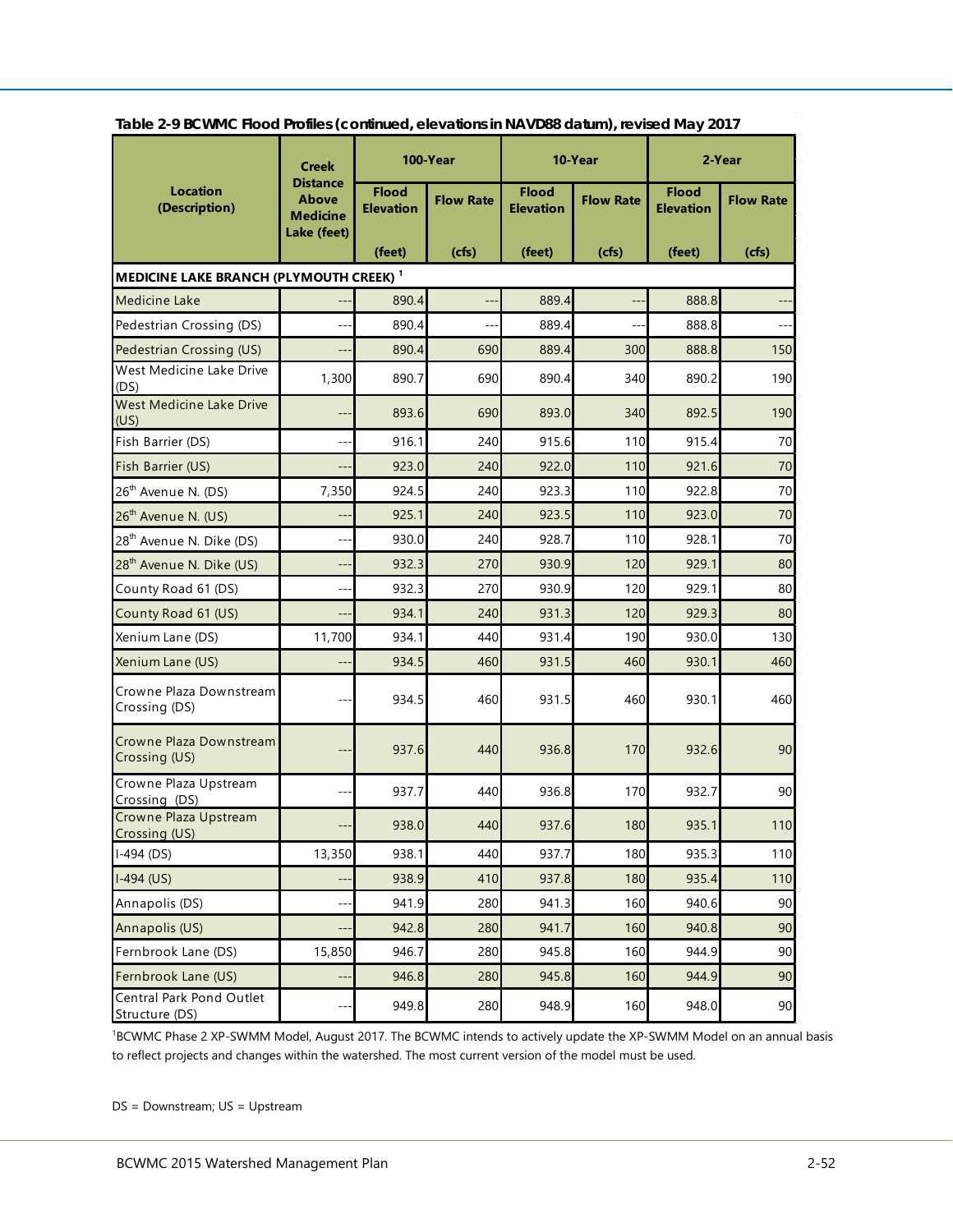|                                                                       | <b>Creek</b>                                                      | 100-Year                         |                  | 10-Year                          |                  | 2-Year                           |                  |  |  |
|-----------------------------------------------------------------------|-------------------------------------------------------------------|----------------------------------|------------------|----------------------------------|------------------|----------------------------------|------------------|--|--|
| <b>Location</b><br>(Description)                                      | <b>Distance</b><br><b>Above</b><br><b>Medicine</b><br>Lake (feet) | <b>Flood</b><br><b>Elevation</b> | <b>Flow Rate</b> | <b>Flood</b><br><b>Elevation</b> | <b>Flow Rate</b> | <b>Flood</b><br><b>Elevation</b> | <b>Flow Rate</b> |  |  |
|                                                                       |                                                                   | (feet)                           | (cts)            | (feet)                           | (cfs)            | (feet)                           | (cfs)            |  |  |
| <b>MEDICINE LAKE BRANCH (PLYMOUTH CREEK)</b> <sup>1</sup> (continued) |                                                                   |                                  |                  |                                  |                  |                                  |                  |  |  |
| Central Park Pond Outlet<br>Structure (US)                            |                                                                   | 955.0                            | 690              | 952.5                            | 690              | 951.2                            | 690              |  |  |
| 37 <sup>th</sup> Avenue                                               | 19,750                                                            | 955.1                            | 690              | 952.5                            | 690              | 951.3                            | 690              |  |  |
| County Road 9                                                         | 21300                                                             | 955.3                            | 390              | 952.6                            | 180              | 951.3                            | 90               |  |  |
| Vicksburg Lane (DS)                                                   | 22,150                                                            | 963.0                            | 380              | 961.5                            | 180              | 960.3                            | 90               |  |  |
| Vicksburg Lane (US)                                                   | $-$                                                               | 963.7                            | 280              | 961.6                            | 140              | 960.3                            | 70               |  |  |
| Pedestrian Crossing/41st<br><b>Street Extension (DS)</b>              | $\qquad \qquad -$                                                 | 966.8                            | 200              | 965.7                            | 100              | 965.2                            | 60               |  |  |
| Pedestrian Crossing/41st<br>Street Extension (US)                     | $ -$                                                              | 967.6                            | 140              | 965.9                            | 100              | 965.2                            | 60               |  |  |
| Yuma Lane (DS)                                                        | $-$                                                               | 967.9                            | 140              | 966.9                            | 100              | 966.5                            | 60               |  |  |
| Yuma Lane (US)                                                        | $---$                                                             | 970.3                            | 110              | 969.3                            | 80               | 968.3                            | 70               |  |  |
| Dunkirk Lane (US)                                                     | 25,300                                                            | 978.1                            | 140              | 977.4                            | 70               | 977.1                            | 50               |  |  |
| Dunkirk Lane (DS)                                                     | $--$                                                              | 983.0                            | 140              | 981.4                            | 80               | 980.3                            | 50               |  |  |
| Field Crossing (DS)                                                   |                                                                   | 983.1                            | 100              | 982.0                            | 70               | 981.2                            | 40               |  |  |
| Field Crossing (US)                                                   | $---$                                                             | 983.1                            | 110              | 982.1                            | 70               | 981.6                            | 40               |  |  |
| T.H. 55 (DS)                                                          | 29,150                                                            | 983.1                            | 100              | 982.1                            | 70               | 981.6                            | 40               |  |  |
| T.H. 55 (US)                                                          | $-$                                                               | 984.0                            | --               | 982.5                            | $-$              | 981.8                            | $---$            |  |  |
| <b>Inundation Areas</b>                                               |                                                                   |                                  |                  |                                  |                  |                                  |                  |  |  |
| Xenium Lane                                                           | --                                                                | 934.5                            | --               | 931.5                            |                  | 930.1                            |                  |  |  |
| <b>Central Park Pond</b>                                              | --                                                                | 955.0                            | --               | 952.5                            | --               | 951.2                            | ---              |  |  |
| Turtle Lake                                                           |                                                                   | 967.0                            |                  | 965.2                            |                  | 964.2                            |                  |  |  |
| <b>Rockford Road</b>                                                  |                                                                   | 968.5                            |                  | 967.2                            |                  | 966.6                            |                  |  |  |
| Dunkirk Lane                                                          | $---$                                                             | 983.0                            | $---$            | 981.4                            | $---$            | 980.3                            | $---$            |  |  |
| Oak Knoll Pond                                                        | $---$                                                             | 918.6                            | ---              | 917.5                            | $---$            | 916.9                            | ---              |  |  |
| Crane Lake                                                            | $\overline{\phantom{a}}$                                          | 920.2                            | --               | 919.2                            | --               | 918.7                            | $---$            |  |  |

**Table 2-9 BCWMC Flood Profiles (continued, elevations in NAVD88 datum), revised May 2017**

<sup>1</sup>BCWMC Phase 2 XP-SWMM Model, August 2017. The BCWMC intends to actively update the XP-SWMM Model on an annual basis to reflect projects and changes within the watershed. The most current version of the model must be used.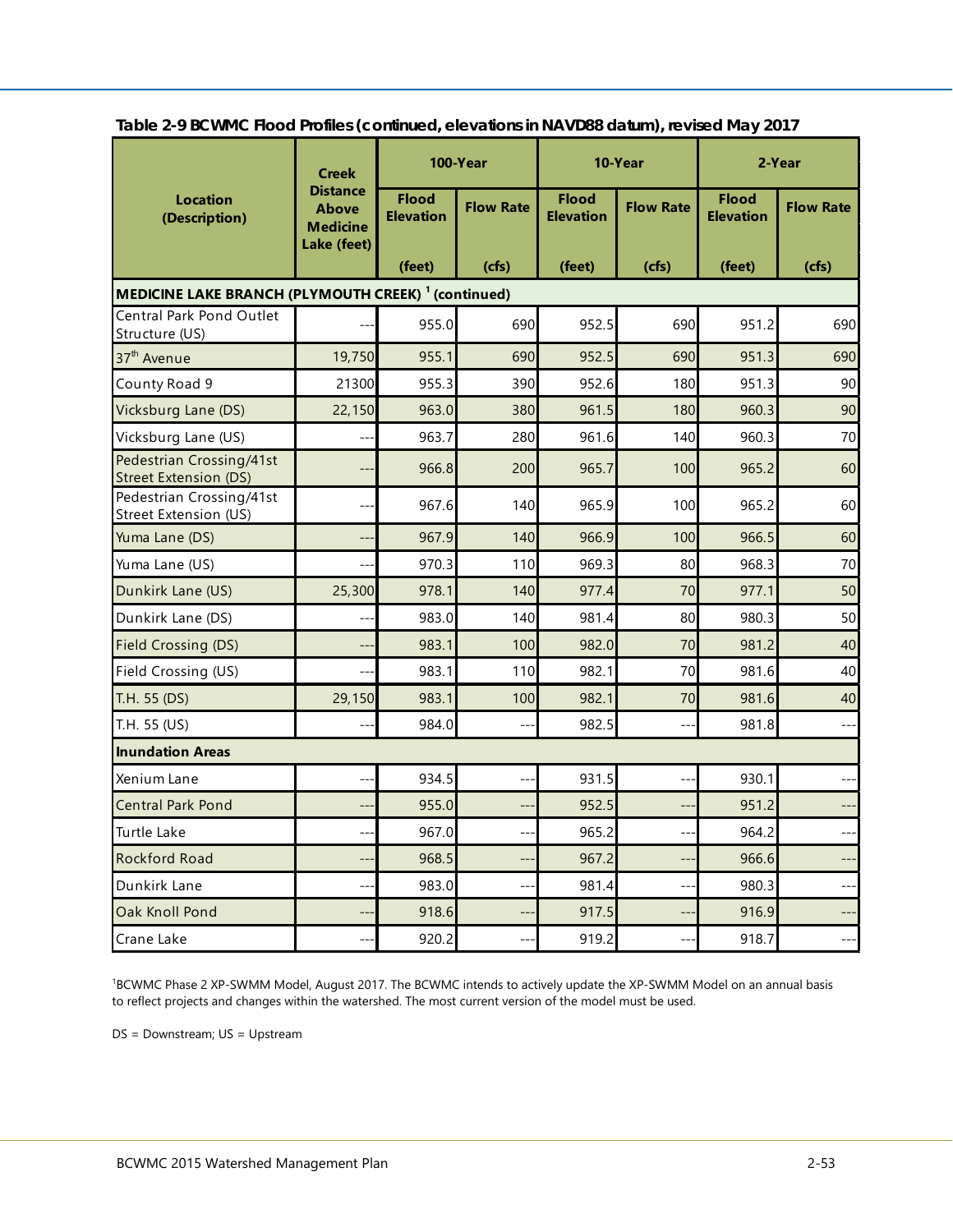## <span id="page-57-0"></span>**2.8.5 Water Quantity Monitoring**

#### <span id="page-57-1"></span>**2.8.5.1 Lake Levels**

The BCWMC has collected water level data on several waterbodies since the 1970s. Water level periods of record and ordinary high water levels (OHWLs), if known, are presented in [Table 2-10.](#page-57-2)

| <b>Priority</b>                    | <b>MDNR Lakefinder Data</b><br>http://www.dnr.state.mn.us/lakefind/inde<br>x.html |                                                 |                                                             |                                  |
|------------------------------------|-----------------------------------------------------------------------------------|-------------------------------------------------|-------------------------------------------------------------|----------------------------------|
| <b>Waterbody</b>                   | <b>Period of Record</b>                                                           | <b>OHWL</b> (feet,<br><b>NGVD1929</b><br>datum) | <b>Normal Water</b><br>Level (feet,<br><b>NAVD88 datum)</b> | <b>BCWMC Period</b><br>of Record |
| Cavanaugh<br>(Sunset Hill)<br>Pond |                                                                                   |                                                 |                                                             |                                  |
| Crane Lake                         |                                                                                   | --                                              | 917.3                                                       | $1974 - present$                 |
| Lost Lake                          |                                                                                   | --                                              | 940.2                                                       |                                  |
| <b>Medicine Lake</b>               | $1926$ – present                                                                  | 889.1                                           | 887.9                                                       | $1972 - present$                 |
| Northwood Lake                     | 1993 - 1999                                                                       | 885.5                                           | 884.8                                                       | $1993 - present$                 |
| Parkers Lake                       | $1960$ – present                                                                  | 935.9                                           | 934.4                                                       | $1972 - present$                 |
| Sweeney Lake                       | $1958 - 1999$                                                                     | 827.7                                           | 827.2                                                       | $1972 - present$                 |
| <b>Twin Lake</b>                   |                                                                                   |                                                 | 827.2                                                       |                                  |
| Westwood Lake                      | 1974 - 1999                                                                       | 887.8                                           | 887.6                                                       | $1974 - present$                 |
| <b>Wirth Lake</b>                  | $1883 - 2014$                                                                     | 818.9                                           | 817.7                                                       | $2006$ – present                 |

<span id="page-57-2"></span>

| Table 2-9 | BCWMC Priority Waterbody Lake Levels, revised May 2017 |
|-----------|--------------------------------------------------------|
|-----------|--------------------------------------------------------|

The BCWMC typically measures water levels twice per month during the open water period and once per month in winter. More detailed information is available from the MDNR lakefinder website [\(http://www.dnr.state.mn.us/lakefind/index.html\)](http://www.dnr.state.mn.us/lakefind/index.html) and from the BCWMC, upon request.

During the development of this Plan, Medicine Lake water levels were identified as an area of concern (see Section 3.2). Water level data for Medicine Lake is available dating back to 1926, although water level data was not measured regularly until 1972. From 1972 to 2014, water levels have fluctuated from an observed low of 885.6 feet (NGVD1929 datum) in 1972 to an observed high of 889.7 feet (NGVD1929 datum) in 1991. The average water level over this period is approximately 888 feet (NGVD1929 datum). The normal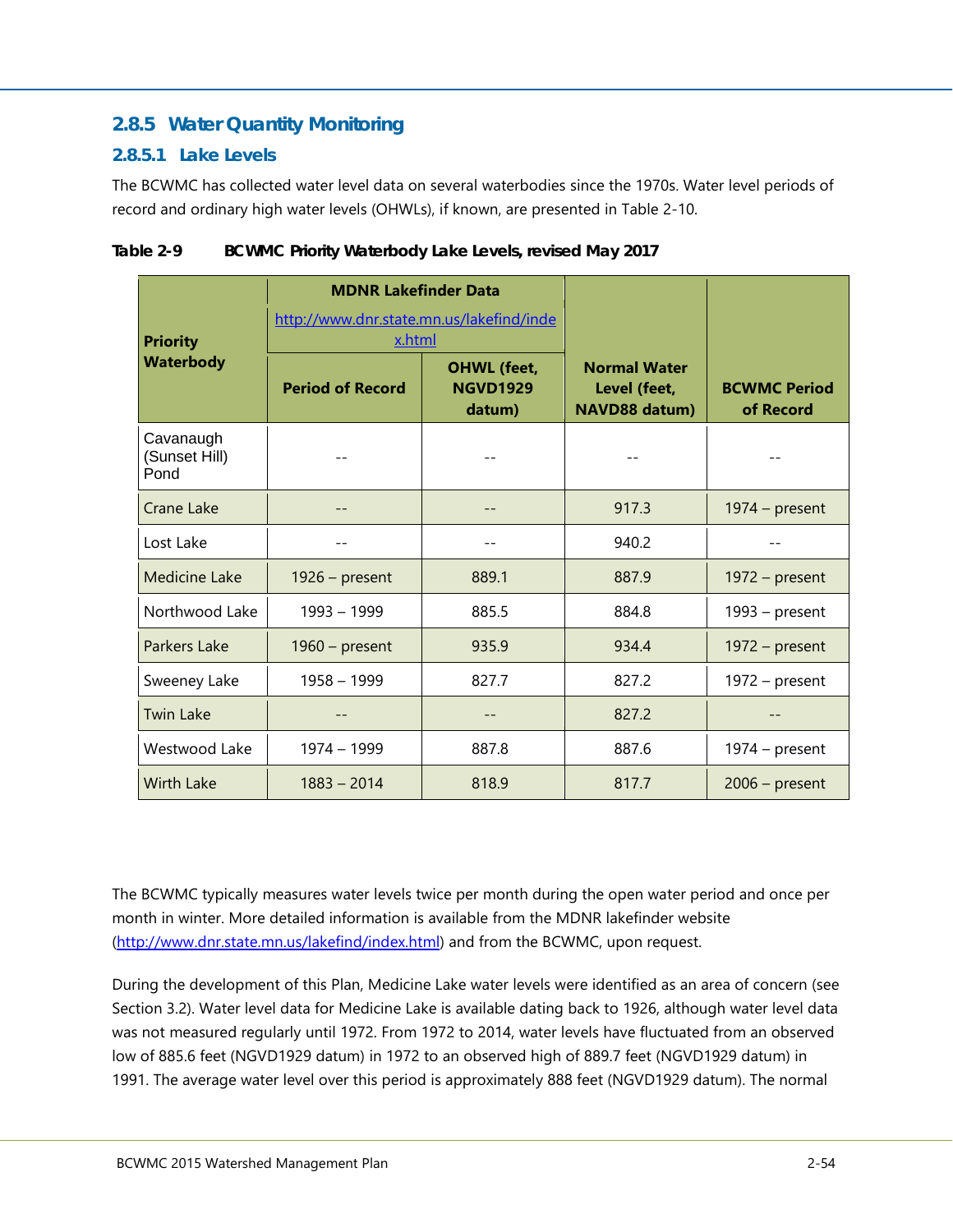water level for Medicine Lake is 887.7 feet (NGVD1929 datum), which is the elevation of the outlet. [Figure](#page--1-16)  [2-17](#page--1-16) presents Medicine Lake water levels observed since 1972.

## <span id="page-58-0"></span>**2.8.5.2 Stream Gaging and Flow Data**

In 2000, the BCWMC, in cooperation with Metropolitan Council Environmental Services (MCES), began monitoring flow and stage in the Main Stem of Bassett Creek as part of the Watershed Outlet Monitoring Program (WOMP, see Section [2.7.1.3\)](#page-32-0). The Bassett Creek WOMP site is located at Irving Avenue, onefourth mile upstream of the storm sewer tunnel that runs beneath downtown Minneapolis to the Mississippi River (see [Figure 2-11\)](#page--1-10). Data collection consists of continuous measurements of stage (which is converted to stream flow using a rating curve), temperature and conductivity.

## <span id="page-58-1"></span>**2.8.6 Water Quantity Modeling**

Water quantity modeling is necessary to establish flood levels and determine floodplain extents, design hydraulic structures adequate to meet their intended functions, and assess hydraulic impacts of projects proposed by the BCWMC and other entities. This section describes water quantity models developed by the BCWMC.

#### <span id="page-58-2"></span>**2.8.6.1 Watershed-wide XP-SWMM Model**

The original hydrologic and hydraulic models of the Bassett Creek watershed were created in the 1970's. Although there have been significant changes in the watershed, there have only been minor updates to these original models, which were developed using the USACE's HEC-1 and HEC-2 programs. In 2012 and 2013, the BCWMC converted the HEC models to XP-SWMM, which is an integrated hydrologic-hydraulic model using the EPA's Storm Water Management Model (SWMM) with an interface developed by XP software. XP-SWMM was used for more detailed modeling in select areas of the watershed.

XP-SWMM allows for calculating both hydrology and hydraulics within one modeling program, rather than requiring two separate programs, as with the HEC-1 and HEC-2 models. The model update was split into two phases, with the first phase in 2012 and 2013 including:

- Updating watershed divides based on recent digital topographic data,
- Modifying hydrologic inputs (because of the changes in watershed divides and available methodology).
- Enhancing detail along the creeks by using updated channel geometry and current bridge and culvert geometry.

The updated XP-SWMM model divides the BCWMC into 55 subwatersheds (see [Figure 2-18\)](#page--1-17). This 2012- 2013 modeling update did not include further subdividing watersheds, incorporating additional municipal storm sewers, or incorporating additional upstream stormwater storage.

The 2012 XP-SWMM model can be used to compare relative changes in flow rate (i.e., existing vs. proposed conditions runoff rates), or relative changes in water surface elevations (i.e., existing vs.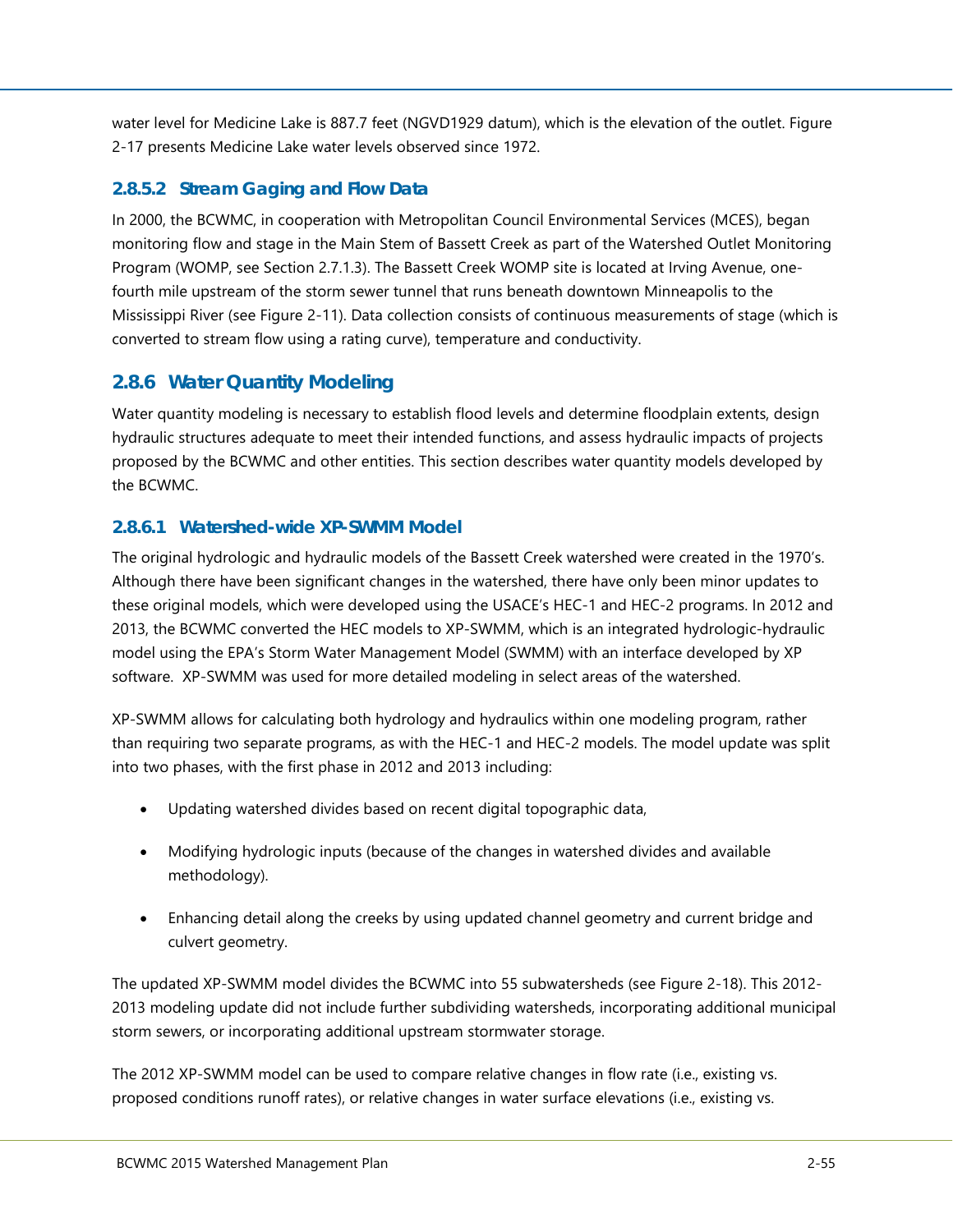proposed conditions maximum water surface elevations in the creeks or storage areas). The 2012 XP-SWMM model is not intended to be used to determine absolute flow or water surface results (i.e., flood elevations based on a particular design storm event). Model updates necessary to accurately estimate absolute flow and water surface elevations would require:

- Subdividing the 55 watersheds (from the original HEC-1 model) into approximately 850 watersheds (consistent to the watersheds in the P8 water quality model),
- Incorporating additional municipal storm sewer systems between upstream modeled ponds,
- Integrating detailed storage in modeled ponds upstream of the creek system, and
- Incorporating Atlas 14 precipitation depths (see Section [2.2\)](#page-5-0) and updated soils data (see Section [2.4\)](#page-8-1).

By incorporating these changes, the modeled runoff rates to the creek system will likely more realistically represent actual conditions, resulting in an acceptable calibration. If a second phase of model improvement is implemented, the resultant XP-SWMM model could be used to determine (and compare) absolute water surface elevations and flow rates. The revised model results could be beneficial to the BCWMC and member cities for revising the BCWMC's jurisdictional flood elevations. The results could also be submitted to FEMA for possible use in future Hennepin County flood insurance rate maps. The model could also be useful to the member cities to assess flood elevations at other ponds or wetlands throughout the watershed.

## <span id="page-59-0"></span>**2.9 Natural Communities and Rare Species**

Prior to settlement, the Bassett Creek watershed was covered by two major natural communities. From the Mississippi River to Medicine Lake, a predominantly oak forest interrupted by tall grass prairie and marsh covered the watershed. A dense deciduous forest known as the "Big Woods" covered the area west of Medicine Lake. Elm, sugar maple, and basswood are representative Big Woods tree species. Although scattered remnants of this forest are still present throughout much of its original range, only two remnants are present within the BCWMC, according to the map *Natural Communities and Rare Species of Carver, Hennepin, and Scott Counties* (Minnesota County Biological Survey, 1998). Minnesota Land Cover Classification System (MLCCS) information is currently available for the entire Bassett Creek watershed making it a good source of information that can be used as a management tool. Sites of biological significance are shown in [Figure 2-10.](#page--1-9)

Natural vegetation in the Bassett Creek watershed over time has been greatly altered by agricultural development and urbanization. In recent years, due to limited areas for expansion, former agricultural areas have been urbanized. Remaining vegetation in the watershed is typical of that found at the interface between the Eastern Deciduous Forest and the Temperate Grassland. In addition to the forested areas, numerous wetlands were once present in the central and eastern portions of the watershed, but the majority have been drained or filled for development. Remaining wetland areas are concentrated in the western part of the watershed and some are the remnants of approximately 1,500 acres of marsh, which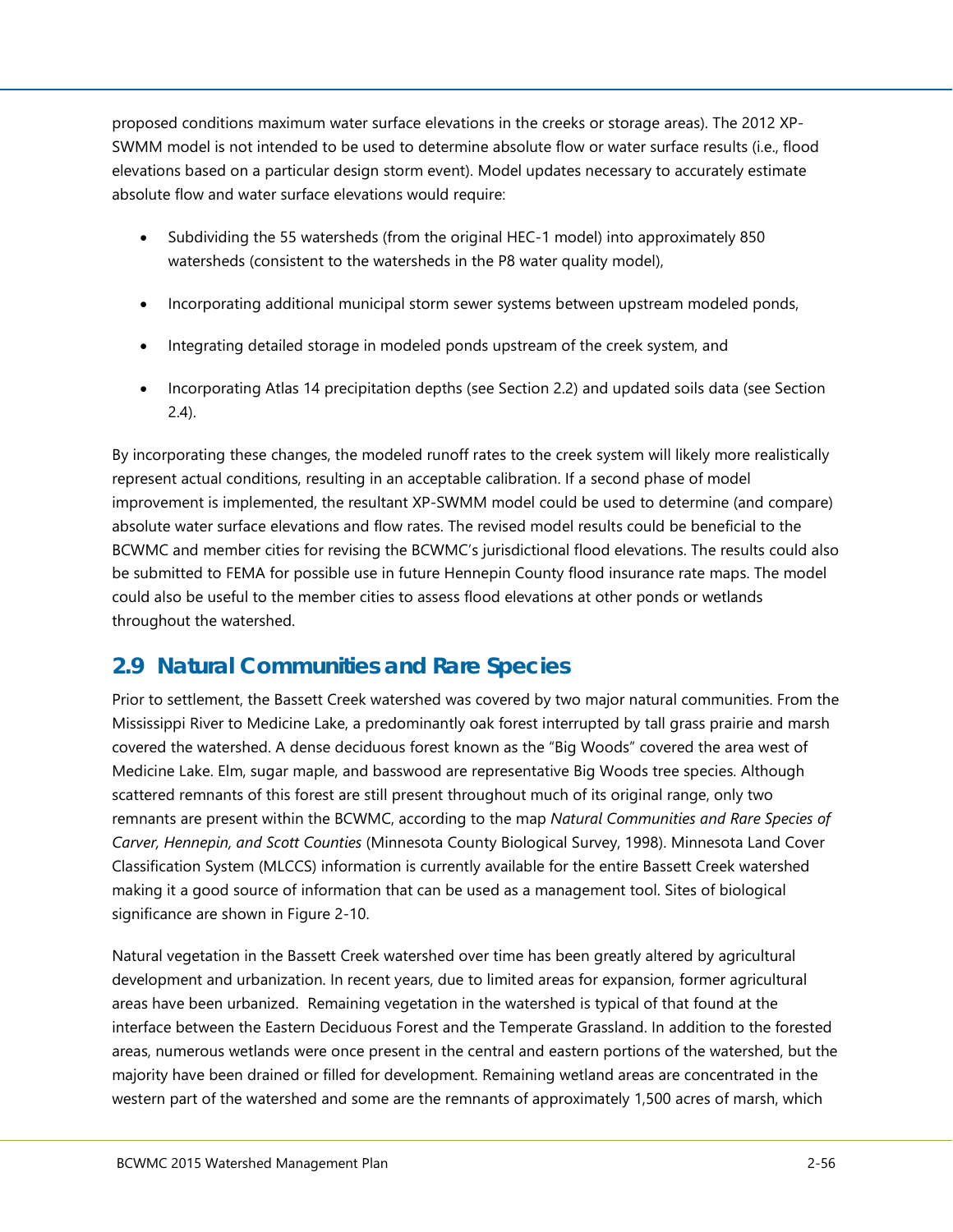once existed between Medicine Lake and the southeast corner of the watershed. The county biological survey map notes the presence of a tamarack swamp in Theodore Wirth Regional Park. The National Heritage Information System (NHIS) also notes five occurrences of federally- or state-listed rare animal species in the watershed. Blanding's turtles, trumpeter swans, peregrine falcons, and hooded warblers are rare species that occur in the watershed, and the habitat for these species should be protected and improved where feasible.

## <span id="page-60-0"></span>**2.10Fish and Wildlife Habitat**

## <span id="page-60-1"></span>**2.10.1 MDNR Fisheries Surveys and Stocking**

#### <span id="page-60-2"></span>**2.10.1.1 Medicine Lake**

Medicine Lake offers a diverse sport fish community consisting of black crappie, bluegill, largemouth bass, pumpkinseed, northern pike, walleye, and yellow perch. Fishing access is available from two boat launches, one of which is a public launch maintained by the Three Rivers Park District (see [Figure 2-19\)](#page--1-18). Since 1999, the MDNR has stocked walleye every other year. The most recent fish survey was performed by the MDNR in 2012.

The relative abundance and size of northern pike have increased over three surveys from 2006 to 2012. The abundance of walleye is less than average for this type of lake in the 2012 survey, although the sampled fish were of good size. The abundance of yellow perch has steadily declined since 2000. Bluegill and black crappie were caught in average abundances and at average sizes.

Due to the presence of mercury in fish tissue, fish consumption guidelines for Medicine Lake are in effect for bluegill sunfish, bullhead, carp, crappie, largemouth bass, and northern pike.

## <span id="page-60-3"></span>**2.10.1.2 Parkers Lake**

Boat access to Parkers Lake is through a city-maintained concrete boat ramp on the north end of the lake and shore access is available from a public fishing pier located on the west side of the lake (see [Figure](#page--1-18)  [2-19\)](#page--1-18). The MDNR most recently performed a fish survey in Parkers Lake in 2007. That survey identified northern pike and bluegill as the most abundant gamefish, but also noted largemouth bass as an important game fish in this lake. Northern pike abundance was at an all-time high for Parkers Lake in 2007. Bluegill abundance was high compared with similar lakes and was the highest bluegill abundance observed for Parkers Lake. Other sunfish species sampled during the 2007 survey include pumpkinseed, hybrid, and green sunfish. Black crappie and yellow bullhead were also present.

Due to the presence of mercury in fish tissue, fish consumption guidelines for Parkers Lake are in effect for bluegill sunfish, bullhead, northern pike, and white sucker.

#### <span id="page-60-4"></span>**2.10.1.3 Sweeney Lake and Twin Lake**

The MDNR performed a fish survey on Sweeney Lake and Twin Lake in 1991 and an electrofishing assessment of fish on Sweeney Lake in 2013. The 1991 fish survey identified northern pike, largemouth bass, several species of sunfish (pumpkinseed, green, bluegill, and hybrid), crappie, carp, black and yellow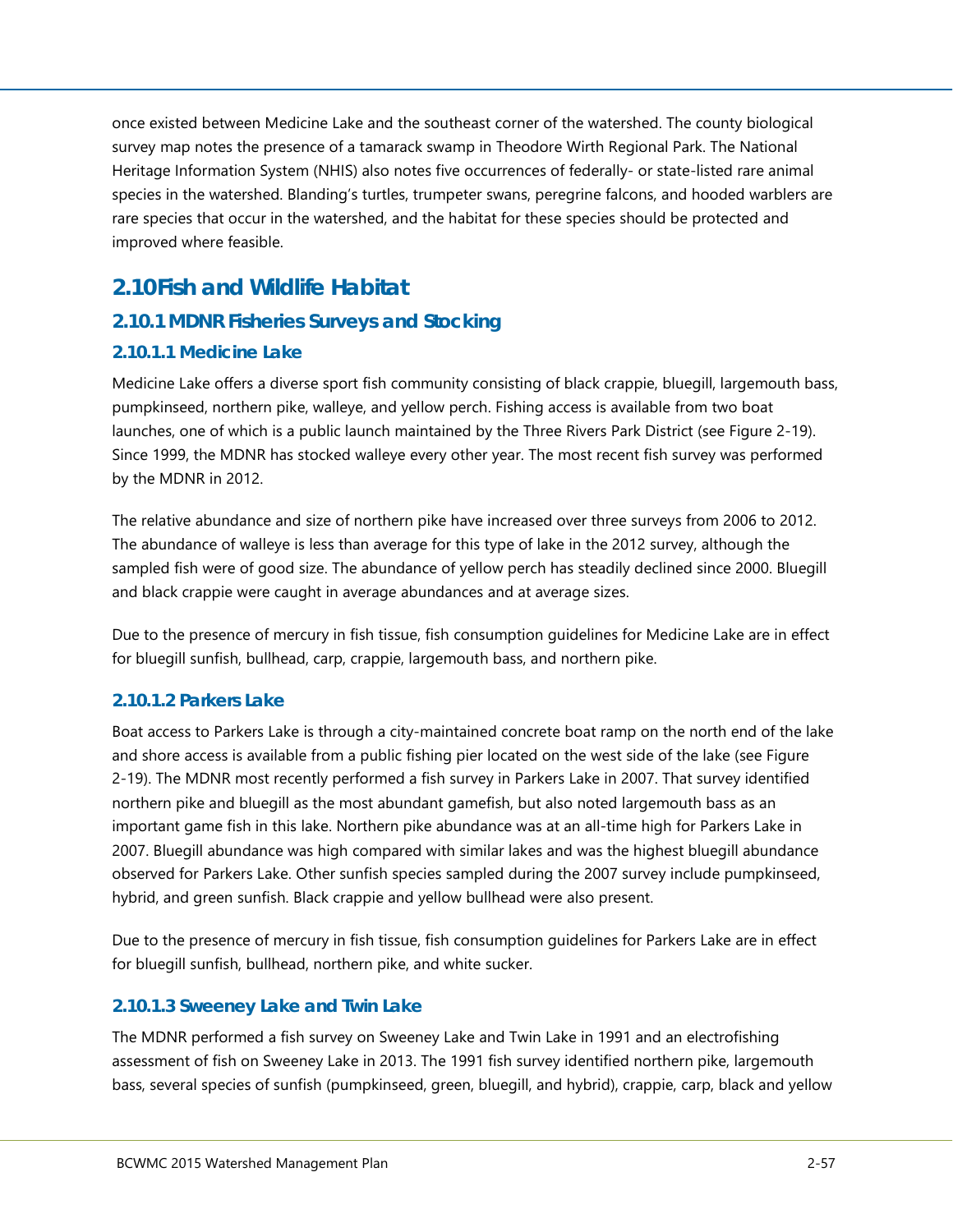bullhead, and white sucker in both lakes. Golden shiner was the only species identified in Twin Lake but not in Sweeney Lake. Yellow perch and white crappie were present in Sweeney Lake but not in Twin Lake.

In the 2013 MDNR survey of Sweeney Lake, 13 different species were sampled including bluegill, largemouth bass, black crappie, and yellow bullhead as the most abundant, respectively. Seven common carp were netted and measured. One buffalo (Ictiobus sp.) was observed but could not be netted. No gizzard shad were sampled in the 4 standard transects. However, areas of "rippling" water were observed off shore. Upon investigation, these "ripples" were found to be caused by schools of gizzard shad. The water was calm and the schools were observed in many areas throughout the lake. All gizzard shad that were shocked ranged from 3 to 5 inches. The MDNR reported that gizzard shad are not common in lakes of this type but they seemed relatively abundant in Sweeney Lake. Gizzard shad are documented as having an impact on game fish population through competition with other forage and game species at the larval stage, and by growing too large for largemouth bass and other sport fish to eat.

The BCWMC performed a trapnet fish survey of Sweeney and Twin Lakes in 2013. The 2013 survey sampled 11 fish species in Sweeney Lake and 10 species in Twin Lake. Bluegill sunfish and black crappie were the most abundant fish observed in Sweeney Lake. Gamefish present in Sweeney Lake included largemouth bass and northern pike. Bluegill sunfish and yellow bullhead were the most abundant fish observed in Twin Lake. The number of fish caught per net was generally lower in Twin Lake than in Sweeney Lake in 2013.

Due to the presence of mercury in fish tissue, fish consumption guidelines for Sweeney Lake are in effect for largemouth bass.

#### <span id="page-61-0"></span>**2.10.1.4 Wirth Lake**

Wirth Lake has a public fishing pier. Wirth Lake is part of the MDNR's Fishing in the Neighborhood program. Fishing in the Neighborhood is aimed at increasing fishing opportunities, public awareness and environmental stewardship within the seven-county metro region. A winter aeration system is operated by the MPRB to maintain oxygen levels to maintain fish populations through the winter.

Wirth Lake was most recently surveyed by the MDNR during the summer of 2012. Bluegill abundance has increased since 2007 and considered average for this lake type. The bluegill population is dominated by smaller fish and bluegill growth rates were below average. Black crappie abundance has increased since 2007 and considered average for this lake type. Northern pike abundance was less than 2007, but still considered average for this lake type; the population is dominated by larger individuals. Yellow perch abundance has increased since 2007 and considered average for this lake type. Other fish species sampled in the 2012 survey include black bullhead, brown bullhead, green sunfish, largemouth bass, pumpkinseed, and yellow bullhead.

Walleye have been sampled in past surveys but none were captured in 2012 despite stocking adult walleye every five years (most recently in 2007 and 2012). Walleye fingerlings were stocked in 2011 and 2008.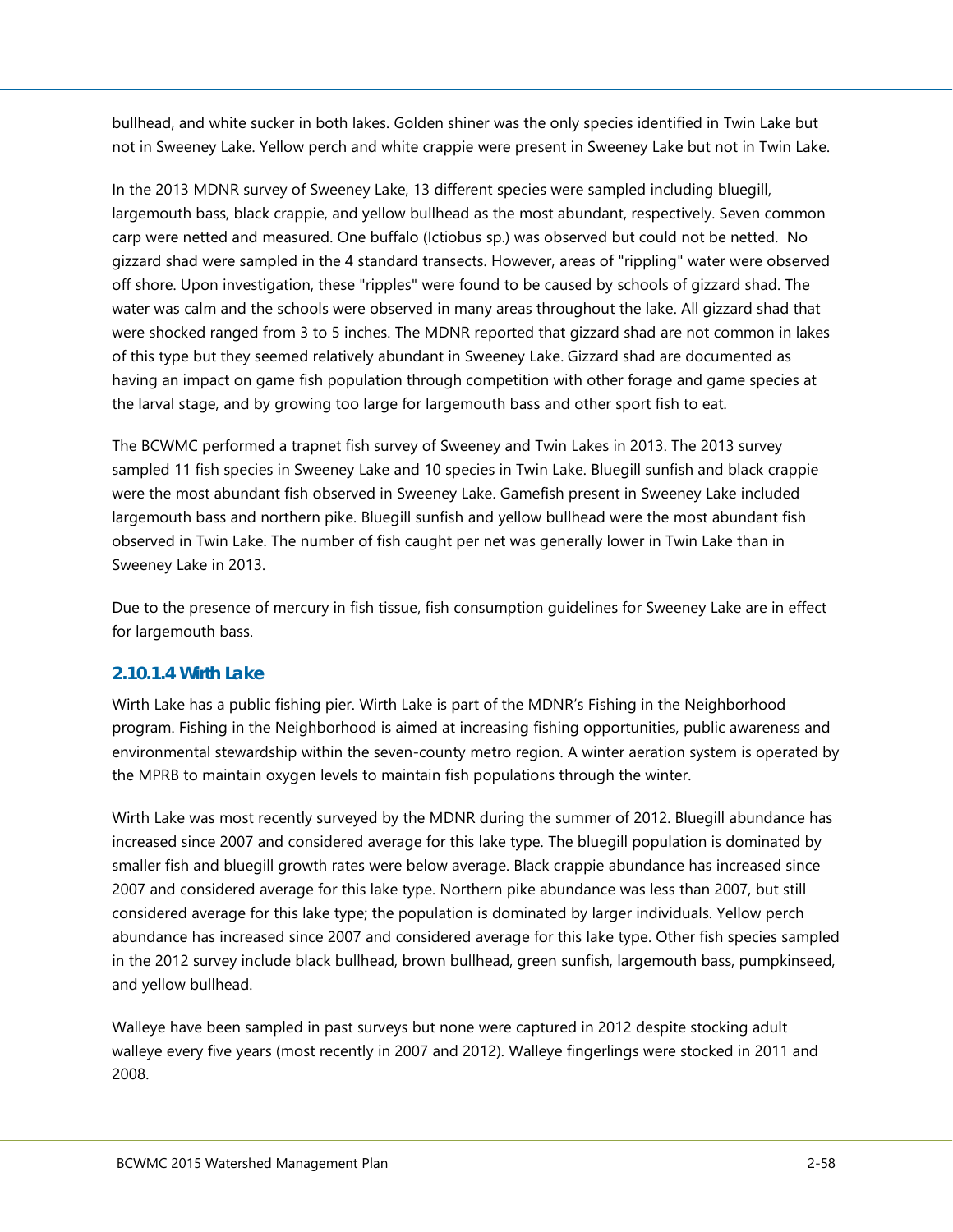Due to the presence of mercury in fish tissue, fish consumption guidelines for Wirth Lake are in effect for carp, crappie, northern pike, walleye and white sucker.

### <span id="page-62-0"></span>**2.10.2 Aquatic Plant (Macrophyte) Monitoring**

Aquatic plants, or macrophytes, are a natural and integral part of most lake communities. A lake's aquatic plants, generally located in the shallow areas near the shoreline of the lake provide habitat for fish, insects, and small invertebrates, provide food for waterfowl, fish and wildlife, produce oxygen, provide spawning areas for fish, help stabilize and protect shorelines from wave erosion, and provide nesting sites for waterfowl.

The BCWMC has performed macrophyte surveys of most of its priority waterbodies. Macrophyte surveys are generally performed during the same year as BCWMC chemical water quality monitoring and include two surveys (typically June and August). Macrophyte monitoring includes the identification of key invasive macrophytes (e.g., curlyleaf pondweed and Eurasian watermilfoil) that are present in the waterbodies.

Curlyleaf pondweed is an invasive aquatic macrophyte that displaces native aquatic species. Because of the timing of its growth and die-back cycle, curlyleaf pondweed can be a significant source of phosphorus in a lake during the mid-summer months. Eurasian watermilfoil is another invasive macrophyte that can displace native species and significantly interfere with the recreational uses of a lake by forming dense mats at the water surface.

Eurasian watermilfoil has been identified in the following BCWMC waterbodies:

- Medicine Lake
- Parkers Lake
- Wirth Lake

Curlyleaf pondweed has been identified in the following BCWMC waterbodies:

- Crane Lake
- Lost Lake
- Medicine Lake
- Northwood Lake
- Sweeney Lake
- Twin Lake
- Westwood Lake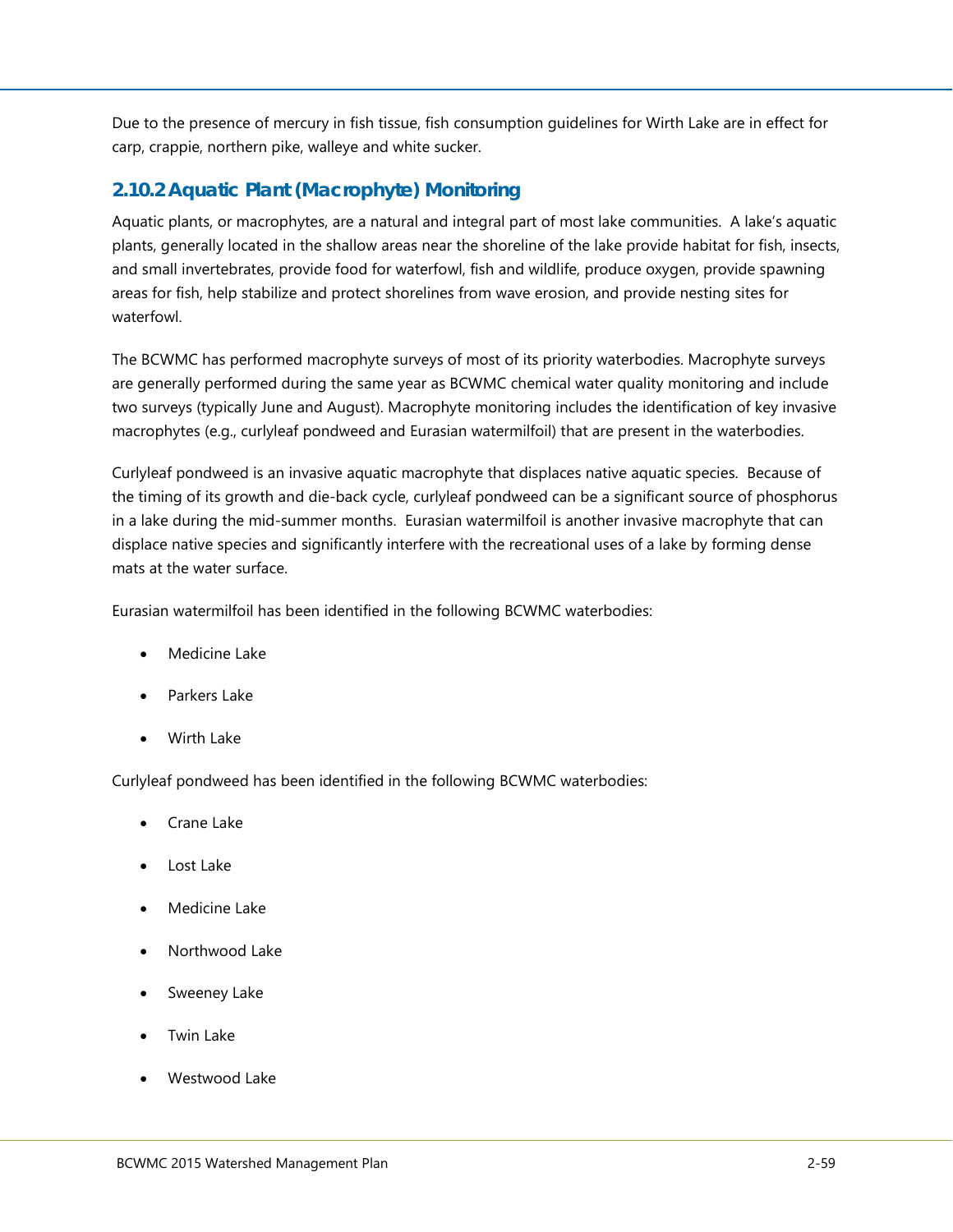• Wirth Lake

Future macrophyte monitoring efforts planned by the BCWMC are described in the BCWMC monitoring plan (see Appendix A). Curlyleaf pondweed management actions in Medicine Lake are described in Section [2.6.4.5\)](#page-18-2).

#### <span id="page-63-0"></span>**2.10.3 Wetland Health Evaluation Program**

Hennepin County coordinates the Wetland Health Evaluation Program (WHEP). Through the program, volunteers are trained and work as part of a community-based team to collect data on wetland plants and macroinvertebrates using sampling methods and evaluation metrics developed by the MPCA to evaluate wetland health. Metrics are developed for vegetation and invertebrates and converted to an A through F grade (Hennepin County grading scale) or a poor/moderate/excellent rank (MPCA grading scale).

Generally, cities utilize WHEP data as baseline data for specific sites to monitor changes over time. BCWMC member cities have periodically participated in WHEP. BCWMC member cities and partners most recently participating in WHEP include the City of Minnetonka and the Minneapolis Park and Recreation Board.

## <span id="page-63-1"></span>**2.11Pollutant Sources**

The sources of water pollution in the Bassett Creek are many and varied. There are many permitted sites, hazardous waste generators, and contaminated sites within the BCWMC. The MPCA maintains a database of these sites, which includes permitted sites (air, industrial stormwater, construction stormwater, wastewater discharge), hazardous waste generating sites, leak sites, petroleum brownfields, tank sites, unpermitted dump sites, and sites enrolled in the Voluntary Investigation and Cleanup (VIC) program. This information is available online through the MPCA's What's In My Neighborhood program, and is presented in [Figure 2-20.](#page--1-19) The location of these potentially contaminated or hazardous waste sites should be considered as sites are redeveloped and BMPs are implemented. The presence of soil contamination at many of these sites, if not removed, may limit or prevent infiltration as a stormwater management option

In contrast to sites with known hazards, non-point source pollution cannot be traced to a single source or pipe. Instead, pollutants are carried from land to water in stormwater or snowmelt runoff, in seepage through the soil, and in atmospheric transport. Discharge from stormwater pipes is considered a nonpoint source discharge as the pollutants coming from the pipe are generated across the watershed contributing to the pipe, not at a single location. Point sources frequently discharge continuously throughout the year, while non-point sources discharge in response to precipitation or snowmelt events. For most waterbodies, non-point source runoff, especially stormwater runoff, is the major contributor of pollutants. [Table 2-4](#page-28-1) summarizes the principal pollutants found in stormwater runoff and provides example sources and possible impacts of each pollutant.

Some areas within the BCWMC are served by subsurface sewage treatment systems (SSTS). Failing or substandard SSTS may be a non-point source of pollutants. Improperly sited, installed or maintained systems may achieve inadequate treatment of sewage. In addition to the public health risks of untreated